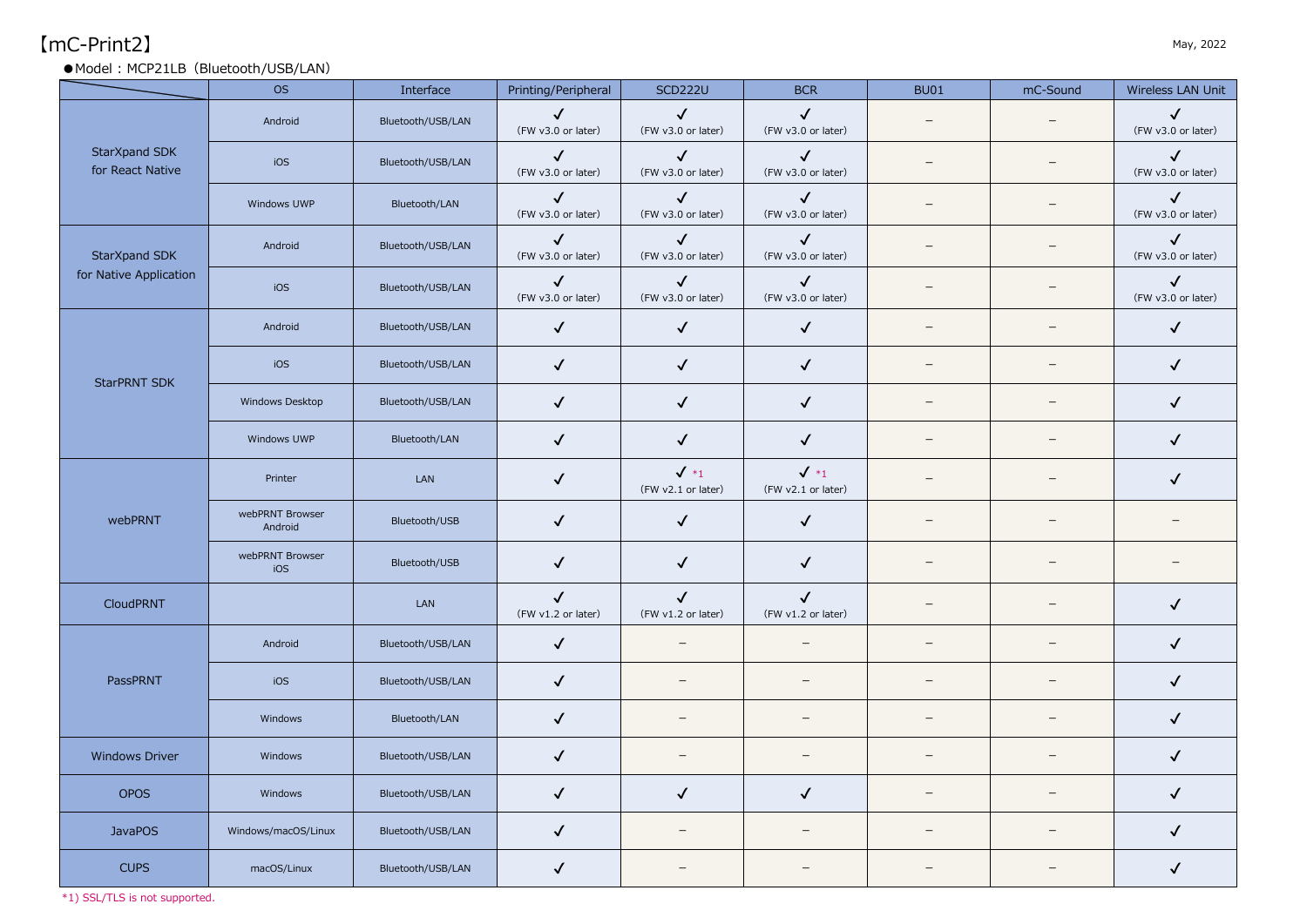|                                   | • Model: MCP20B (Bluetooth/USB/LAN)<br><japan only=""></japan> |                   |                                    |                          |                          |                                                                                                                                                                                                                                                                                                                                                                                                                                                                                                                                                                                                                                                                                                                                                                                                                                                                                                                                                                                                                                                                                                                                                                                                                                                                          |                          |                          |
|-----------------------------------|----------------------------------------------------------------|-------------------|------------------------------------|--------------------------|--------------------------|--------------------------------------------------------------------------------------------------------------------------------------------------------------------------------------------------------------------------------------------------------------------------------------------------------------------------------------------------------------------------------------------------------------------------------------------------------------------------------------------------------------------------------------------------------------------------------------------------------------------------------------------------------------------------------------------------------------------------------------------------------------------------------------------------------------------------------------------------------------------------------------------------------------------------------------------------------------------------------------------------------------------------------------------------------------------------------------------------------------------------------------------------------------------------------------------------------------------------------------------------------------------------|--------------------------|--------------------------|
|                                   | <b>OS</b>                                                      | Interface         | Printing/Peripheral                | <b>SCD222U</b>           |                          |                                                                                                                                                                                                                                                                                                                                                                                                                                                                                                                                                                                                                                                                                                                                                                                                                                                                                                                                                                                                                                                                                                                                                                                                                                                                          |                          | Wireless LAN Unit        |
|                                   | Android                                                        | Bluetooth/USB/LAN | $\checkmark$<br>(FW v3.0 or later) |                          | $\overline{\phantom{0}}$ | $\overline{\phantom{m}}$                                                                                                                                                                                                                                                                                                                                                                                                                                                                                                                                                                                                                                                                                                                                                                                                                                                                                                                                                                                                                                                                                                                                                                                                                                                 |                          | $\overline{\phantom{0}}$ |
| StarXpand SDK<br>for React Native | iOS                                                            | Bluetooth/LAN     | $\checkmark$<br>(FW v3.0 or later) | $\qquad \qquad -$        | —                        | $\overline{\phantom{m}}$                                                                                                                                                                                                                                                                                                                                                                                                                                                                                                                                                                                                                                                                                                                                                                                                                                                                                                                                                                                                                                                                                                                                                                                                                                                 | $\overline{\phantom{m}}$ | $\overline{\phantom{m}}$ |
|                                   | Windows UWP                                                    | Bluetooth/LAN     | $\checkmark$<br>(FW v3.0 or later) |                          |                          | <b>BCR</b><br><b>BU01</b><br>mC-Sound<br>$\overline{\phantom{m}}$<br>$\qquad \qquad -$<br>$\overline{\phantom{m}}$<br>$\overline{\phantom{m}}$<br>$\qquad \qquad -$<br>$\overline{\phantom{0}}$<br>$\overline{\phantom{m}}$<br>$\overline{\phantom{m}}$<br>$\overline{\phantom{0}}$<br>$\overline{\phantom{m}}$<br>$\overline{\phantom{m}}$<br>$\overline{\phantom{m}}$<br>$\qquad \qquad -$<br>-<br>$\overline{\phantom{a}}$<br>$\overline{\phantom{m}}$<br>$\overline{\phantom{m}}$<br>$\overline{\phantom{a}}$<br>$\overline{\phantom{m}}$<br>$\overline{\phantom{m}}$<br>$\qquad \qquad -$<br>$\overline{\phantom{m}}$<br>$\overline{\phantom{m}}$<br>$\qquad \qquad -$<br>$\overline{\phantom{m}}$<br>—<br>$\overline{\phantom{m}}$<br>$\overline{\phantom{0}}$<br>$\overline{\phantom{m}}$<br>$\overline{\phantom{m}}$<br>$\overline{\phantom{m}}$<br>$\overline{\phantom{m}}$<br>$\overline{\phantom{m}}$<br>$\overline{\phantom{m}}$<br>$\qquad \qquad -$<br>$\overline{\phantom{m}}$<br>—<br>—<br>—<br>$\overline{\phantom{a}}$<br>$\overline{\phantom{m}}$<br>$\overline{\phantom{m}}$<br>$\overline{\phantom{a}}$<br>$\overline{\phantom{m}}$<br>$\overline{\phantom{m}}$<br>$\overline{\phantom{m}}$<br>$\overline{\phantom{m}}$<br>$\overline{\phantom{m}}$ | $\overline{\phantom{0}}$ |                          |
| StarXpand SDK                     | Android                                                        | Bluetooth/USB/LAN | $\checkmark$<br>(FW v3.0 or later) | $\overline{\phantom{m}}$ |                          |                                                                                                                                                                                                                                                                                                                                                                                                                                                                                                                                                                                                                                                                                                                                                                                                                                                                                                                                                                                                                                                                                                                                                                                                                                                                          |                          | $\overline{\phantom{0}}$ |
| for Native Application            | iOS                                                            | Bluetooth/LAN     | $\checkmark$<br>(FW v3.0 or later) | ۳                        |                          |                                                                                                                                                                                                                                                                                                                                                                                                                                                                                                                                                                                                                                                                                                                                                                                                                                                                                                                                                                                                                                                                                                                                                                                                                                                                          |                          | $\qquad \qquad -$        |
|                                   | Android                                                        | Bluetooth/USB/LAN | $\checkmark$                       | $\qquad \qquad -$        |                          |                                                                                                                                                                                                                                                                                                                                                                                                                                                                                                                                                                                                                                                                                                                                                                                                                                                                                                                                                                                                                                                                                                                                                                                                                                                                          |                          | $\overline{\phantom{m}}$ |
| <b>StarPRNT SDK</b>               | iOS                                                            | Bluetooth/LAN     | $\checkmark$                       | $\qquad \qquad -$        |                          |                                                                                                                                                                                                                                                                                                                                                                                                                                                                                                                                                                                                                                                                                                                                                                                                                                                                                                                                                                                                                                                                                                                                                                                                                                                                          |                          | $\overline{\phantom{m}}$ |
|                                   | Windows Desktop                                                | Bluetooth/USB/LAN | $\checkmark$                       | $\qquad \qquad -$        |                          |                                                                                                                                                                                                                                                                                                                                                                                                                                                                                                                                                                                                                                                                                                                                                                                                                                                                                                                                                                                                                                                                                                                                                                                                                                                                          |                          | $\overline{\phantom{m}}$ |
|                                   | Windows UWP                                                    | Bluetooth/LAN     | $\checkmark$                       | $\overline{\phantom{m}}$ |                          |                                                                                                                                                                                                                                                                                                                                                                                                                                                                                                                                                                                                                                                                                                                                                                                                                                                                                                                                                                                                                                                                                                                                                                                                                                                                          |                          | $\overline{\phantom{a}}$ |
|                                   | Printer                                                        | LAN               | $\checkmark$                       | $\overline{\phantom{m}}$ |                          |                                                                                                                                                                                                                                                                                                                                                                                                                                                                                                                                                                                                                                                                                                                                                                                                                                                                                                                                                                                                                                                                                                                                                                                                                                                                          |                          | $\overline{\phantom{m}}$ |
| webPRNT                           | webPRNT Browser<br>Android                                     | Bluetooth/USB     | $\checkmark$                       | $\overline{\phantom{m}}$ |                          |                                                                                                                                                                                                                                                                                                                                                                                                                                                                                                                                                                                                                                                                                                                                                                                                                                                                                                                                                                                                                                                                                                                                                                                                                                                                          |                          | $\overline{\phantom{0}}$ |
|                                   | webPRNT Browser<br>iOS                                         | Bluetooth         | $\checkmark$                       | -                        |                          |                                                                                                                                                                                                                                                                                                                                                                                                                                                                                                                                                                                                                                                                                                                                                                                                                                                                                                                                                                                                                                                                                                                                                                                                                                                                          |                          |                          |
| CloudPRNT                         |                                                                | LAN               | $\checkmark$<br>(FW v1.2 or later) | $\overline{\phantom{m}}$ |                          |                                                                                                                                                                                                                                                                                                                                                                                                                                                                                                                                                                                                                                                                                                                                                                                                                                                                                                                                                                                                                                                                                                                                                                                                                                                                          |                          | $\overline{\phantom{m}}$ |
|                                   | Android                                                        | Bluetooth/USB/LAN | $\checkmark$                       | $\qquad \qquad -$        |                          |                                                                                                                                                                                                                                                                                                                                                                                                                                                                                                                                                                                                                                                                                                                                                                                                                                                                                                                                                                                                                                                                                                                                                                                                                                                                          |                          | $\overline{\phantom{a}}$ |
| PassPRNT                          | iOS                                                            | Bluetooth/LAN     | $\checkmark$                       | -                        |                          |                                                                                                                                                                                                                                                                                                                                                                                                                                                                                                                                                                                                                                                                                                                                                                                                                                                                                                                                                                                                                                                                                                                                                                                                                                                                          |                          | $\overline{\phantom{m}}$ |
|                                   | Windows                                                        | Bluetooth/LAN     | $\checkmark$                       | $\overline{\phantom{m}}$ |                          |                                                                                                                                                                                                                                                                                                                                                                                                                                                                                                                                                                                                                                                                                                                                                                                                                                                                                                                                                                                                                                                                                                                                                                                                                                                                          |                          | $\overline{\phantom{a}}$ |
| <b>Windows Driver</b>             | Windows                                                        | Bluetooth/USB/LAN | $\checkmark$                       | $\overline{\phantom{m}}$ |                          |                                                                                                                                                                                                                                                                                                                                                                                                                                                                                                                                                                                                                                                                                                                                                                                                                                                                                                                                                                                                                                                                                                                                                                                                                                                                          |                          | $\overline{\phantom{m}}$ |
| <b>OPOS</b>                       | Windows                                                        | Bluetooth/USB/LAN | $\checkmark$                       | $\qquad \qquad -$        |                          |                                                                                                                                                                                                                                                                                                                                                                                                                                                                                                                                                                                                                                                                                                                                                                                                                                                                                                                                                                                                                                                                                                                                                                                                                                                                          |                          | $\overline{\phantom{m}}$ |
| <b>JavaPOS</b>                    | Windows/macOS/Linux                                            | Bluetooth/USB/LAN | $\checkmark$                       | $\qquad \qquad -$        |                          |                                                                                                                                                                                                                                                                                                                                                                                                                                                                                                                                                                                                                                                                                                                                                                                                                                                                                                                                                                                                                                                                                                                                                                                                                                                                          |                          | $\overline{\phantom{m}}$ |
| <b>CUPS</b>                       | macOS/Linux                                                    | Bluetooth/USB/LAN | $\checkmark$                       | $\overline{\phantom{m}}$ |                          |                                                                                                                                                                                                                                                                                                                                                                                                                                                                                                                                                                                                                                                                                                                                                                                                                                                                                                                                                                                                                                                                                                                                                                                                                                                                          |                          | $\overline{\phantom{0}}$ |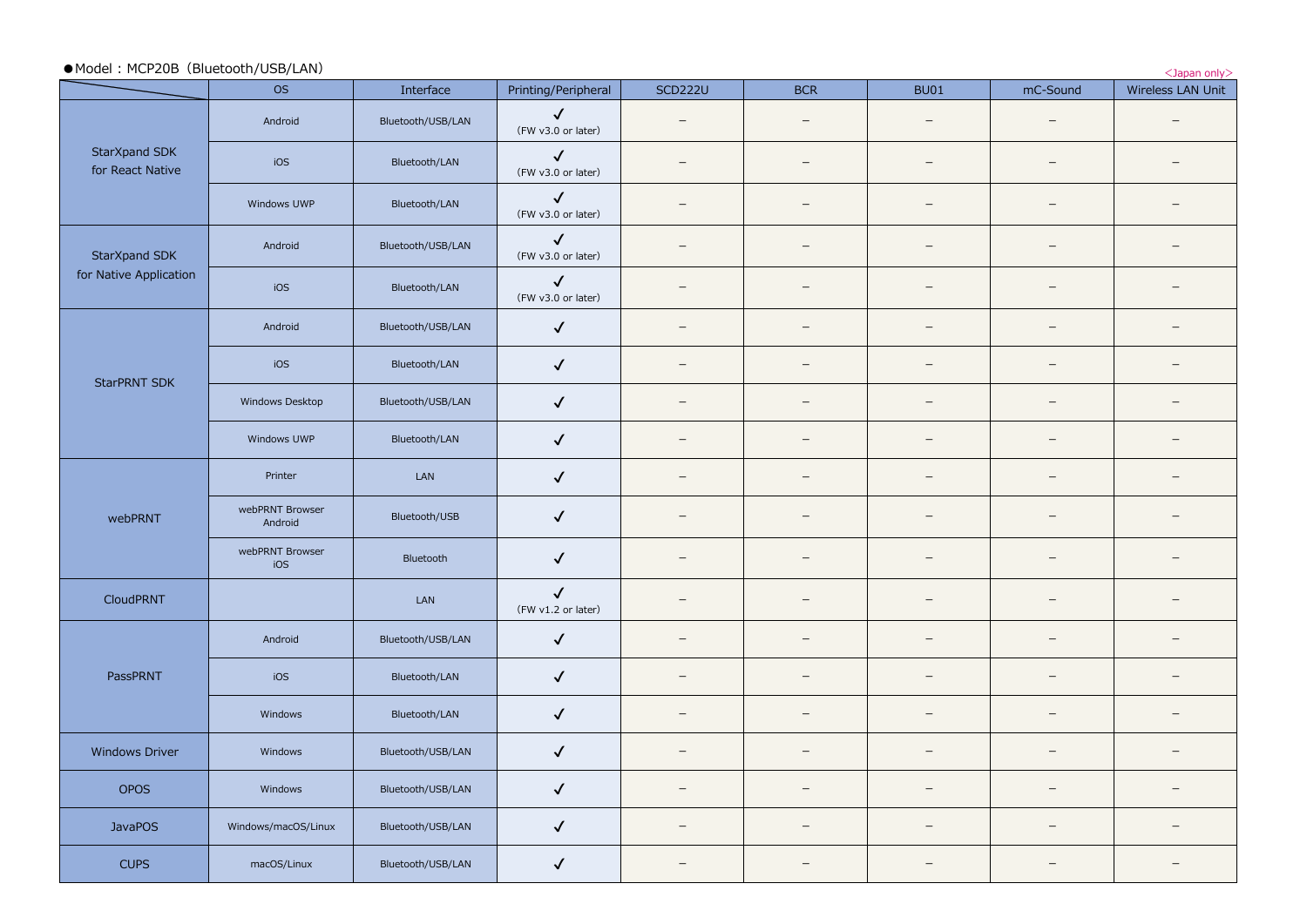#### ●Model: MCP20 (USB/LAN)

|                                   | <b>OS</b>                  | Interface  | Printing/Peripheral                | <b>SCD222U</b>           | <b>BCR</b>               | <b>BU01</b>              | mC-Sound                 | Wireless LAN Unit        |
|-----------------------------------|----------------------------|------------|------------------------------------|--------------------------|--------------------------|--------------------------|--------------------------|--------------------------|
|                                   | Android                    | USB/LAN    | $\checkmark$<br>(FW v3.0 or later) | $\overline{\phantom{a}}$ | $\overline{\phantom{m}}$ | $\overline{\phantom{m}}$ | $\sim$                   | $\qquad \qquad -$        |
| StarXpand SDK<br>for React Native | iOS                        | LAN        | $\checkmark$<br>(FW v3.0 or later) | $\equiv$                 | $\overline{\phantom{m}}$ | $\overline{\phantom{m}}$ | $\overline{\phantom{a}}$ | $\qquad \qquad -$        |
|                                   | Windows UWP                | LAN        | $\checkmark$<br>(FW v3.0 or later) | $\overline{\phantom{a}}$ | $\overline{\phantom{m}}$ | $\overline{\phantom{m}}$ | $\overline{\phantom{0}}$ | $\qquad \qquad -$        |
| StarXpand SDK                     | Android                    | USB/LAN    | $\checkmark$<br>(FW v3.0 or later) | $\equiv$                 | $\overline{\phantom{m}}$ | $\overline{\phantom{0}}$ | $\overline{\phantom{0}}$ | $\qquad \qquad -$        |
| for Native Application            | iOS                        | LAN        | $\checkmark$<br>(FW v3.0 or later) | $\overline{\phantom{0}}$ | $\overline{\phantom{m}}$ | $\overline{\phantom{0}}$ | $\overline{\phantom{0}}$ | $\overline{\phantom{0}}$ |
|                                   | Android                    | USB/LAN    | $\checkmark$                       | $\equiv$                 | $\overline{\phantom{m}}$ | $\overline{\phantom{m}}$ | $\equiv$                 | $\qquad \qquad -$        |
| <b>StarPRNT SDK</b>               | iOS                        | LAN        | $\checkmark$                       | $\overline{\phantom{0}}$ | $\overline{\phantom{m}}$ | $-$                      | $\overline{\phantom{m}}$ | $\overline{\phantom{0}}$ |
|                                   | Windows Desktop            | USB/LAN    | $\checkmark$                       | $\equiv$                 | $\overline{\phantom{m}}$ | $\overline{\phantom{m}}$ | $\equiv$                 | $\overline{\phantom{0}}$ |
|                                   | Windows UWP                | LAN        | $\checkmark$                       | $\equiv$                 | $\overline{\phantom{0}}$ | $\overline{\phantom{m}}$ | $\overline{\phantom{0}}$ | $\overline{\phantom{0}}$ |
|                                   | Printer                    | LAN        | $\checkmark$                       | $\overline{\phantom{0}}$ | $\overline{\phantom{m}}$ | $\overline{\phantom{m}}$ | $\overline{\phantom{m}}$ | $\equiv$                 |
| webPRNT                           | webPRNT Browser<br>Android | <b>USB</b> | $\checkmark$                       | $\overline{\phantom{m}}$ | $\overline{\phantom{m}}$ | $\overline{\phantom{0}}$ | $\overline{\phantom{m}}$ | $\qquad \qquad -$        |
|                                   | webPRNT Browser<br>iOS     | $\equiv$   | $\qquad \qquad -$                  | $\qquad \qquad -$        | $\qquad \qquad -$        | $\qquad \qquad -$        | $\overline{\phantom{a}}$ | $\qquad \qquad -$        |
| CloudPRNT                         |                            | LAN        | $\checkmark$<br>(FW v1.2 or later) |                          | $\overline{\phantom{m}}$ | $\overline{\phantom{0}}$ | $\overline{\phantom{0}}$ | $\qquad \qquad -$        |
|                                   | Android                    | USB/LAN    | $\checkmark$                       | $\equiv$                 | $\overline{\phantom{0}}$ | $\equiv$                 | $\overline{\phantom{0}}$ | $\overline{\phantom{0}}$ |
| PassPRNT                          | iOS                        | LAN        | $\checkmark$                       | $\overline{\phantom{a}}$ | $\overline{\phantom{m}}$ | $\overline{\phantom{m}}$ | $\equiv$                 | $\qquad \qquad -$        |
|                                   | Windows                    | LAN        | $\checkmark$                       | $\equiv$                 | $\overline{\phantom{0}}$ | $\overline{\phantom{a}}$ | $\equiv$                 | $\qquad \qquad -$        |
| <b>Windows Driver</b>             | Windows                    | USB/LAN    | $\checkmark$                       | $\overline{\phantom{0}}$ | $\overline{\phantom{m}}$ | $\overline{\phantom{m}}$ | $\overline{\phantom{a}}$ | $\overline{\phantom{0}}$ |
| OPOS                              | Windows                    | USB/LAN    | $\checkmark$                       | $\overline{\phantom{m}}$ | $\overline{\phantom{m}}$ | $\overline{\phantom{m}}$ | $\equiv$                 | $\qquad \qquad -$        |
| <b>JavaPOS</b>                    | Windows/macOS/Linux        | USB/LAN    | $\checkmark$                       | $\overline{\phantom{a}}$ | $\overline{\phantom{m}}$ | $\overline{\phantom{m}}$ | $\overline{\phantom{a}}$ | $\qquad \qquad -$        |
| <b>CUPS</b>                       | macOS/Linux                | USB/LAN    | $\checkmark$                       | $\overline{\phantom{a}}$ | $\overline{\phantom{m}}$ | $-$                      | $\overline{\phantom{m}}$ | $\overline{\phantom{0}}$ |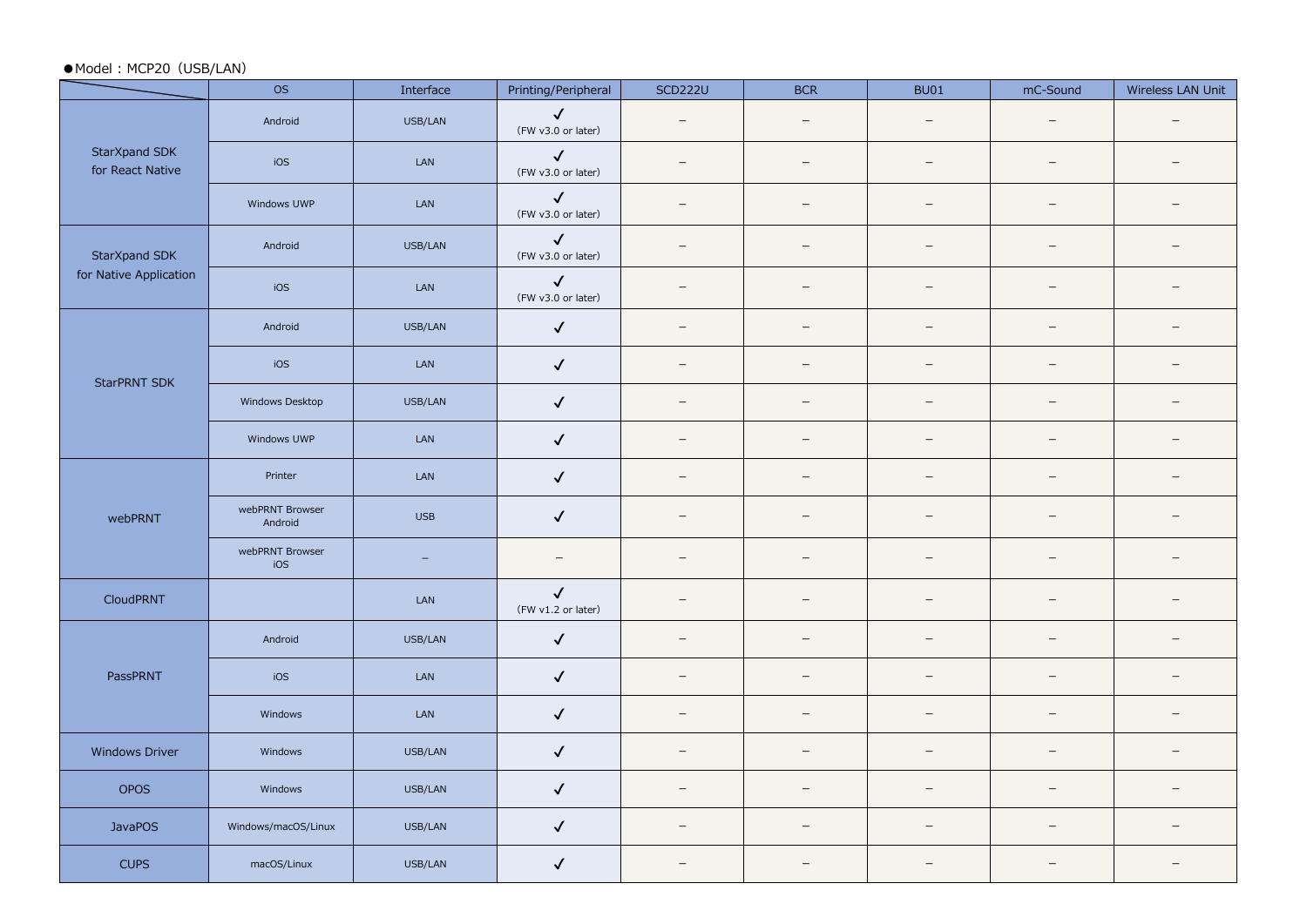# 【mC-Print3】

● Model: MCP31CB (Bluetooth/USB/LAN)

|                                   | <b>OS</b>                  | Interface         | Printing/Peripheral      | <b>SCD222U</b>           | <b>BCR</b>               | <b>BU01</b>              | mC-Sound                 | Wireless LAN Unit        |
|-----------------------------------|----------------------------|-------------------|--------------------------|--------------------------|--------------------------|--------------------------|--------------------------|--------------------------|
|                                   | Android                    | Bluetooth/USB/LAN | $\checkmark$             | $\checkmark$             | $\checkmark$             | $\checkmark$             | $\checkmark$             | $\checkmark$             |
| StarXpand SDK<br>for React Native | iOS                        | LAN               | $\checkmark$             | $\checkmark$             | $\checkmark$             | $\checkmark$             | $\checkmark$             | $\checkmark$             |
|                                   | Windows UWP                | Bluetooth/LAN     | $\checkmark$             | $\checkmark$             | $\checkmark$             | $\checkmark$             | $\checkmark$             | $\checkmark$             |
| StarXpand SDK                     | Android                    | Bluetooth/USB/LAN | $\checkmark$             | $\checkmark$             | $\checkmark$             | $\checkmark$             | $\checkmark$             | $\checkmark$             |
| for Native Application            | iOS                        | LAN               | $\checkmark$             | $\checkmark$             | $\checkmark$             | $\checkmark$             | $\checkmark$             | $\checkmark$             |
|                                   | Android                    | Bluetooth/USB/LAN | $\checkmark$             | $\checkmark$             | $\checkmark$             | $\checkmark$             | $\checkmark$             | $\checkmark$             |
|                                   | iOS                        | LAN               | $\checkmark$             | $\checkmark$             | $\checkmark$             | $\checkmark$             | $\checkmark$             | $\checkmark$             |
| <b>StarPRNT SDK</b>               | Windows Desktop            | Bluetooth/USB/LAN | $\checkmark$             | $\checkmark$             | $\checkmark$             | $\checkmark$             | $\checkmark$             | $\checkmark$             |
|                                   | Windows UWP                | Bluetooth/LAN     | $\checkmark$             | $\checkmark$             | $\checkmark$             | $\checkmark$             | $\checkmark$             | $\checkmark$             |
|                                   | Printer                    | LAN               | $\checkmark$             | $\sqrt{*_1}$             | $\sqrt{*_1}$             | $\checkmark$             | $\sqrt{*2}$              | $\checkmark$             |
| webPRNT                           | webPRNT Browser<br>Android | Bluetooth/USB     | $\checkmark$             | $\checkmark$             | $\checkmark$             | $\checkmark$             | $\checkmark$             | $\overline{\phantom{0}}$ |
|                                   | webPRNT Browser<br>iOS     | $\qquad \qquad -$ | $\overline{\phantom{0}}$ |                          |                          | $\overline{\phantom{0}}$ | $\overline{\phantom{m}}$ | $\overline{\phantom{0}}$ |
| CloudPRNT                         |                            | LAN               | $\checkmark$             | $\checkmark$             | $\checkmark$             | $\checkmark$             | $\sqrt{*2}$              | $\checkmark$             |
|                                   | Android                    | Bluetooth/USB/LAN | $\checkmark$             | $\overline{\phantom{m}}$ | $\overline{\phantom{0}}$ | $\checkmark$             | $\checkmark$             | $\checkmark$             |
| PassPRNT                          | iOS                        | LAN               | $\checkmark$             | $\qquad \qquad -$        | $\overline{\phantom{0}}$ | $\checkmark$             | $\checkmark$             | $\checkmark$             |
|                                   | Windows                    | Bluetooth/LAN     | $\checkmark$             | $\overline{\phantom{m}}$ | $\overline{\phantom{m}}$ | $\checkmark$             | $\checkmark$             | $\checkmark$             |
| <b>Windows Driver</b>             | Windows                    | Bluetooth/USB/LAN | $\checkmark$             | $\overline{\phantom{0}}$ | $\overline{\phantom{0}}$ | $\checkmark$             | $\checkmark$             | $\checkmark$             |
| <b>OPOS</b>                       | Windows                    | Bluetooth/USB/LAN | $\checkmark$             | $\checkmark$             | $\checkmark$             | $\checkmark$             | $\checkmark$             | $\checkmark$             |
| <b>JavaPOS</b>                    | Windows/macOS/Linux        | Bluetooth/USB/LAN | $\checkmark$             | $\overline{\phantom{m}}$ | $\overline{\phantom{0}}$ | $\checkmark$             | $\sqrt{*2}$              | $\checkmark$             |
| <b>CUPS</b>                       | macOS/Linux                | Bluetooth/USB/LAN | $\checkmark$             | $\equiv$                 | $\equiv$                 | $\checkmark$             | $\checkmark$             | $\checkmark$             |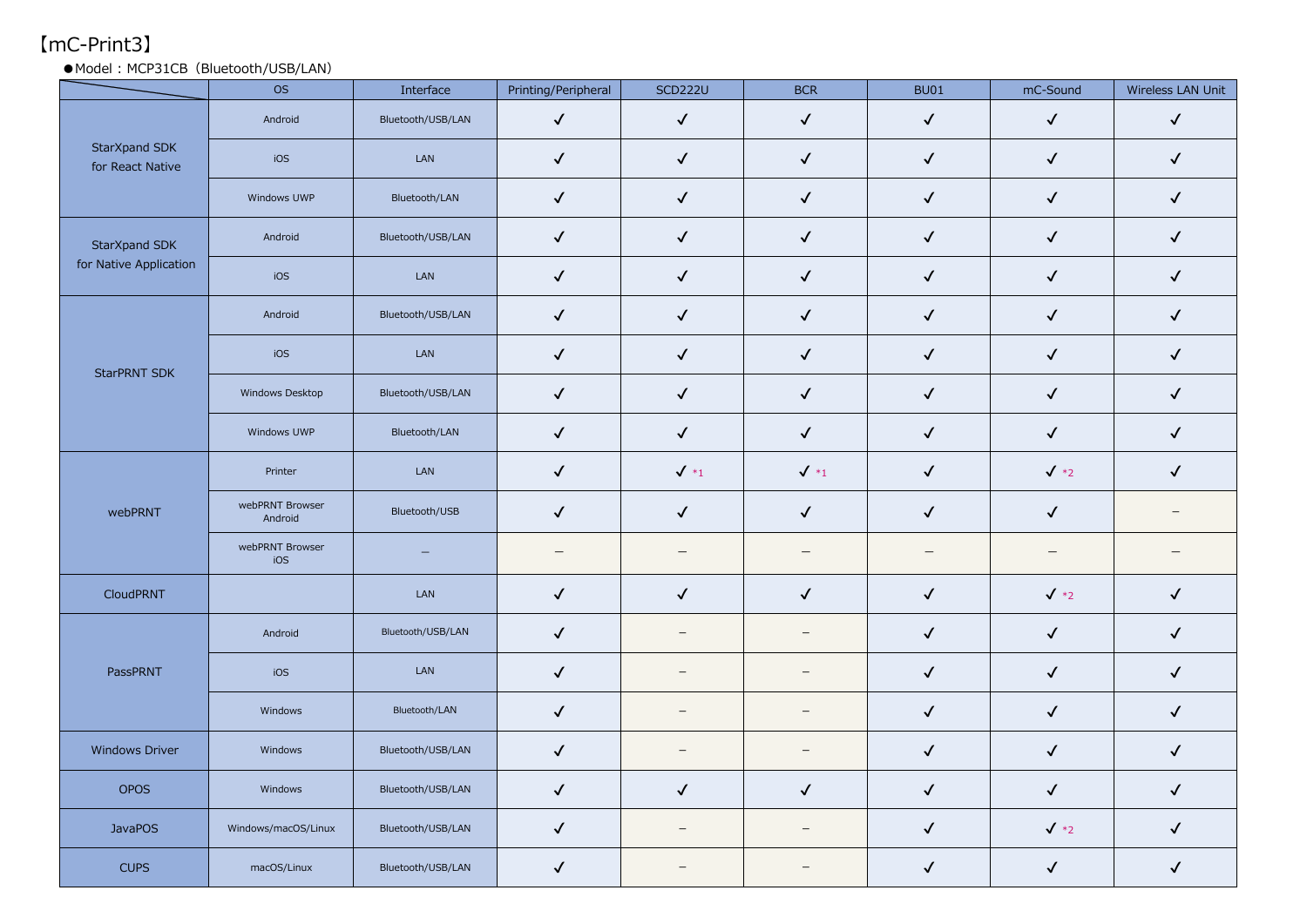#### ●Model: MCP31C (USB/LAN)

|                                   | <b>OS</b>                  | Interface  | Printing/Peripheral | <b>SCD222U</b>           | <b>BCR</b>               | <b>BU01</b>  | mC-Sound     | Wireless LAN Unit        |
|-----------------------------------|----------------------------|------------|---------------------|--------------------------|--------------------------|--------------|--------------|--------------------------|
|                                   | Android                    | USB/LAN    | $\checkmark$        | $\checkmark$             | $\checkmark$             | $\checkmark$ | $\checkmark$ | $\checkmark$             |
| StarXpand SDK<br>for React Native | iOS                        | LAN        | $\checkmark$        | $\checkmark$             | $\checkmark$             | $\checkmark$ | $\checkmark$ | $\checkmark$             |
|                                   | Windows UWP                | LAN        | $\checkmark$        | $\checkmark$             | $\checkmark$             | $\checkmark$ | $\checkmark$ | $\checkmark$             |
| StarXpand SDK                     | Android                    | USB/LAN    | $\checkmark$        | $\checkmark$             | $\checkmark$             | $\checkmark$ | $\checkmark$ | $\checkmark$             |
| for Native Application            | iOS                        | LAN        | $\checkmark$        | $\checkmark$             | $\checkmark$             | $\checkmark$ | $\checkmark$ | $\checkmark$             |
|                                   | Android                    | USB/LAN    | $\checkmark$        | $\checkmark$             | $\checkmark$             | $\checkmark$ | $\checkmark$ | $\checkmark$             |
| <b>StarPRNT SDK</b>               | iOS                        | LAN        | $\checkmark$        | $\checkmark$             | $\checkmark$             | $\checkmark$ | $\checkmark$ | $\checkmark$             |
|                                   | Windows Desktop            | USB/LAN    | $\checkmark$        | $\checkmark$             | $\checkmark$             | $\checkmark$ | $\checkmark$ | $\checkmark$             |
|                                   | Windows UWP                | LAN        | $\checkmark$        | $\checkmark$             | $\checkmark$             | $\checkmark$ | $\checkmark$ | $\checkmark$             |
|                                   | Printer                    | LAN        | $\checkmark$        | $\checkmark$ *1          | $\sqrt{*_1}$             | $\checkmark$ | $\sqrt{*2}$  | $\checkmark$             |
| webPRNT                           | webPRNT Browser<br>Android | <b>USB</b> | $\checkmark$        | $\checkmark$             | $\checkmark$             | $\checkmark$ | $\checkmark$ | $\overline{\phantom{0}}$ |
|                                   | webPRNT Browser<br>iOS     | $\equiv$   | $\qquad \qquad -$   | $\equiv$                 | $\overline{\phantom{m}}$ | $-$          | $\equiv$     | $\overline{\phantom{0}}$ |
| CloudPRNT                         |                            | LAN        | $\checkmark$        | $\checkmark$             | $\checkmark$             | $\checkmark$ | $\sqrt{*2}$  | $\checkmark$             |
|                                   | Android                    | USB/LAN    | $\checkmark$        | $\overline{\phantom{m}}$ | $\overline{\phantom{m}}$ | $\checkmark$ | $\checkmark$ | $\checkmark$             |
| PassPRNT                          | iOS                        | LAN        | $\checkmark$        | $\overline{\phantom{0}}$ | $\overline{\phantom{m}}$ | $\checkmark$ | $\checkmark$ | $\checkmark$             |
|                                   | Windows                    | LAN        | $\checkmark$        | $\overline{\phantom{m}}$ | $\overline{\phantom{m}}$ | $\checkmark$ | $\checkmark$ | $\checkmark$             |
| <b>Windows Driver</b>             | Windows                    | USB/LAN    | $\checkmark$        | $\overline{\phantom{m}}$ | $\equiv$                 | $\checkmark$ | $\checkmark$ | $\checkmark$             |
| OPOS                              | Windows                    | USB/LAN    | $\checkmark$        | $\checkmark$             | $\checkmark$             | $\checkmark$ | $\checkmark$ | $\checkmark$             |
| <b>JavaPOS</b>                    | Windows/macOS/Linux        | USB/LAN    | $\checkmark$        | $\overline{\phantom{m}}$ | $\overline{\phantom{m}}$ | $\checkmark$ | $\sqrt{*2}$  | $\checkmark$             |
| <b>CUPS</b>                       | macOS/Linux                | USB/LAN    | $\checkmark$        | $\overline{\phantom{0}}$ |                          | $\checkmark$ | $\checkmark$ | $\checkmark$             |

\*1) SSL/TLS is not supported.

\*2) Sound or volume selection is not supported.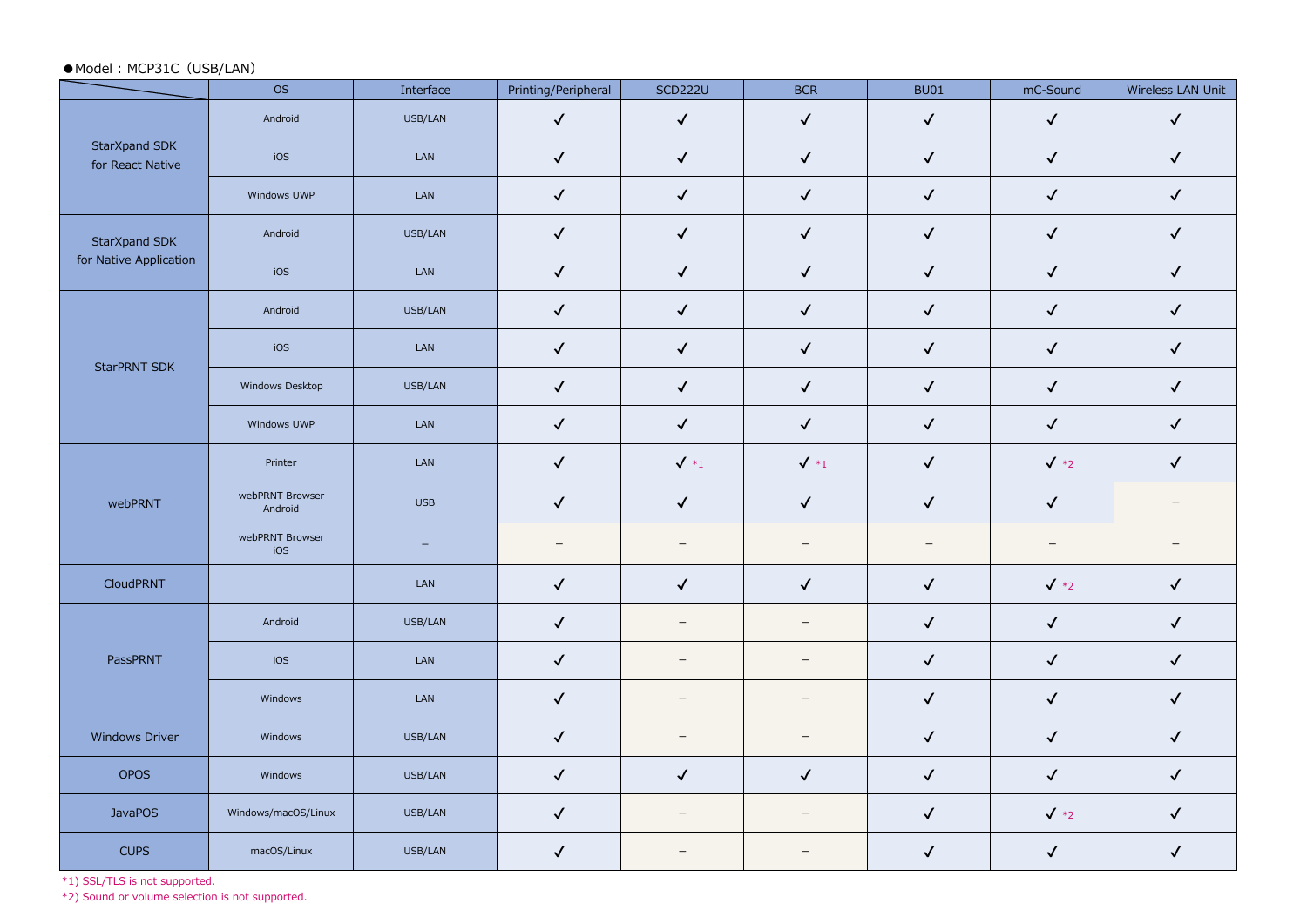#### ● Model: MCP31LB (Bluetooth/USB/LAN)

|                                   | <b>OS</b>                  | Interface         | Printing/Peripheral                | <b>SCD222U</b>                        | <b>BCR</b>                            | <b>BU01</b>                        | mC-Sound                             | Wireless LAN Unit                  |
|-----------------------------------|----------------------------|-------------------|------------------------------------|---------------------------------------|---------------------------------------|------------------------------------|--------------------------------------|------------------------------------|
|                                   | Android                    | Bluetooth/USB/LAN | $\checkmark$<br>(FW v3.0 or later) | $\checkmark$<br>(FW v3.0 or later)    | $\checkmark$<br>(FW v3.0 or later)    | $\checkmark$<br>(FW v3.0 or later) | $\checkmark$<br>(FW v3.0 or later)   | $\checkmark$<br>(FW v3.0 or later) |
| StarXpand SDK<br>for React Native | iOS                        | Bluetooth/USB/LAN | $\checkmark$<br>(FW v3.0 or later) | $\checkmark$<br>(FW v3.0 or later)    | $\checkmark$<br>(FW v3.0 or later)    | $\checkmark$<br>(FW v3.0 or later) | $\checkmark$<br>(FW v3.0 or later)   | $\checkmark$<br>(FW v3.0 or later) |
|                                   | Windows UWP                | Bluetooth/LAN     | $\checkmark$<br>(FW v3.0 or later) | $\checkmark$<br>(FW v3.0 or later)    | $\checkmark$<br>(FW v3.0 or later)    | $\checkmark$<br>(FW v3.0 or later) | $\checkmark$<br>(FW v3.0 or later)   | $\checkmark$<br>(FW v3.0 or later) |
| StarXpand SDK                     | Android                    | Bluetooth/USB/LAN | $\checkmark$<br>(FW v3.0 or later) | ✓<br>(FW v3.0 or later)               | ✓<br>(FW v3.0 or later)               | $\checkmark$<br>(FW v3.0 or later) | $\checkmark$<br>(FW v3.0 or later)   | $\checkmark$<br>(FW v3.0 or later) |
| for Native Application            | iOS                        | Bluetooth/USB/LAN | $\checkmark$<br>(FW v3.0 or later) | $\checkmark$<br>(FW v3.0 or later)    | $\checkmark$<br>(FW v3.0 or later)    | $\checkmark$<br>(FW v3.0 or later) | $\checkmark$<br>(FW v3.0 or later)   | ✓<br>(FW v3.0 or later)            |
|                                   | Android                    | Bluetooth/USB/LAN | $\checkmark$                       | $\checkmark$                          | $\sqrt{2}$                            | $\checkmark$                       | $\checkmark$<br>(FW v1.4 or later)   | $\checkmark$                       |
| <b>StarPRNT SDK</b>               | iOS                        | Bluetooth/USB/LAN | $\checkmark$                       | $\checkmark$                          | $\checkmark$                          | $\checkmark$                       | $\checkmark$<br>(FW v1.4 or later)   | $\checkmark$                       |
|                                   | Windows Desktop            | Bluetooth/USB/LAN | $\checkmark$                       | $\checkmark$                          | $\checkmark$                          | $\checkmark$                       | $\checkmark$<br>(FW v1.4 or later)   | $\checkmark$                       |
|                                   | Windows UWP                | Bluetooth/LAN     | $\checkmark$                       | $\checkmark$                          | $\checkmark$                          | $\checkmark$                       | $\checkmark$<br>(FW v1.4 or later)   | $\checkmark$                       |
|                                   | Printer                    | LAN               | $\checkmark$                       | $\checkmark$ *1<br>(FW v2.1 or later) | $\checkmark$ *1<br>(FW v2.1 or later) | $\checkmark$                       | $\sqrt{*2}$<br>(FW v1.5 or later)    | ✓                                  |
| webPRNT                           | webPRNT Browser<br>Android | Bluetooth/USB     | $\checkmark$                       | $\checkmark$                          | $\checkmark$                          | $\checkmark$                       | $\checkmark$<br>(FW v1.4 or later)   |                                    |
|                                   | webPRNT Browser<br>iOS     | Bluetooth/USB     | $\checkmark$                       | $\checkmark$                          | $\checkmark$                          | $\checkmark$                       | $\checkmark$<br>(FW v1.4 or later)   |                                    |
| <b>CloudPRNT</b>                  |                            | LAN               | $\checkmark$<br>(FW v1.2 or later) | $\checkmark$<br>(FW v1.2 or later)    | $\checkmark$<br>(FW v1.2 or later)    | $\checkmark$<br>(FW v1.2 or later) | $\sqrt{*2}$<br>(FW v1.4 or later)    | $\checkmark$                       |
|                                   | Android                    | Bluetooth/USB/LAN | $\checkmark$                       |                                       |                                       | $\checkmark$                       | $\checkmark$<br>(FW v1.4 or later)   | $\checkmark$                       |
| PassPRNT                          | iOS                        | Bluetooth/USB/LAN | $\checkmark$                       | $\equiv$                              |                                       | $\checkmark$                       | $\checkmark$<br>(FW v1.4 or later)   | $\checkmark$                       |
|                                   | Windows                    | Bluetooth/LAN     | $\checkmark$                       | $\qquad \qquad -$                     | $\qquad \qquad -$                     | $\checkmark$                       | $\checkmark$<br>(FW v1.4 or later)   | $\checkmark$                       |
| <b>Windows Driver</b>             | Windows                    | Bluetooth/USB/LAN | $\checkmark$                       |                                       |                                       | $\checkmark$                       | $\checkmark$<br>(FW v1.4 or later)   | $\checkmark$                       |
| <b>OPOS</b>                       | Windows                    | Bluetooth/USB/LAN | $\checkmark$                       | $\checkmark$                          | ✓                                     | $\checkmark$                       | $\checkmark$<br>(FW v1.4 or later)   | $\checkmark$                       |
| <b>JavaPOS</b>                    | Windows/macOS/Linux        | Bluetooth/USB/LAN | $\checkmark$                       | $\overline{\phantom{m}}$              | $\overline{\phantom{m}}$              | $\checkmark$                       | $\sqrt{*_{2}}$<br>(FW v1.4 or later) | $\checkmark$                       |
| <b>CUPS</b>                       | macOS/Linux                | Bluetooth/USB/LAN | $\checkmark$                       |                                       |                                       | ✓                                  | $\checkmark$<br>(FW v1.4 or later)   | √                                  |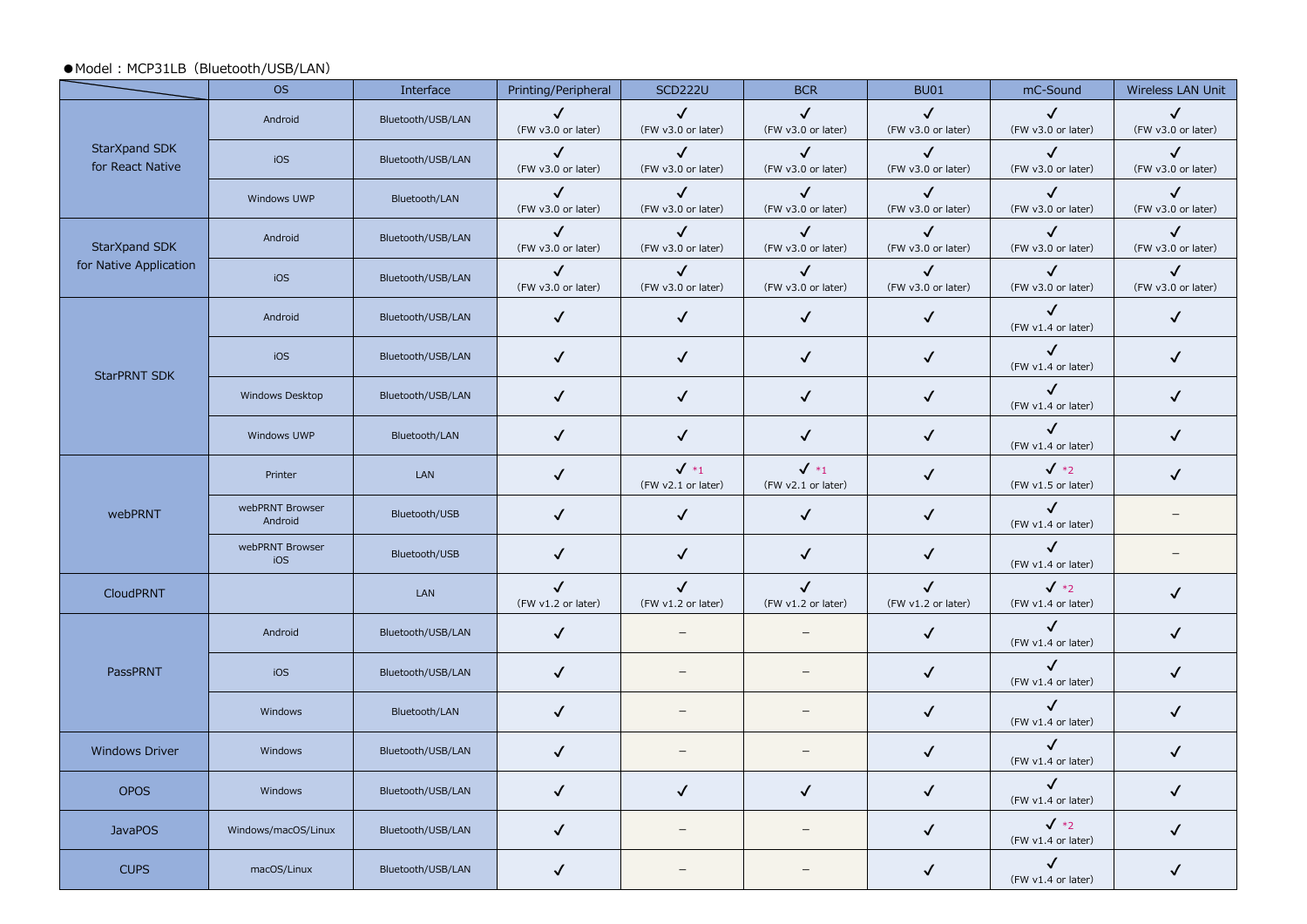#### ●Model: MCP31L (USB/LAN)

|                                   | <b>OS</b>                  | Interface         | Printing/Peripheral                | <b>SCD222U</b>                        | <b>BCR</b>                         | <b>BU01</b>                        | mC-Sound                             | Wireless LAN Unit                  |
|-----------------------------------|----------------------------|-------------------|------------------------------------|---------------------------------------|------------------------------------|------------------------------------|--------------------------------------|------------------------------------|
|                                   | Android                    | Bluetooth/USB/LAN | $\checkmark$<br>(FW v3.0 or later) | $\checkmark$<br>(FW v3.0 or later)    | $\checkmark$<br>(FW v3.0 or later) | $\checkmark$<br>(FW v3.0 or later) | $\checkmark$<br>(FW v3.0 or later)   | $\checkmark$<br>(FW v3.0 or later) |
| StarXpand SDK<br>for React Native | iOS                        | Bluetooth/USB/LAN | $\checkmark$<br>(FW v3.0 or later) | $\checkmark$<br>(FW v3.0 or later)    | $\checkmark$<br>(FW v3.0 or later) | $\checkmark$<br>(FW v3.0 or later) | $\checkmark$<br>(FW v3.0 or later)   | $\checkmark$<br>(FW v3.0 or later) |
|                                   | Windows UWP                | Bluetooth/LAN     | $\checkmark$<br>(FW v3.0 or later) | $\checkmark$<br>(FW v3.0 or later)    | $\checkmark$<br>(FW v3.0 or later) | $\checkmark$<br>(FW v3.0 or later) | $\checkmark$<br>(FW v3.0 or later)   | $\checkmark$<br>(FW v3.0 or later) |
| StarXpand SDK                     | Android                    | Bluetooth/USB/LAN | $\checkmark$<br>(FW v3.0 or later) | $\checkmark$<br>(FW v3.0 or later)    | $\checkmark$<br>(FW v3.0 or later) | $\checkmark$<br>(FW v3.0 or later) | $\sqrt{2}$<br>(FW v3.0 or later)     | $\checkmark$<br>(FW v3.0 or later) |
| for Native Application            | iOS                        | Bluetooth/USB/LAN | $\checkmark$<br>(FW v3.0 or later) | $\checkmark$<br>(FW v3.0 or later)    | $\checkmark$<br>(FW v3.0 or later) | $\checkmark$<br>(FW v3.0 or later) | $\checkmark$<br>(FW v3.0 or later)   | $\checkmark$<br>(FW v3.0 or later) |
|                                   | Android                    | USB/LAN           | $\checkmark$                       | $\checkmark$                          | $\checkmark$                       | $\checkmark$                       | $\checkmark$<br>(FW v1.4 or later)   | $\checkmark$                       |
| <b>StarPRNT SDK</b>               | iOS                        | USB/LAN           | $\checkmark$                       | $\checkmark$                          | $\checkmark$                       | $\checkmark$                       | $\checkmark$<br>(FW v1.4 or later)   | $\checkmark$                       |
|                                   | Windows Desktop            | USB/LAN           | $\checkmark$                       | $\checkmark$                          | $\checkmark$                       | $\checkmark$                       | $\checkmark$<br>(FW v1.4 or later)   | ✓                                  |
|                                   | Windows UWP                | <b>LAN</b>        | $\checkmark$                       | $\checkmark$                          | $\checkmark$                       | $\checkmark$                       | $\checkmark$<br>(FW v1.4 or later)   | $\checkmark$                       |
|                                   | Printer                    | <b>LAN</b>        | $\checkmark$                       | $\checkmark$ *1<br>(FW v2.1 or later) | $\sqrt{*_1}$<br>(FW v2.1 or later) | $\checkmark$                       | $\sqrt{*2}$<br>(FW v1.5 or later)    | $\checkmark$                       |
| webPRNT                           | webPRNT Browser<br>Android | <b>USB</b>        | $\checkmark$                       | $\checkmark$                          | $\checkmark$                       | $\checkmark$                       | $\checkmark$<br>(FW v1.4 or later)   | $\overline{\phantom{a}}$           |
|                                   | webPRNT Browser<br>iOS     | <b>USB</b>        | $\checkmark$                       | $\checkmark$                          | $\checkmark$                       | $\checkmark$                       | $\checkmark$<br>(FW v1.4 or later)   | $\overline{\phantom{0}}$           |
| <b>CloudPRNT</b>                  |                            | LAN               | $\checkmark$<br>(FW v1.2 or later) | $\checkmark$<br>(FW v1.2 or later)    | $\checkmark$<br>(FW v1.2 or later) | $\checkmark$<br>(FW v1.2 or later) | $\sqrt{*2}$<br>(FW v1.4 or later)    | ✓                                  |
|                                   | Android                    | USB/LAN           | $\checkmark$                       | $\qquad \qquad -$                     |                                    | $\checkmark$                       | $\checkmark$<br>(FW v1.4 or later)   | $\checkmark$                       |
| PassPRNT                          | iOS                        | USB/LAN           | $\checkmark$                       | $=$                                   |                                    | $\checkmark$                       | $\checkmark$<br>(FW v1.4 or later)   | $\checkmark$                       |
|                                   | Windows                    | <b>LAN</b>        | $\checkmark$                       | $\qquad \qquad -$                     | $\qquad \qquad -$                  | $\checkmark$                       | $\checkmark$<br>(FW v1.4 or later)   | $\checkmark$                       |
| <b>Windows Driver</b>             | Windows                    | USB/LAN           | $\checkmark$                       |                                       |                                    | $\checkmark$                       | $\checkmark$<br>(FW v1.4 or later)   | $\checkmark$                       |
| <b>OPOS</b>                       | Windows                    | USB/LAN           | $\checkmark$                       | $\checkmark$                          | $\checkmark$                       | $\checkmark$                       | $\checkmark$<br>(FW v1.4 or later)   | ✓                                  |
| <b>JavaPOS</b>                    | Windows/macOS/Linux        | USB/LAN           | $\checkmark$                       | $\overline{\phantom{m}}$              | $\overline{\phantom{m}}$           | $\checkmark$                       | $\sqrt{*_{2}}$<br>(FW v1.4 or later) | $\checkmark$                       |
| <b>CUPS</b>                       | macOS/Linux                | USB/LAN           | $\checkmark$                       |                                       |                                    | $\checkmark$                       | $\checkmark$<br>(FW v1.4 or later)   | ✓                                  |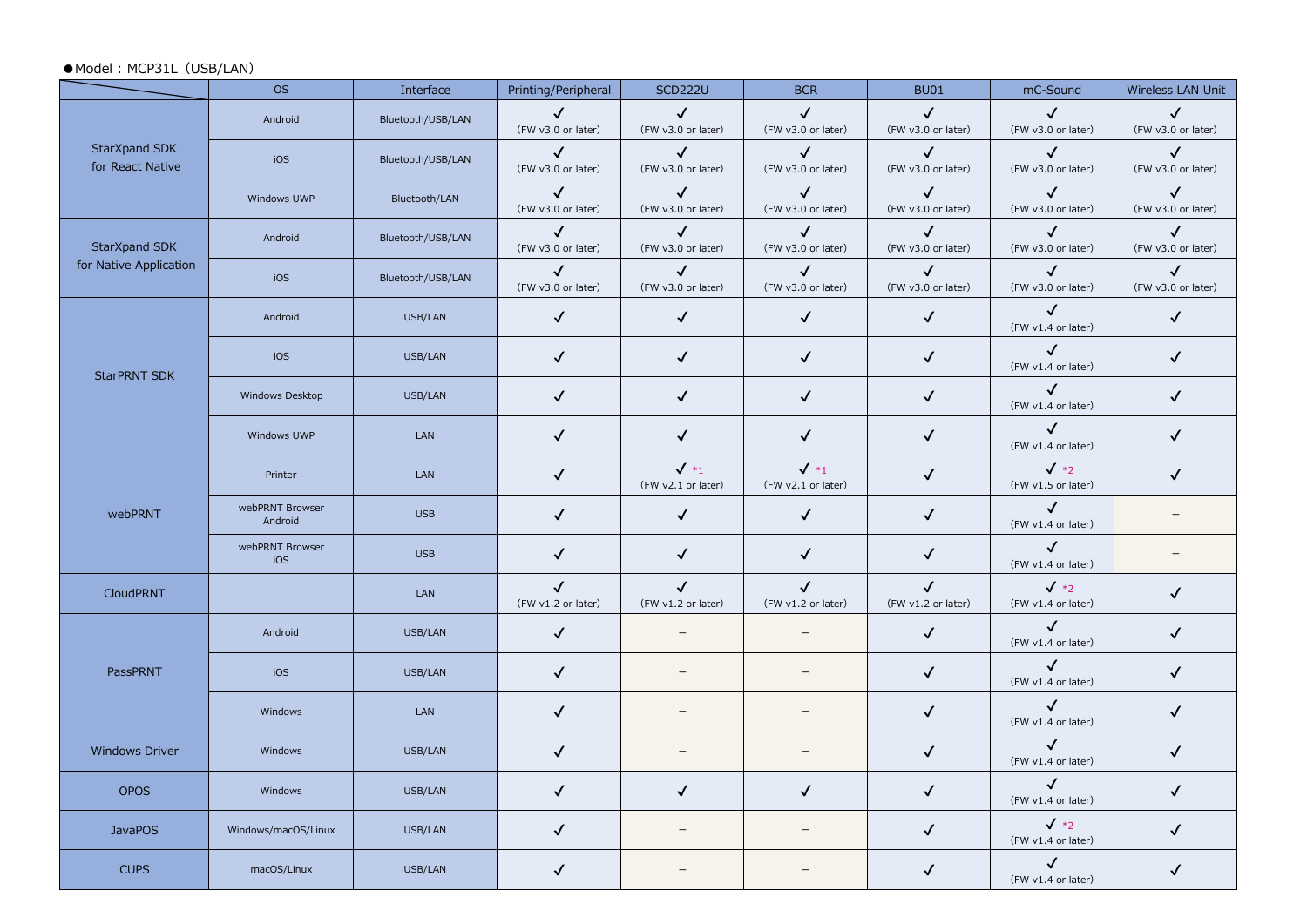#### ●Model: MCP30 (USB/LAN)

|                                   | <b>OS</b>                  | Interface  | Printing/Peripheral                | <b>SCD222U</b>           | <b>BCR</b>               | <b>BU01</b>                        | mC-Sound                           | Wireless LAN Unit        |
|-----------------------------------|----------------------------|------------|------------------------------------|--------------------------|--------------------------|------------------------------------|------------------------------------|--------------------------|
|                                   | Android                    | USB/LAN    | $\checkmark$<br>(FW v3.0 or later) | $\qquad \qquad -$        | $\qquad \qquad -$        | $\checkmark$<br>(FW v3.0 or later) | $\checkmark$<br>(FW v3.0 or later) | $\equiv$                 |
| StarXpand SDK<br>for React Native | iOS                        | LAN        | $\checkmark$<br>(FW v3.0 or later) | $\qquad \qquad -$        | $\overline{\phantom{m}}$ | $\checkmark$<br>(FW v3.0 or later) | $\checkmark$<br>(FW v3.0 or later) | $\overline{\phantom{0}}$ |
|                                   | Windows UWP                | LAN        | $\checkmark$<br>(FW v3.0 or later) | $\qquad \qquad -$        | $\overline{\phantom{0}}$ | $\checkmark$<br>(FW v3.0 or later) | $\checkmark$<br>(FW v3.0 or later) | $\equiv$                 |
| StarXpand SDK                     | Android                    | USB/LAN    | $\checkmark$<br>(FW v3.0 or later) | $\qquad \qquad -$        | $\qquad \qquad -$        | $\checkmark$<br>(FW v3.0 or later) | $\checkmark$<br>(FW v3.0 or later) | $\equiv$                 |
| for Native Application            | iOS                        | LAN        | $\checkmark$<br>(FW v3.0 or later) | $\overline{\phantom{0}}$ | $\qquad \qquad -$        | $\checkmark$<br>(FW v3.0 or later) | $\checkmark$<br>(FW v3.0 or later) |                          |
|                                   | Android                    | USB/LAN    | $\checkmark$                       | $\qquad \qquad -$        | $\overline{\phantom{0}}$ | $\checkmark$                       | $\checkmark$                       | $\overline{\phantom{0}}$ |
| <b>StarPRNT SDK</b>               | iOS                        | LAN        | $\checkmark$                       | $\overline{\phantom{0}}$ | $\qquad \qquad -$        | $\checkmark$                       | $\checkmark$                       | $\overline{\phantom{a}}$ |
|                                   | Windows Desktop            | USB/LAN    | $\checkmark$                       | $\overline{\phantom{0}}$ | $\qquad \qquad -$        | $\checkmark$                       | $\checkmark$                       | $\overline{\phantom{a}}$ |
|                                   | Windows UWP                | LAN        | $\checkmark$                       | $\overline{\phantom{0}}$ | $\overline{\phantom{m}}$ | $\checkmark$                       | $\checkmark$                       | $\overline{\phantom{m}}$ |
|                                   | Printer                    | LAN        | $\checkmark$                       | $\overline{\phantom{0}}$ | $\overline{\phantom{0}}$ | $\checkmark$                       | $\sqrt{*2}$                        | $\overline{\phantom{0}}$ |
| webPRNT                           | webPRNT Browser<br>Android | <b>USB</b> | $\checkmark$                       | $\qquad \qquad -$        | $\equiv$                 | $\checkmark$                       | $\checkmark$                       | $\equiv$                 |
|                                   | webPRNT Browser<br>IOS     | $\equiv$   | $\hspace{0.1mm}-\hspace{0.1mm}$    | $\overline{\phantom{0}}$ | $\overline{\phantom{m}}$ | $\overline{\phantom{m}}$           | $\qquad \qquad -$                  | $\overline{\phantom{m}}$ |
| CloudPRNT                         |                            | LAN        | $\checkmark$                       | $\qquad \qquad -$        | $\equiv$                 | $\checkmark$                       | $\sqrt{*2}$                        | $\overline{\phantom{0}}$ |
|                                   | Android                    | USB/LAN    | $\checkmark$                       | $\qquad \qquad -$        | $\equiv$                 | $\checkmark$                       | $\checkmark$                       | $\overline{\phantom{m}}$ |
| PassPRNT                          | iOS                        | LAN        | $\checkmark$                       | $\qquad \qquad -$        | $\qquad \qquad -$        | $\checkmark$                       | $\checkmark$                       | $\overline{\phantom{0}}$ |
|                                   | Windows                    | LAN        | $\checkmark$                       | $\overline{\phantom{m}}$ | $\overline{\phantom{0}}$ | $\checkmark$                       | $\checkmark$                       | $\qquad \qquad -$        |
| <b>Windows Driver</b>             | Windows                    | USB/LAN    | $\checkmark$                       | $-$                      | $\overline{\phantom{0}}$ | $\checkmark$                       | $\checkmark$                       | $\overline{\phantom{0}}$ |
| <b>OPOS</b>                       | Windows                    | USB/LAN    | $\checkmark$                       | $\overline{\phantom{m}}$ |                          | $\checkmark$                       | $\checkmark$                       | $\overline{\phantom{0}}$ |
| <b>JavaPOS</b>                    | Windows/macOS/Linux        | USB/LAN    | $\checkmark$                       | $\overline{\phantom{0}}$ | $\overline{\phantom{0}}$ | $\checkmark$                       | $\sqrt{*2}$                        | $\equiv$                 |
| <b>CUPS</b>                       | macOS/Linux                | USB/LAN    | $\checkmark$                       | $\qquad \qquad -$        | $\equiv$                 | $\checkmark$                       | $\checkmark$                       | $\qquad \qquad -$        |

\*1) SSL/TLS is not supported.

\*2) Sound or volume selection is not supported.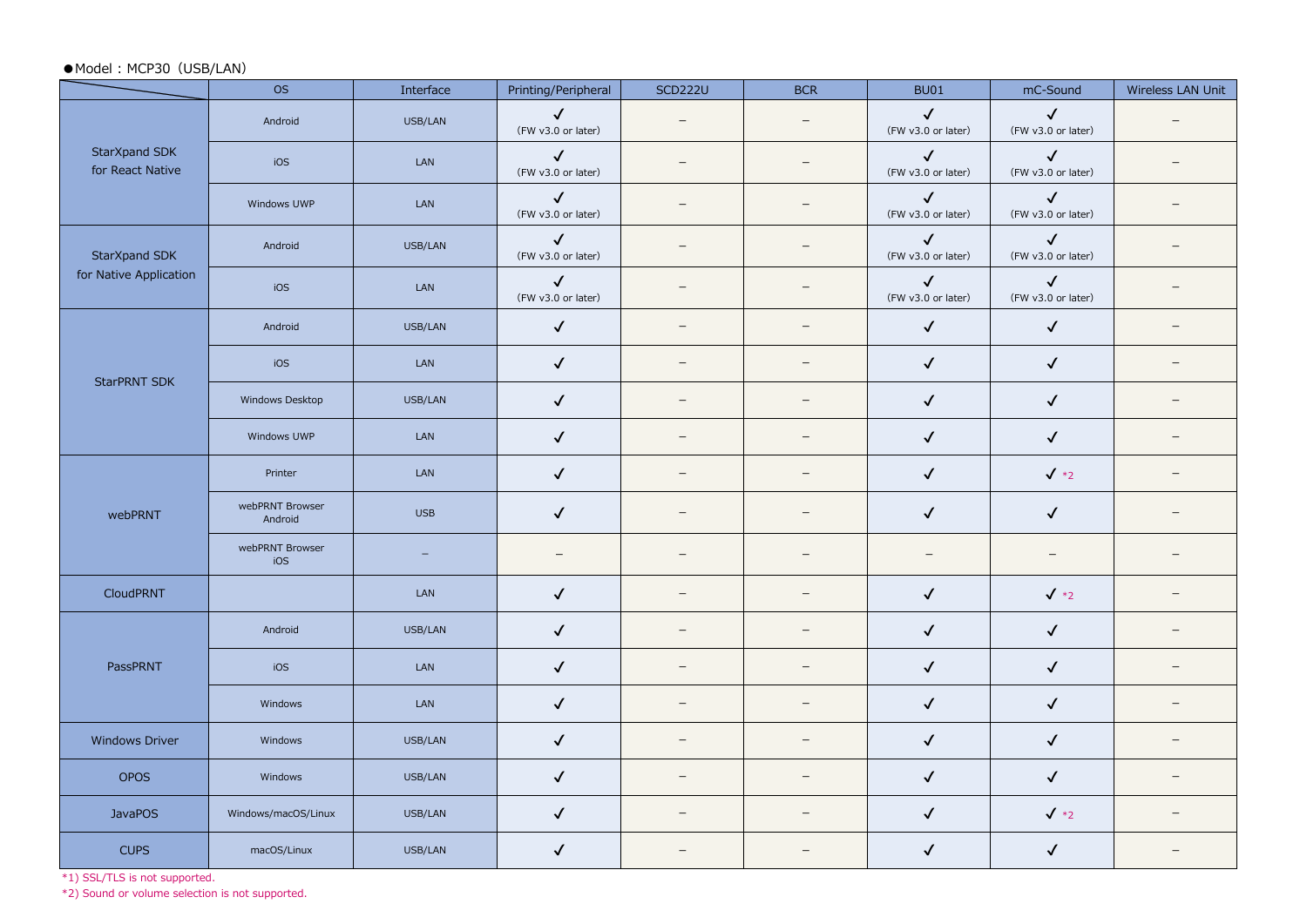## 【mPOP】

#### ● Model: POP10 (Bluetooth/USB)

|                                   |                                | Interface                | Printing/Peripheral                | <b>SCD222U</b>                     | <b>BCR</b>                         | <b>BU01</b>              | mC-Sound                 | Wireless LAN Unit        |
|-----------------------------------|--------------------------------|--------------------------|------------------------------------|------------------------------------|------------------------------------|--------------------------|--------------------------|--------------------------|
|                                   | Android                        | Bluetooth/USB            | $\checkmark$<br>(FW v2.0 or later) | $\checkmark$<br>(FW v2.0 or later) | $\checkmark$<br>(FW v2.0 or later) | $\overline{\phantom{m}}$ | $\overline{\phantom{0}}$ |                          |
| StarXpand SDK<br>for React Native | iOS                            | Bluetooth                | $\checkmark$<br>(FW v2.0 or later) | $\checkmark$<br>(FW v2.0 or later) | $\checkmark$<br>(FW v2.0 or later) | $\overline{\phantom{m}}$ | $\overline{\phantom{0}}$ |                          |
|                                   | Windows UWP                    | Bluetooth                | $\checkmark$<br>(FW v2.0 or later) | $\checkmark$<br>(FW v2.0 or later) | $\checkmark$<br>(FW v2.0 or later) | $\overline{\phantom{m}}$ | $\overline{\phantom{0}}$ |                          |
| StarXpand SDK                     | Android                        | Bluetooth/USB            | $\checkmark$<br>(FW v2.0 or later) | $\checkmark$<br>(FW v2.0 or later) | $\checkmark$<br>(FW v2.0 or later) | $\overline{\phantom{m}}$ | $\equiv$                 |                          |
| for Native Application            | iOS                            | Bluetooth                | $\checkmark$<br>(FW v2.0 or later) | $\checkmark$<br>(FW v2.0 or later) | $\checkmark$<br>(FW v2.0 or later) | $\overline{\phantom{m}}$ | -                        |                          |
|                                   | Android                        | Bluetooth/USB            | $\checkmark$                       | $\checkmark$<br>(FW v2.0 or later) | $\checkmark$                       | $\overline{\phantom{a}}$ | $\overline{\phantom{0}}$ |                          |
| StarPRNT SDK                      | iOS                            | Bluetooth                | $\checkmark$                       | $\checkmark$<br>(FW v2.0 or later) | $\checkmark$                       | $\overline{\phantom{a}}$ |                          |                          |
|                                   | Windows Desktop                | Bluetooth/USB            | $\checkmark$                       | $\checkmark$<br>(FW v2.0 or later) | $\checkmark$                       | $\overline{\phantom{0}}$ |                          |                          |
|                                   | Windows UWP                    | Bluetooth                | $\checkmark$                       | $\checkmark$<br>(FW v2.0 or later) | $\checkmark$                       | $\overline{\phantom{a}}$ | $\equiv$                 |                          |
|                                   | Printer                        | -                        |                                    | $\overline{\phantom{a}}$           | $\overline{\phantom{0}}$           | $\overline{\phantom{m}}$ |                          |                          |
| webPRNT                           | webPRNT Browser<br>Android/iOS | Bluetooth                | $\checkmark$                       | $\checkmark$<br>(FW v2.0 or later) | ✓                                  | $\sim$                   | $\overline{\phantom{0}}$ |                          |
| CloudPRNT                         |                                | $\overline{\phantom{0}}$ | $\overline{\phantom{0}}$           | $\overline{\phantom{m}}$           | $\overline{\phantom{0}}$           | $\overline{\phantom{m}}$ | $\overline{\phantom{0}}$ | $=$                      |
|                                   | Android                        | Bluetooth/USB            | $\checkmark$                       | $\overline{\phantom{0}}$           |                                    | $\overline{\phantom{a}}$ | $\overline{\phantom{0}}$ | $\overline{\phantom{0}}$ |
| PassPRNT                          | iOS                            | Bluetooth                | $\checkmark$                       |                                    |                                    | $\overline{\phantom{0}}$ | $=$                      |                          |
|                                   | Windows                        | Bluetooth                | $\checkmark$                       | $\overline{\phantom{0}}$           |                                    | $\overline{\phantom{a}}$ |                          |                          |
| <b>Windows Driver</b>             | Windows                        | Bluetooth/USB            | $\checkmark$                       | $\overline{\phantom{0}}$           |                                    |                          |                          |                          |
| <b>OPOS</b>                       | Windows                        | Bluetooth/USB            | $\checkmark$                       | $\checkmark$<br>(FW v2.0 or later) | ✓                                  | $\overline{\phantom{a}}$ | $=$                      |                          |
| <b>JavaPOS</b>                    | Windows/macOS/Linux            | Bluetooth/USB            | $\checkmark$                       | $\overline{\phantom{m}}$           | $\overline{\phantom{0}}$           | $\overline{\phantom{a}}$ | $=$                      |                          |
| <b>CUPS</b>                       | macOS/Linux                    | Bluetooth/USB            | $\checkmark$                       |                                    |                                    |                          |                          |                          |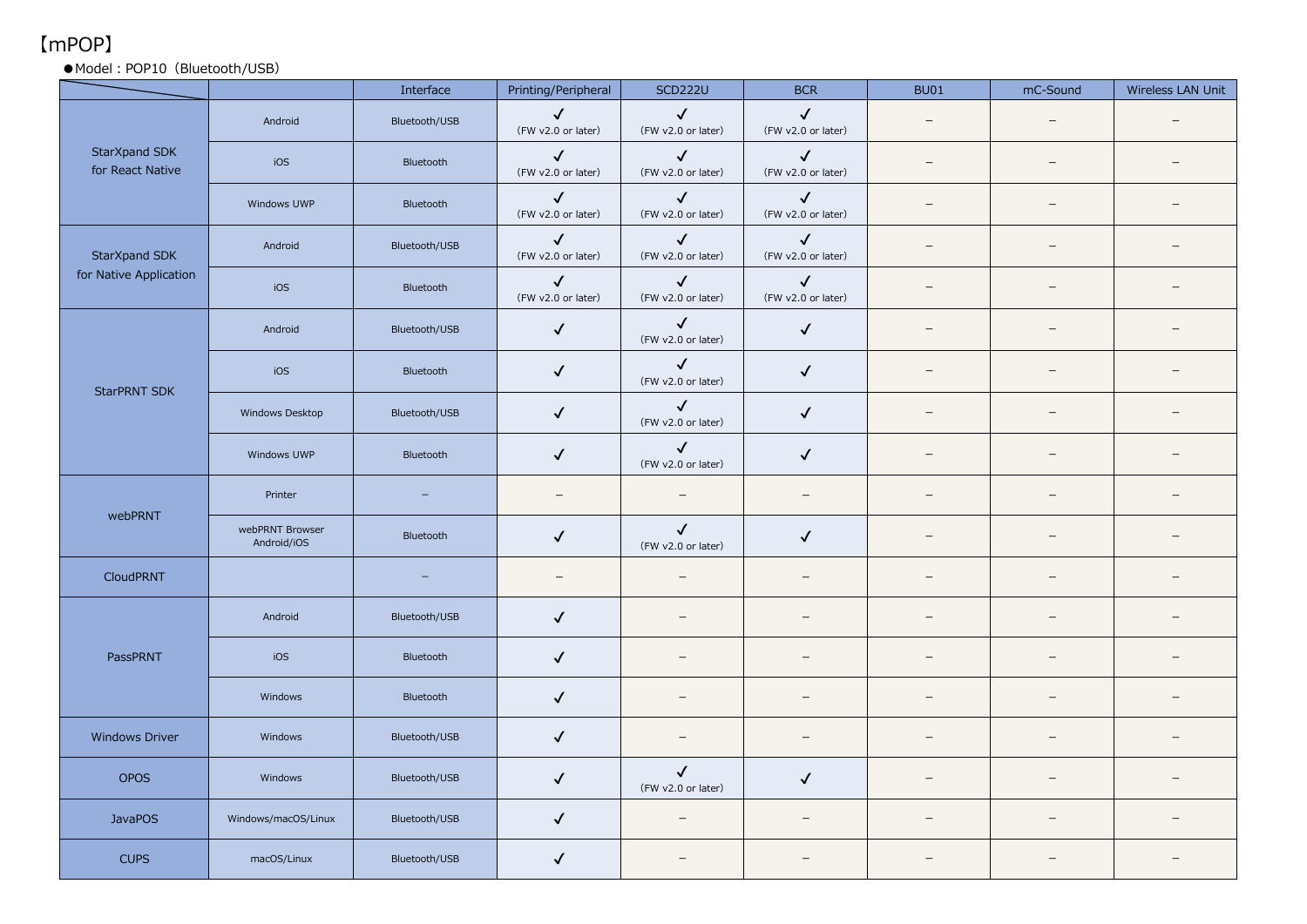●Model:POP10CI(USB)

|                                   |                                | Interface                | Printing/Peripheral      | <b>SCD222U</b>           | <b>BCR</b>               | <b>BU01</b>              | mC-Sound                 | Wireless LAN Unit        |
|-----------------------------------|--------------------------------|--------------------------|--------------------------|--------------------------|--------------------------|--------------------------|--------------------------|--------------------------|
|                                   | Android                        | <b>USB</b>               | $\checkmark$             | $\checkmark$             | $\checkmark$             | $\equiv$                 | $\overline{\phantom{m}}$ | $\equiv$                 |
| StarXpand SDK<br>for React Native | iOS                            | <b>USB</b>               | $\checkmark$             | $\checkmark$             | $\checkmark$             | $\equiv$                 | $\qquad \qquad =$        | $\overline{\phantom{m}}$ |
|                                   | Windows UWP                    | $\overline{\phantom{m}}$ | $\overline{\phantom{m}}$ | $\overline{\phantom{m}}$ | $\overline{\phantom{m}}$ | $\qquad \qquad -$        | $\overline{\phantom{m}}$ | $\overline{\phantom{0}}$ |
| StarXpand SDK                     | Android                        | <b>USB</b>               | $\checkmark$             | $\checkmark$             | $\checkmark$             | $\overline{\phantom{m}}$ | $\overline{\phantom{0}}$ | $\overline{\phantom{m}}$ |
| for Native Application            | iOS                            | <b>USB</b>               | $\checkmark$             | $\checkmark$             | $\checkmark$             | $\equiv$                 | $\equiv$                 | $\overline{\phantom{0}}$ |
|                                   | Android                        | <b>USB</b>               | $\checkmark$             | $\checkmark$             | $\checkmark$             | $\qquad \qquad -$        |                          |                          |
| <b>StarPRNT SDK</b>               | iOS                            | <b>USB</b>               | $\checkmark$             | $\checkmark$             | $\checkmark$             | $\qquad \qquad -$        | $\qquad \qquad -$        | $\overline{\phantom{m}}$ |
|                                   | Windows Desktop                | <b>USB</b>               | $\checkmark$             | $\checkmark$             | $\checkmark$             | $\qquad \qquad -$        | $\overline{\phantom{m}}$ | $\overline{\phantom{m}}$ |
|                                   | Windows UWP                    | $\qquad \qquad -$        | $\overline{\phantom{m}}$ | $\overline{\phantom{m}}$ | $\overline{\phantom{a}}$ | $\overline{\phantom{m}}$ | $\overline{\phantom{m}}$ | $\overline{\phantom{m}}$ |
|                                   | Printer                        | $\overline{\phantom{m}}$ | $\qquad \qquad -$        | $\overline{\phantom{m}}$ | $\overline{\phantom{m}}$ | $\qquad \qquad -$        | $\overline{\phantom{m}}$ | $\overline{\phantom{m}}$ |
| webPRNT                           | webPRNT Browser<br>Android/iOS | <b>USB</b>               | $\checkmark$             | $\checkmark$             | $\checkmark$             | $\overline{\phantom{m}}$ |                          | $\overline{\phantom{0}}$ |
| CloudPRNT                         |                                | $\qquad \qquad -$        | $\overline{\phantom{0}}$ | $\overline{\phantom{m}}$ | $\overline{\phantom{m}}$ | $\overline{\phantom{m}}$ | $\overline{\phantom{0}}$ |                          |
|                                   | Android                        | <b>USB</b>               | $\checkmark$             | $\overline{\phantom{m}}$ | $\overline{\phantom{m}}$ | $\overline{\phantom{m}}$ | $\overline{\phantom{0}}$ | $\overline{\phantom{m}}$ |
| PassPRNT                          | iOS                            | <b>USB</b>               | $\checkmark$             | $\overline{\phantom{m}}$ | $\qquad \qquad =$        | $\qquad \qquad -$        | $\equiv$                 | $\equiv$                 |
|                                   | Windows                        | $\qquad \qquad -$        | $\overline{\phantom{m}}$ | $\overline{\phantom{m}}$ | $\overline{\phantom{m}}$ | $\overline{\phantom{m}}$ | $\overline{\phantom{m}}$ | $\overline{\phantom{0}}$ |
| <b>Windows Driver</b>             | Windows                        | <b>USB</b>               | $\checkmark$             | $\overline{\phantom{m}}$ | $\overline{\phantom{m}}$ | $\overline{\phantom{m}}$ | $\overline{\phantom{0}}$ | $\overline{\phantom{m}}$ |
| OPOS                              | Windows                        | <b>USB</b>               | $\checkmark$             | $\checkmark$             | $\checkmark$             | $\overline{\phantom{0}}$ | $\overline{\phantom{0}}$ | $\overline{\phantom{0}}$ |
| <b>JavaPOS</b>                    | Windows/macOS/Linux            | <b>USB</b>               | $\checkmark$             | $\overline{\phantom{m}}$ | $\overline{\phantom{m}}$ | $\qquad \qquad -$        | $\equiv$                 | $\overline{\phantom{0}}$ |
| <b>CUPS</b>                       | macOS/Linux                    | <b>USB</b>               | $\checkmark$             | $\overline{\phantom{m}}$ | $\overline{\phantom{0}}$ | $\overline{\phantom{0}}$ | $\overline{\phantom{0}}$ | $\overline{\phantom{m}}$ |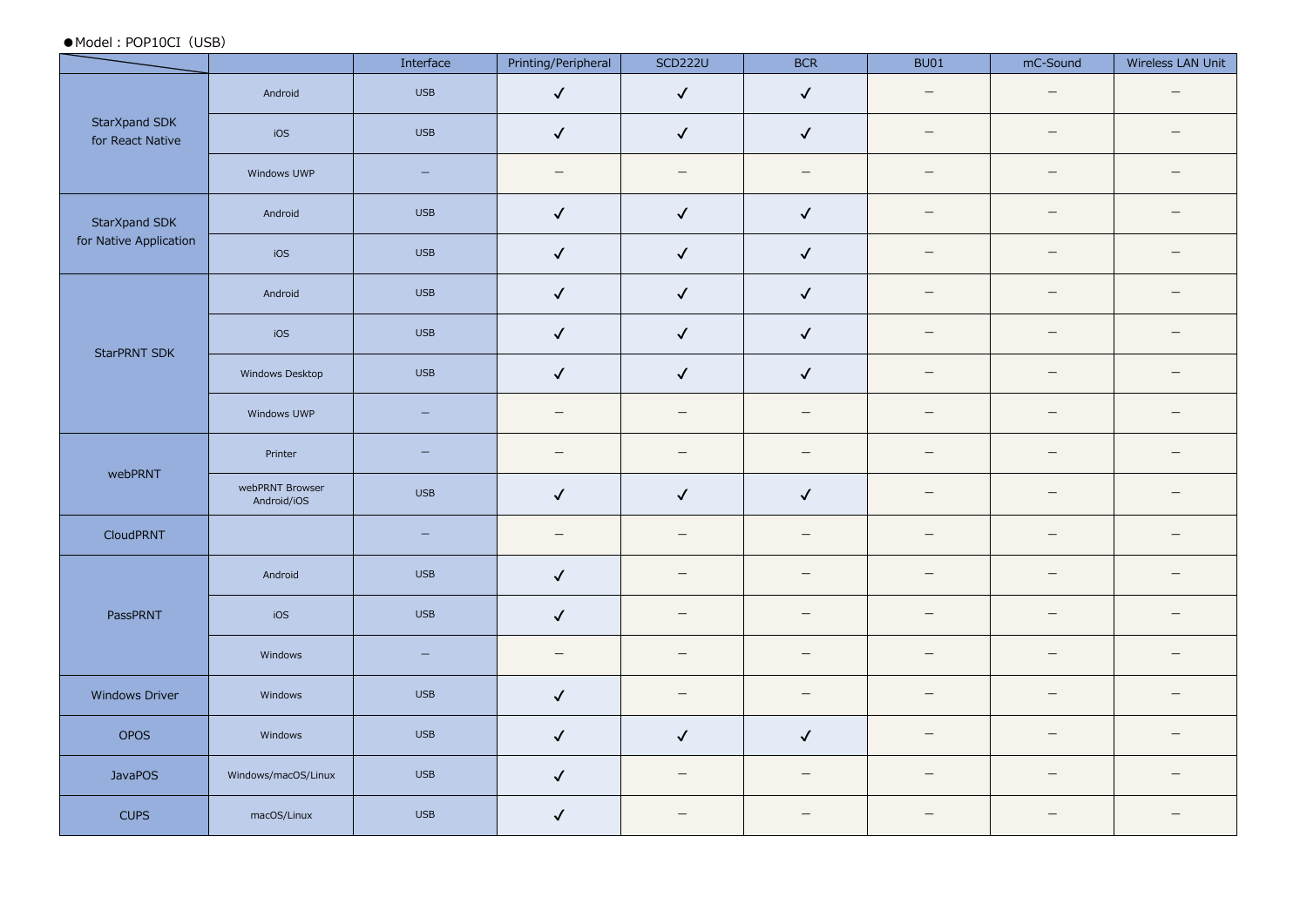# 【TSP100IV】

#### ●Model: TSP143IV-UE (USB/LAN)

|                                   |                            | Interface                | Printing/Peripheral | <b>SCD222U</b>           | <b>BCR</b>               | <b>BU01</b>              | mC-Sound                 | Wireless LAN Unit        |
|-----------------------------------|----------------------------|--------------------------|---------------------|--------------------------|--------------------------|--------------------------|--------------------------|--------------------------|
|                                   | Android                    | USB/LAN                  | $\checkmark$        | $\checkmark$             | $\checkmark$             | $\checkmark$             | $\checkmark$             | $\checkmark$             |
| StarXpand SDK<br>for React Native | iOS                        | LAN                      | $\checkmark$        | $\checkmark$             | $\checkmark$             | $\checkmark$             | $\checkmark$             | $\checkmark$             |
|                                   | Windows UWP                | LAN                      | $\checkmark$        | $\checkmark$             | $\checkmark$             | $\checkmark$             | $\checkmark$             | $\checkmark$             |
| StarXpand SDK                     | Android                    | USB/LAN                  | $\checkmark$        | $\checkmark$             | $\checkmark$             | $\checkmark$             | $\checkmark$             | $\checkmark$             |
| for Native Application            | iOS                        | LAN                      | $\checkmark$        | $\checkmark$             | $\checkmark$             | $\checkmark$             | $\checkmark$             | $\checkmark$             |
|                                   | Android                    | USB/LAN                  | $\checkmark$        | $\checkmark$             | $\checkmark$             | $\checkmark$             | $\checkmark$             | $\checkmark$             |
| <b>StarPRNT SDK</b>               | iOS                        | ${\sf LAN}$              | $\checkmark$        | $\checkmark$             | $\checkmark$             | $\checkmark$             | $\checkmark$             | $\checkmark$             |
|                                   | Windows Desktop            | USB/LAN                  | $\checkmark$        | $\checkmark$             | $\checkmark$             | $\checkmark$             | $\checkmark$             | $\checkmark$             |
|                                   | Windows UWP                | LAN                      | $\checkmark$        | $\checkmark$             | $\checkmark$             | $\checkmark$             | $\checkmark$             | $\checkmark$             |
|                                   | Printer                    | ${\sf LAN}$              | $\checkmark$        | $\checkmark$ *1          | $\checkmark$ *1          | $\checkmark$             | $\sqrt{*2}$              | $\checkmark$             |
| webPRNT                           | webPRNT Browser<br>Android | <b>USB</b>               | $\checkmark$        | $\checkmark$             | $\checkmark$             | $\checkmark$             | $\checkmark$             | $\overline{\phantom{m}}$ |
|                                   | webPRNT Browser<br>iOS     | $\overline{\phantom{m}}$ | $-$                 | $\overline{\phantom{0}}$ | $\overline{\phantom{0}}$ | $\overline{\phantom{m}}$ | $\overline{\phantom{m}}$ | $\overline{\phantom{m}}$ |
| CloudPRNT                         |                            | LAN                      | $\checkmark$        | $\checkmark$             | $\checkmark$             | $\checkmark$             | $\sqrt{*2}$              | $\checkmark$             |
|                                   | Android                    | USB/LAN                  | $\checkmark$        | $\qquad \qquad -$        | $\overline{\phantom{a}}$ | $\checkmark$             | $\checkmark$             | $\checkmark$             |
| PassPRNT                          | iOS                        | LAN                      | $\checkmark$        | $\overline{\phantom{0}}$ | $\overline{\phantom{a}}$ | $\checkmark$             | $\checkmark$             | $\checkmark$             |
|                                   | Windows                    | ${\sf LAN}$              | $\checkmark$        | $-$                      | $\overline{\phantom{m}}$ | $\checkmark$             | $\checkmark$             | $\checkmark$             |
| <b>Windows Driver</b>             | Windows                    | USB/LAN                  | $\checkmark$        | $\overline{\phantom{m}}$ | $\overline{\phantom{m}}$ | $\checkmark$             | $\checkmark$             | $\checkmark$             |
| OPOS                              | Windows                    | USB/LAN                  | $\checkmark$        | $\checkmark$             | $\checkmark$             | $\checkmark$             | $\checkmark$             | $\checkmark$             |
| <b>JavaPOS</b>                    | Windows/macOS/Linux        | USB/LAN                  | $\checkmark$        | $-$                      | $-$                      | $\checkmark$             | $\sqrt{*2}$              | $\checkmark$             |
| <b>CUPS</b>                       | macOS/Linux                | USB/LAN                  | $\checkmark$        | $\overline{\phantom{m}}$ |                          | $\checkmark$             | $\checkmark$             | $\checkmark$             |

\*1) SSL/TLS is not supported.

\*2) Sound or volume selection is not supported.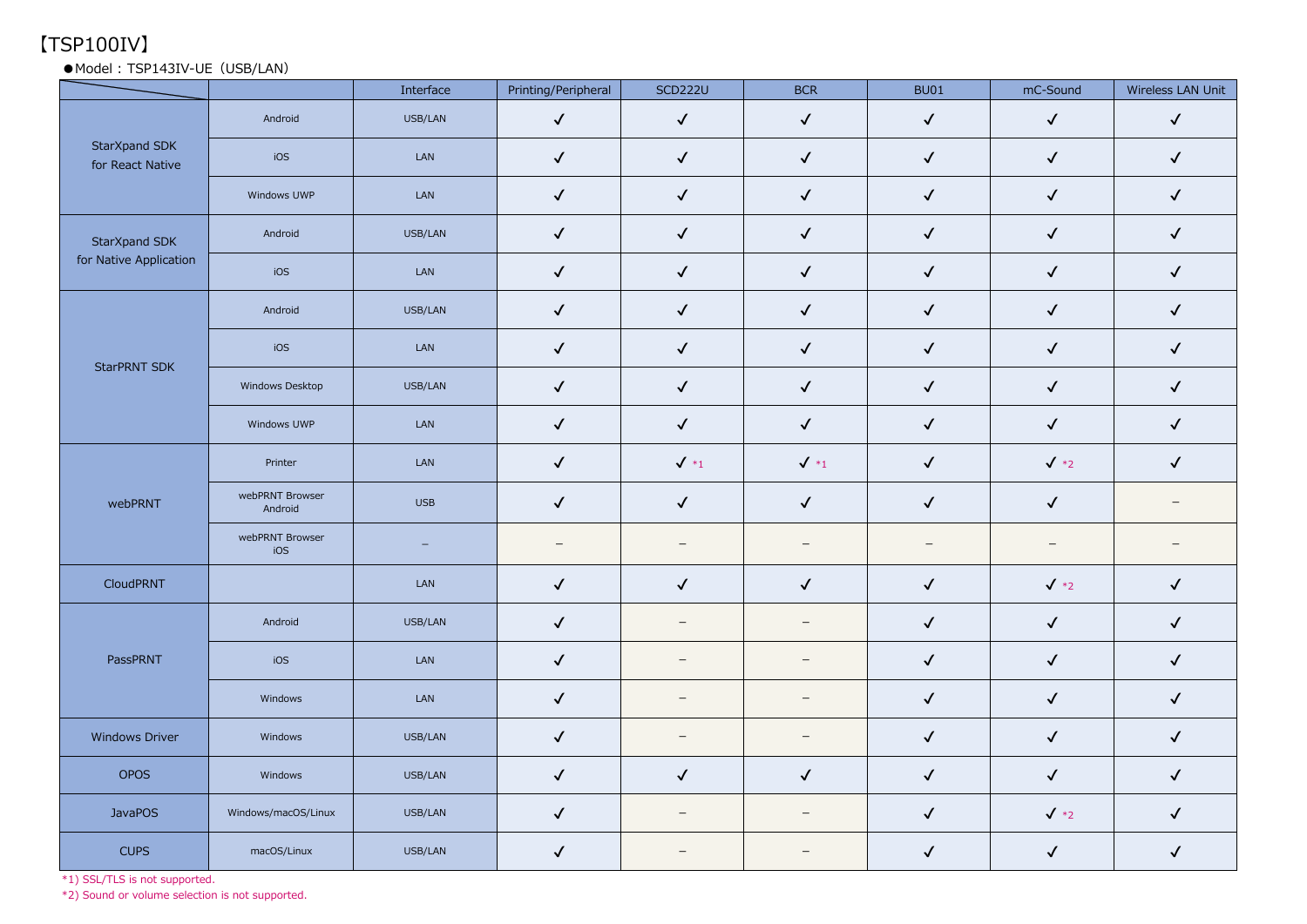## 【TSP100III】

●Model: TSP100IIIW (Wireless LAN)

TSP100IIIBI(Bluetooth)

TSP100IIILAN (LAN)

|                                   |                                | Interface                                  | Printing/Peripheral      | <b>SCD222U</b>           | <b>BCR</b>               | <b>BU01</b>              | mC-Sound          | Wireless LAN Unit |
|-----------------------------------|--------------------------------|--------------------------------------------|--------------------------|--------------------------|--------------------------|--------------------------|-------------------|-------------------|
|                                   | Android                        | <b>Bluetooth Model</b><br><b>LAN Model</b> | $\checkmark$             | $\overline{\phantom{0}}$ | $\overline{\phantom{0}}$ | $\checkmark$             | $\sqrt{*_1}$      |                   |
| StarXpand SDK<br>for React Native | iOS                            | <b>Bluetooth Model</b><br><b>LAN Model</b> | $\checkmark$             |                          | $\overline{\phantom{0}}$ | $\checkmark$             | $\sqrt{*_1}$      |                   |
|                                   | Windows UWP                    | <b>Bluetooth Model</b><br><b>LAN Model</b> | $\checkmark$             | $\qquad \qquad -$        | $\qquad \qquad -$        | $\checkmark$             | $\checkmark$ *1   |                   |
| StarXpand SDK                     | Android                        | <b>Bluetooth Model</b><br>LAN Model        | $\checkmark$             | $\equiv$                 | $\equiv$                 | $\checkmark$             | $\sqrt{*_1}$      |                   |
| for Native Application            | iOS                            | <b>Bluetooth Model</b><br><b>LAN Model</b> | $\checkmark$             |                          | $\overline{\phantom{0}}$ | $\checkmark$             | $\sqrt{*_1}$      |                   |
|                                   | Android                        | <b>Bluetooth Model</b><br><b>LAN Model</b> | $\checkmark$             | $\equiv$                 | $\equiv$                 | $\checkmark$             | $\sqrt{*_1}$      |                   |
| <b>StarPRNT SDK</b>               | iOS                            | <b>Bluetooth Model</b><br><b>LAN Model</b> | $\checkmark$             | $\overline{\phantom{0}}$ | $\qquad \qquad -$        | $\checkmark$             | $\sqrt{*_1}$      |                   |
|                                   | Windows Desktop                | <b>Bluetooth Model</b><br><b>LAN Model</b> | $\checkmark$             |                          | $\equiv$                 | $\checkmark$             | $\sqrt{*_1}$      |                   |
|                                   | Windows UWP                    | <b>Bluetooth Model</b><br>LAN Model        | $\checkmark$             | $\equiv$                 |                          | ✓                        | $\sqrt{*_1}$      |                   |
| webPRNT                           | Printer                        | <u>.</u>                                   | $\equiv$                 |                          | $\equiv$                 | $\equiv$                 | $\qquad \qquad -$ |                   |
|                                   | webPRNT Browser<br>Android/iOS | $\equiv$                                   |                          |                          | $\overline{\phantom{0}}$ | $\overline{\phantom{0}}$ | $\qquad \qquad -$ |                   |
| CloudPRNT                         |                                | $\qquad \qquad -$                          | $\overline{\phantom{m}}$ |                          | $\overline{\phantom{m}}$ | $\overline{\phantom{m}}$ | $\qquad \qquad -$ |                   |
| PassPRNT                          | Android/iOS/Windows            | <b>Bluetooth Model</b><br><b>LAN Model</b> | $\checkmark$             | $\qquad \qquad -$        | $\overline{\phantom{0}}$ | $\checkmark$             | $\sqrt{*_1}$      |                   |
| Windows Driver                    | Windows                        | <b>Bluetooth Model</b><br><b>LAN Model</b> | $\checkmark$             | $\overline{\phantom{0}}$ | $\overline{\phantom{0}}$ | $\checkmark$             | $\checkmark$ *1   | $\qquad \qquad -$ |
| <b>OPOS</b>                       | Windows                        | <b>Bluetooth Model</b><br><b>LAN Model</b> | $\checkmark$             | $\qquad \qquad -$        |                          | $\checkmark$             | $\sqrt{*_1}$      |                   |
| <b>JavaPOS</b>                    | Linux 32bit                    | <b>Bluetooth Model</b><br><b>LAN Model</b> | $\checkmark$             | $\overline{\phantom{0}}$ | $\overline{\phantom{0}}$ | $\checkmark$             | $\sqrt{*_1}$      |                   |
| <b>CUPS</b>                       | macOS/Linux                    | <b>Bluetooth Model</b><br><b>LAN Model</b> | $\checkmark$             |                          |                          | $\checkmark$             | $\sqrt{*_1}$      |                   |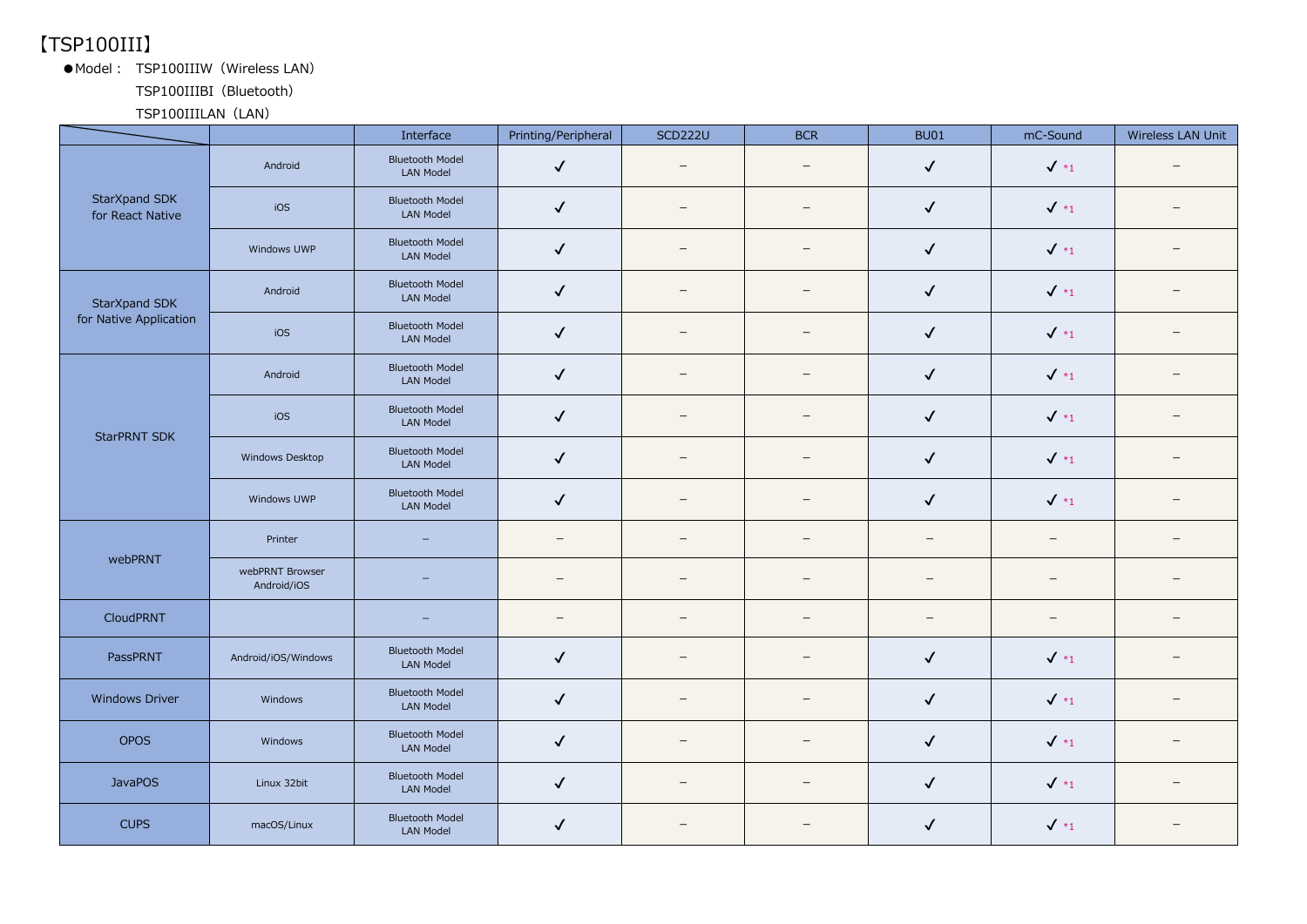#### ●Model: TSP100IIIU (USB)

|                                                                                                                                                               |                                | Interface                | Printing/Peripheral      | <b>SCD222U</b>           | <b>BCR</b>               | <b>BU01</b>              | mC-Sound                 | Wireless LAN Unit        |
|---------------------------------------------------------------------------------------------------------------------------------------------------------------|--------------------------------|--------------------------|--------------------------|--------------------------|--------------------------|--------------------------|--------------------------|--------------------------|
|                                                                                                                                                               | Android                        | <b>USB</b>               | $\checkmark$             | $\checkmark$             | $\overline{\phantom{m}}$ | $\checkmark$             | $\sqrt{*_1}$             | $\overline{\phantom{0}}$ |
| StarXpand SDK for<br>ReactNative                                                                                                                              | iOS                            | <b>USB</b>               | $\checkmark$             | $\overline{\phantom{m}}$ | $\overline{\phantom{m}}$ | $\checkmark$             | $\checkmark$ *1          |                          |
| StarXpand SDK<br>for Native Application<br>StarPRNT SDK<br>webPRNT<br>CloudPRNT<br>PassPRNT<br>Windows Driver<br><b>OPOS</b><br><b>JavaPOS</b><br><b>CUPS</b> | Windows UWP                    | $\equiv$                 | $\overline{\phantom{0}}$ | $\overline{\phantom{m}}$ | $\overline{\phantom{m}}$ | $\overline{\phantom{m}}$ | $\overline{\phantom{0}}$ |                          |
|                                                                                                                                                               | Android                        | <b>USB</b>               | $\checkmark$             | $\checkmark$             | $\equiv$                 | $\checkmark$             | $\checkmark$ *1          |                          |
|                                                                                                                                                               | iOS                            | <b>USB</b>               | $\checkmark$             | $\overline{\phantom{m}}$ | $\overline{\phantom{m}}$ | $\checkmark$             | $\checkmark$ *1          |                          |
|                                                                                                                                                               | Android                        | <b>USB</b>               | $\checkmark$             | $\checkmark$             | $\overline{\phantom{m}}$ | $\checkmark$             | $\sqrt{*_1}$             |                          |
|                                                                                                                                                               | iOS                            | <b>USB</b>               | $\checkmark$             | $\overline{\phantom{m}}$ | $\qquad \qquad$          | $\checkmark$             | $\sqrt{*_1}$             | $\qquad \qquad -$        |
|                                                                                                                                                               | Windows Desktop                | <b>USB</b>               | $\checkmark$             | $\checkmark$             | $\qquad \qquad$          | $\checkmark$             | $\sqrt{*_1}$             |                          |
|                                                                                                                                                               | Windows UWP                    | $\qquad \qquad -$        | $\overline{\phantom{m}}$ | $\overline{\phantom{0}}$ | $\overline{\phantom{m}}$ | $\overline{\phantom{m}}$ | $\qquad \qquad -$        | $\qquad \qquad -$        |
|                                                                                                                                                               | Printer                        | $\qquad \qquad -$        | $\overline{\phantom{m}}$ | $\overline{\phantom{m}}$ | $\qquad \qquad -$        | $\overline{\phantom{m}}$ | $\qquad \qquad -$        | $\overline{\phantom{0}}$ |
|                                                                                                                                                               | webPRNT Browser<br>Android/iOS | $\overline{\phantom{0}}$ | $\equiv$                 | $\overline{\phantom{0}}$ | $\equiv$                 | $\overline{\phantom{0}}$ | $\qquad \qquad -$        |                          |
|                                                                                                                                                               |                                | $\overline{\phantom{0}}$ | $\overline{\phantom{m}}$ | $\overline{\phantom{m}}$ | $\overline{\phantom{m}}$ | $\overline{\phantom{m}}$ | $\qquad \qquad -$        |                          |
|                                                                                                                                                               | Android/iOS                    | <b>USB</b>               | $\checkmark$             | $\overline{\phantom{a}}$ | $=$                      | $\checkmark$             | $\checkmark$ *1          |                          |
|                                                                                                                                                               | Windows                        | <b>USB</b>               | $\checkmark$             |                          | $\overline{\phantom{0}}$ | $\checkmark$             | $\sqrt{*_1}$             | $\qquad \qquad -$        |
|                                                                                                                                                               | Windows                        | <b>USB</b>               | $\checkmark$             | $\overline{\phantom{0}}$ | $\overline{\phantom{0}}$ | $\checkmark$             | $\sqrt{*_1}$             |                          |
|                                                                                                                                                               | Linux 32bit                    | <b>USB</b>               | $\checkmark$             | $\overline{\phantom{m}}$ | $\overline{\phantom{0}}$ | $\checkmark$             | $\sqrt{*_1}$             |                          |
|                                                                                                                                                               | macOS/Linux                    | <b>USB</b>               | $\checkmark$             | $\overline{\phantom{0}}$ | $\overline{\phantom{m}}$ | $\checkmark$             | $\checkmark$ *1          |                          |

\*1) Sound or volume selection is not supported.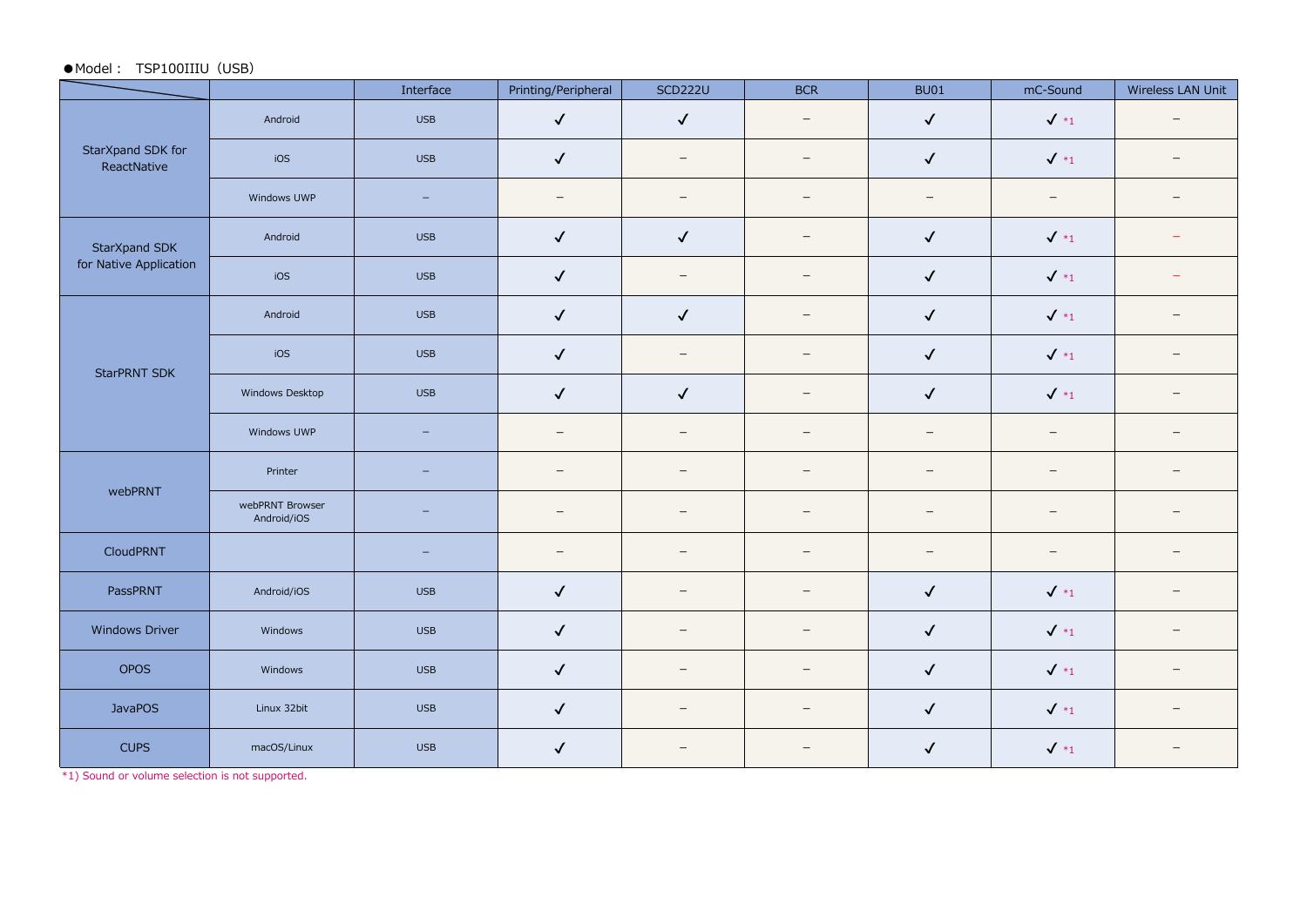【FVP10】

●Model: FVP10U (USB)

FVP10UBI (USB/Bluetooth)

FVP10UE3 (USB/LAN)

FVP10UE3X (USB/LAN)

|                                         |                                | Interface                         | Printing/Peripheral                | <b>SCD222U</b>           | <b>BCR</b>               | <b>BU01</b>              | mC-Sound                 | Wireless LAN Unit |
|-----------------------------------------|--------------------------------|-----------------------------------|------------------------------------|--------------------------|--------------------------|--------------------------|--------------------------|-------------------|
| StarXpand SDK<br>for React Native       |                                |                                   | $\equiv$                           | $\overline{\phantom{a}}$ | $\overline{\phantom{0}}$ |                          | $\overline{\phantom{m}}$ |                   |
| StarXpand SDK<br>for Native Application |                                |                                   |                                    |                          | $\equiv$                 |                          | $\overline{\phantom{m}}$ |                   |
|                                         | Android                        | Bluetooth/USB/LAN                 | $\checkmark$<br>(FW v2.0 or later) |                          | $\equiv$                 | $\equiv$                 | $\overline{\phantom{0}}$ |                   |
| StarPRNT SDK                            | iOS                            | Bluetooth/LAN                     | $\checkmark$<br>(FW v2.0 or later) |                          | $-$                      |                          | $\overline{\phantom{m}}$ |                   |
|                                         | Windows Desktop                | Bluetooth/USB/LAN                 | $\checkmark$<br>(FW v2.0 or later) | $\overline{\phantom{m}}$ | $\overline{\phantom{m}}$ | -                        | $\overline{\phantom{m}}$ |                   |
|                                         | Windows UWP                    | Bluetooth/LAN                     | $\checkmark$<br>(FW v2.0 or later) |                          | -                        | $\qquad \qquad -$        | $\overline{\phantom{m}}$ |                   |
|                                         | Printer                        | LAN<br>(E3X model only)           | $\checkmark$                       |                          |                          |                          | $\qquad \qquad -$        |                   |
| webPRNT                                 | webPRNT Browser<br>Android/iOS | Bluetooth                         | $\checkmark$                       |                          | $\equiv$                 | $\equiv$                 | $\overline{\phantom{0}}$ |                   |
| <b>CloudPRNT</b>                        |                                | $\overline{\phantom{0}}$          |                                    | $\overline{\phantom{m}}$ | $\overline{\phantom{0}}$ | $\qquad \qquad -$        | $\qquad \qquad -$        |                   |
| PassPRNT                                | Android/iOS/Windows            | Bluetooth<br>USB (Android)<br>LAN | $\sqrt{2}$                         | $\overline{\phantom{0}}$ | $\qquad \qquad -$        | $\overline{\phantom{0}}$ | $-$                      |                   |
| Windows Driver                          | Windows                        | Bluetooth/USB/LAN                 | $\checkmark$                       | $\overline{\phantom{0}}$ |                          |                          | $\overline{\phantom{0}}$ |                   |
| <b>OPOS</b>                             | Windows                        | Bluetooth/USB/LAN                 | $\checkmark$                       |                          |                          |                          |                          |                   |
| <b>JavaPOS</b>                          | Windows/macOS/Linux            | Bluetooth/USB/LAN                 | $\checkmark$                       | $\overline{\phantom{m}}$ | $\qquad \qquad -$        | $\qquad \qquad -$        | $\overline{\phantom{0}}$ |                   |
| <b>CUPS</b>                             | macOS/Linux                    | Bluetooth/USB/LAN                 | $\checkmark$<br>(FW v2.0 or later) |                          | $\overline{\phantom{0}}$ |                          |                          |                   |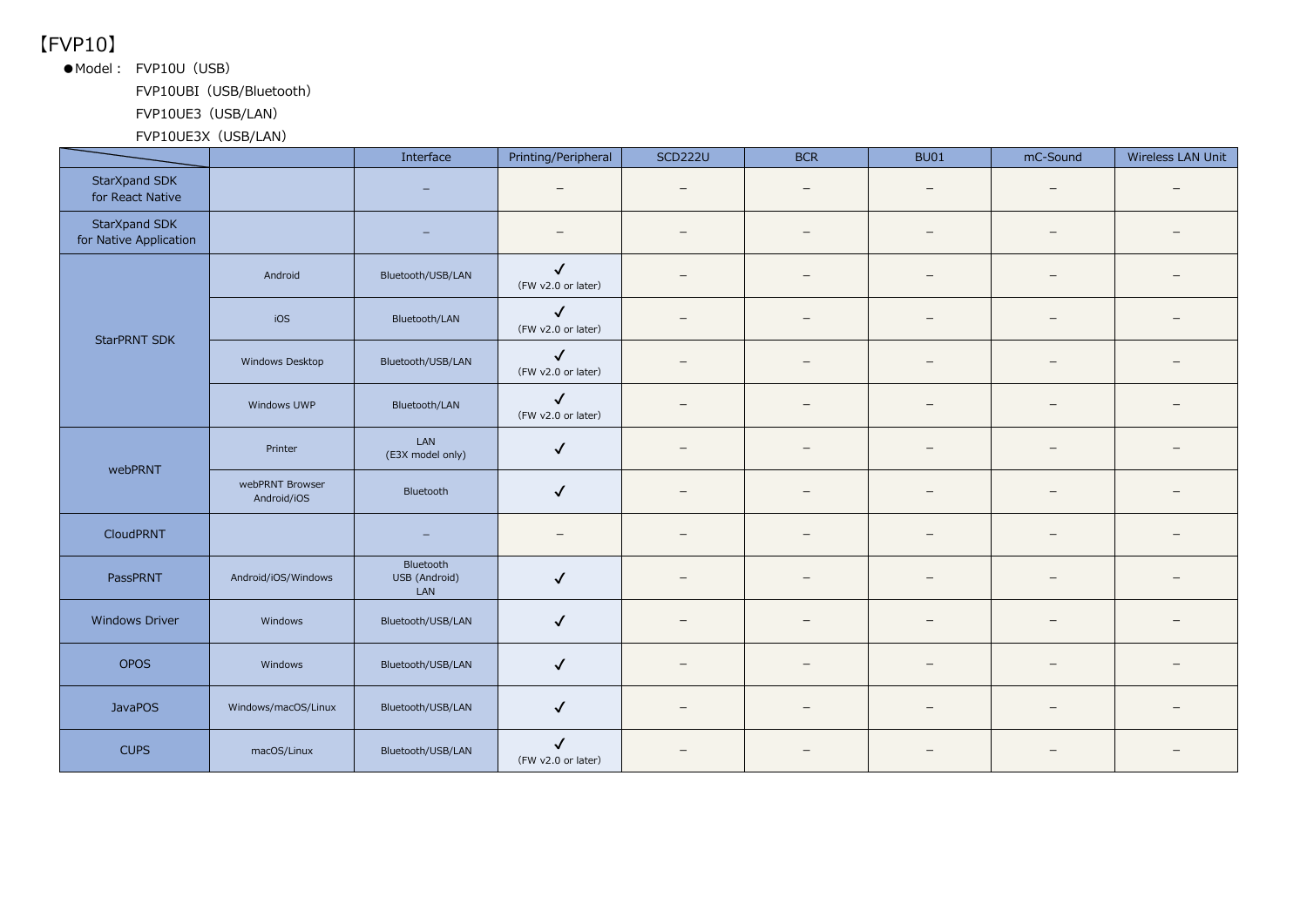## 【TSP650II】

●Model: TSP654IIU (USB)

TSP654IIBI2(Bluetooth)

### TSP654IIE3(LAN)

TSP654IIE3X(LAN)

|                                                                                                                                                                                              |                                | Interface                                                         | Printing/Peripheral                | <b>SCD222U</b>           | <b>BCR</b>        | <b>BU01</b>                        | mC-Sound                 | Wireless LAN Unit |
|----------------------------------------------------------------------------------------------------------------------------------------------------------------------------------------------|--------------------------------|-------------------------------------------------------------------|------------------------------------|--------------------------|-------------------|------------------------------------|--------------------------|-------------------|
|                                                                                                                                                                                              | Android                        | <b>Bluetooth Model</b><br>USB Model<br><b>LAN Model</b>           | $\checkmark$<br>(FW v4.0 or later) | —                        |                   | $\checkmark$<br>(FW v4.0 or later) | —                        |                   |
| for React Native                                                                                                                                                                             | iOS                            | <b>Bluetooth Model</b><br>LAN Model                               | $\checkmark$<br>(FW v4.0 or later) | $\equiv$                 | $\qquad \qquad -$ | $\checkmark$<br>(FW v4.0 or later) | $=$                      |                   |
| StarXpand SDK<br>StarXpand SDK<br>for Native Application<br><b>StarPRNT SDK</b><br>webPRNT<br>CloudPRNT<br>PassPRNT<br><b>Windows Driver</b><br><b>OPOS</b><br><b>JavaPOS</b><br><b>CUPS</b> | Windows UWP                    | <b>Bluetooth Model</b><br>LAN Model                               | $\checkmark$<br>(FW v4.0 or later) | $\qquad \qquad -$        | $\qquad \qquad -$ | $\checkmark$<br>(FW v4.0 or later) | $\overline{\phantom{m}}$ | $\qquad \qquad -$ |
|                                                                                                                                                                                              | Android                        | <b>Bluetooth Model</b><br><b>USB Model</b><br><b>LAN Model</b>    | $\checkmark$<br>(FW v4.0 or later) |                          |                   | $\checkmark$<br>(FW v4.0 or later) |                          |                   |
|                                                                                                                                                                                              | iOS                            | <b>Bluetooth Model</b><br>LAN Model                               | $\checkmark$<br>(FW v4.0 or later) |                          |                   | $\checkmark$<br>(FW v4.0 or later) |                          |                   |
|                                                                                                                                                                                              | Android                        | <b>Bluetooth Model</b><br><b>USB Model</b><br><b>LAN Model</b>    | $\checkmark$                       | —                        | $\qquad \qquad -$ | $\checkmark$                       |                          |                   |
|                                                                                                                                                                                              | iOS                            | <b>Bluetooth Model</b><br>LAN Model                               | $\checkmark$                       | $\overline{\phantom{0}}$ | $\equiv$          | $\checkmark$                       | $\overline{\phantom{0}}$ |                   |
|                                                                                                                                                                                              | Windows Desktop                | <b>Bluetooth Model</b><br>USB Model<br><b>LAN Model</b>           | $\checkmark$                       |                          |                   | $\checkmark$                       |                          |                   |
|                                                                                                                                                                                              | Windows UWP                    | <b>Bluetooth Model</b><br><b>LAN Model</b>                        | $\checkmark$                       | $\qquad \qquad -$        | -                 | $\checkmark$                       | $\qquad \qquad -$        |                   |
|                                                                                                                                                                                              | Printer                        | <b>LAN Model</b><br>(E3X model only)                              | $\checkmark$                       | —                        |                   | $\checkmark$                       | $\overline{\phantom{0}}$ |                   |
|                                                                                                                                                                                              | webPRNT Browser<br>Android/iOS | <b>Bluetooth Model</b>                                            | $\checkmark$                       | $\qquad \qquad -$        | $\equiv$          | $\checkmark$                       | $\overline{\phantom{0}}$ | -                 |
|                                                                                                                                                                                              |                                | $\overline{\phantom{m}}$                                          | $\overline{\phantom{m}}$           | $\qquad \qquad -$        | $\qquad \qquad -$ | $\overline{\phantom{m}}$           | $\overline{\phantom{0}}$ | $\qquad \qquad -$ |
|                                                                                                                                                                                              | Android/iOS/Windows            | <b>Bluetooth Model</b><br>USB Model (Android)<br><b>LAN Model</b> | $\checkmark$                       | $\qquad \qquad -$        | $\qquad \qquad -$ | $\checkmark$                       | $\overline{\phantom{m}}$ |                   |
|                                                                                                                                                                                              | Windows                        | <b>Bluetooth Model</b><br><b>USB Model</b><br><b>LAN Model</b>    | $\checkmark$                       |                          |                   | $\checkmark$                       |                          |                   |
|                                                                                                                                                                                              | Windows                        | <b>Bluetooth Model</b><br><b>USB Model</b><br><b>LAN Model</b>    | $\checkmark$                       |                          |                   | $\checkmark$                       |                          |                   |
|                                                                                                                                                                                              | Windows/macOS/Linux            | <b>Bluetooth Model</b><br><b>USB Model</b><br><b>LAN Model</b>    | $\checkmark$                       | —                        |                   | $\checkmark$                       |                          |                   |
|                                                                                                                                                                                              | macOS/Linux                    | <b>Bluetooth Model</b><br><b>USB Model</b><br><b>LAN Model</b>    | $\checkmark$                       |                          |                   | $\checkmark$                       |                          |                   |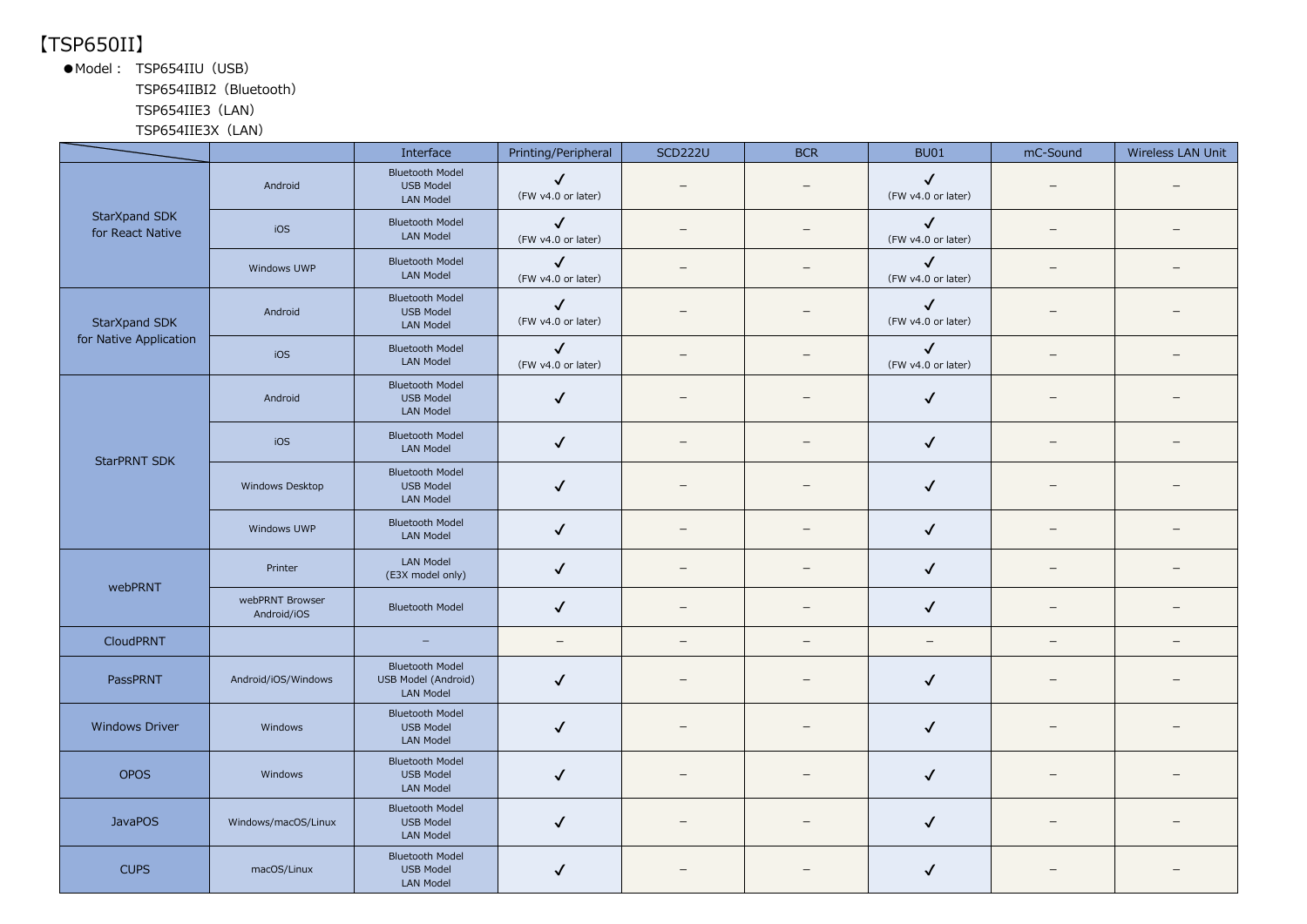#### ●Model : TSP654IIHIX (USB/LAN/Wireless LAN)

|                                                                                                                                                                      |                                | Interface            | Printing/Peripheral                | <b>SCD222U</b>           | <b>BCR</b>               | BU01                               | mC-Sound                 | Wireless LAN Unit |
|----------------------------------------------------------------------------------------------------------------------------------------------------------------------|--------------------------------|----------------------|------------------------------------|--------------------------|--------------------------|------------------------------------|--------------------------|-------------------|
|                                                                                                                                                                      | Android                        | LAN                  | $\checkmark$<br>(FW v4.0 or later) | $\overline{\phantom{m}}$ | $\overline{\phantom{m}}$ | $\checkmark$<br>(FW v4.0 or later) | $\overline{\phantom{m}}$ |                   |
| StarXpand SDK for<br>ReactNative                                                                                                                                     | iOS                            | LAN                  | $\checkmark$<br>(FW v4.0 or later) |                          | $\qquad \qquad -$        | $\checkmark$<br>(FW v4.0 or later) | $\overline{\phantom{0}}$ |                   |
| StarXpand SDK<br>for Native Application<br><b>StarPRNT SDK</b><br>webPRNT<br>CloudPRNT<br>PassPRNT<br>Windows Driver<br><b>OPOS</b><br><b>JavaPOS</b><br><b>CUPS</b> | Windows UWP                    | LAN                  | $\checkmark$<br>(FW v4.0 or later) |                          | $\overline{\phantom{0}}$ | $\checkmark$<br>(FW v4.0 or later) | $\overline{\phantom{0}}$ |                   |
|                                                                                                                                                                      | Android                        | LAN                  | $\checkmark$<br>(FW v4.0 or later) | $\overline{\phantom{0}}$ | $\overline{\phantom{0}}$ | $\checkmark$<br>(FW v4.0 or later) | $\qquad \qquad -$        |                   |
|                                                                                                                                                                      | iOS                            | LAN                  | $\checkmark$<br>(FW v4.0 or later) |                          | $\overline{\phantom{0}}$ | $\checkmark$<br>(FW v4.0 or later) | $\qquad \qquad -$        |                   |
|                                                                                                                                                                      | Android                        | USB/LAN              | $\checkmark$                       | $\overline{\phantom{0}}$ | $\overline{\phantom{0}}$ | $\checkmark$                       | $\qquad \qquad -$        |                   |
|                                                                                                                                                                      | iOS                            | LAN                  | $\checkmark$                       | $\qquad \qquad$          | $\qquad \qquad$          | $\checkmark$                       | $\qquad \qquad -$        |                   |
|                                                                                                                                                                      | Windows Desktop                | USB/LAN              | $\checkmark$                       |                          | $\qquad \qquad -$        | $\checkmark$                       | $\qquad \qquad -$        |                   |
|                                                                                                                                                                      | Windows UWP                    | LAN                  | $\checkmark$                       | $\overline{\phantom{0}}$ | $\qquad \qquad -$        | $\checkmark$                       | $\overline{\phantom{0}}$ |                   |
|                                                                                                                                                                      | Printer                        | LAN                  | $\checkmark$                       | $\checkmark$             | $\checkmark$             | $\checkmark$                       | $\overline{\phantom{0}}$ |                   |
|                                                                                                                                                                      | webPRNT Browser<br>Android/iOS |                      | $\qquad \qquad -$                  | $\qquad \qquad$          | $\overline{\phantom{m}}$ | $\qquad \qquad -$                  | $\overline{\phantom{0}}$ |                   |
|                                                                                                                                                                      |                                | -                    | $\checkmark$                       | $\checkmark$             | $\checkmark$             | $\checkmark$                       | $\overline{\phantom{0}}$ |                   |
|                                                                                                                                                                      | Android/iOS/Windows            | USB (Android)<br>LAN | $\checkmark$                       |                          | $\overline{\phantom{m}}$ | $\checkmark$                       | $\qquad \qquad -$        |                   |
|                                                                                                                                                                      | Windows                        | USB/LAN              | $\checkmark$                       |                          | $\overline{\phantom{0}}$ | $\checkmark$                       | $\qquad \qquad -$        |                   |
|                                                                                                                                                                      | Windows                        | USB/LAN              | $\checkmark$                       | $\overline{\phantom{m}}$ | $\overline{\phantom{m}}$ | $\checkmark$                       | $\overline{\phantom{0}}$ |                   |
|                                                                                                                                                                      | Windows/macOS/Linux            | USB/LAN              | $\checkmark$                       | $\qquad \qquad -$        | $\qquad \qquad -$        | $\checkmark$                       | $\overline{\phantom{0}}$ |                   |
|                                                                                                                                                                      | macOS/Linux                    | USB/LAN              | $\checkmark$                       |                          |                          | $\checkmark$                       |                          |                   |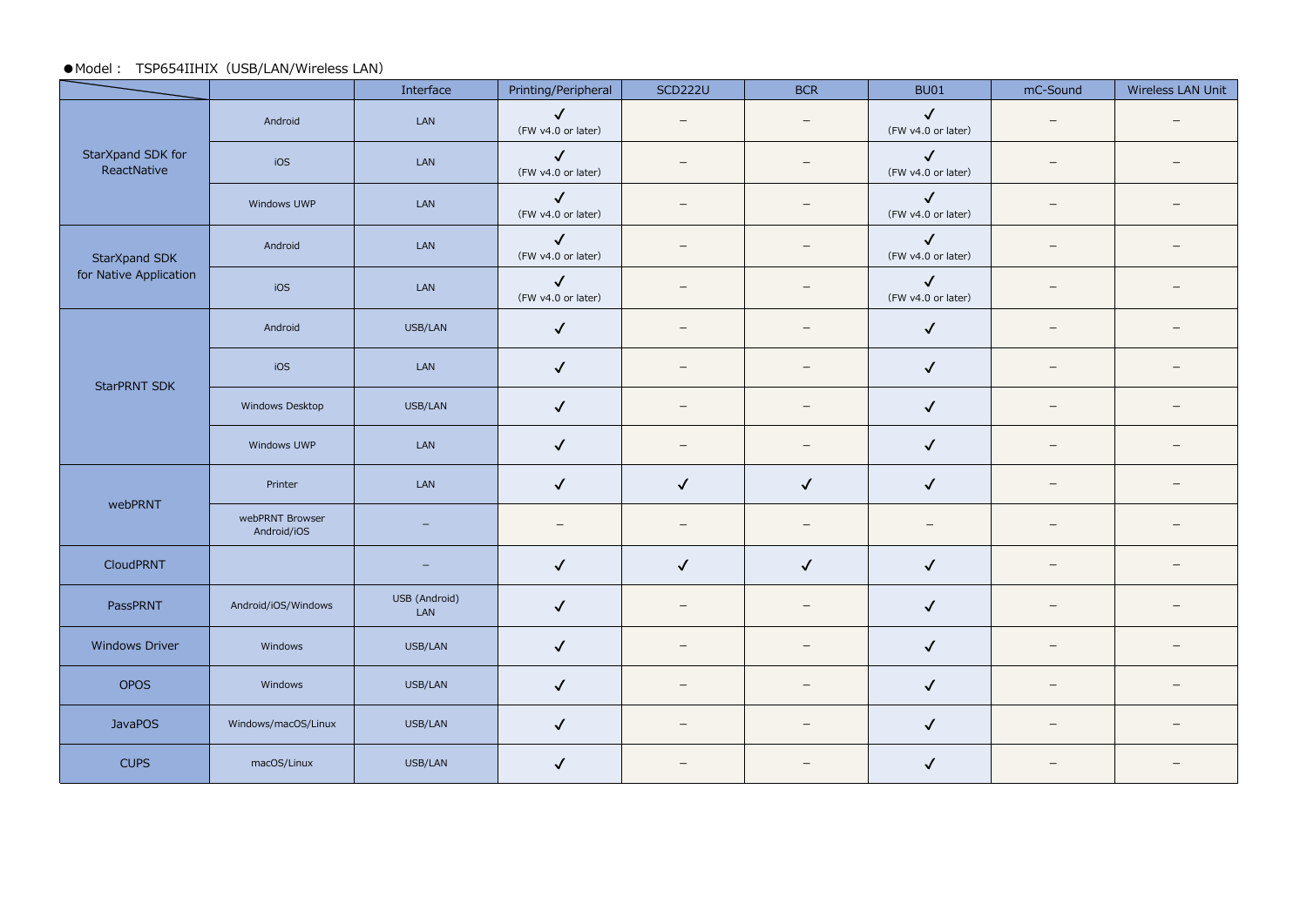### 【TSP650IISK】

●Model: TSP654IIU (USB)

TSP654IIBI2(Bluetooth)

TSP654IIE3(LAN)

TSP654IIE3X(LAN)

|                                                                                                                                                                                    |                                | Interface                                                         | Printing/Peripheral      | <b>SCD222U</b>           | <b>BCR</b>               | <b>BU01</b>              | mC-Sound                 | Wireless LAN Unit        |
|------------------------------------------------------------------------------------------------------------------------------------------------------------------------------------|--------------------------------|-------------------------------------------------------------------|--------------------------|--------------------------|--------------------------|--------------------------|--------------------------|--------------------------|
|                                                                                                                                                                                    | Android                        | <b>Bluetooth Model</b><br><b>USB Model</b><br><b>LAN Model</b>    | $\checkmark$             |                          | $\overline{\phantom{0}}$ | $\checkmark$             |                          |                          |
| StarXpand SDK<br>for React Native                                                                                                                                                  | iOS                            | <b>Bluetooth Model</b><br>LAN Model                               | $\checkmark$             | $\overline{\phantom{m}}$ | $\overline{\phantom{m}}$ | $\checkmark$             | $\overline{\phantom{m}}$ | $\overline{\phantom{m}}$ |
| StarXpand SDK<br>for Native Application<br><b>StarPRNT SDK</b><br>webPRNT<br><b>CloudPRNT</b><br>PassPRNT<br><b>Windows Driver</b><br><b>OPOS</b><br><b>JavaPOS</b><br><b>CUPS</b> | Windows UWP                    | <b>Bluetooth Model</b><br><b>LAN Model</b>                        | $\checkmark$             | $\qquad \qquad -$        | $\overline{\phantom{m}}$ | $\checkmark$             | $\overline{\phantom{m}}$ | $\overline{\phantom{m}}$ |
|                                                                                                                                                                                    | Android                        | <b>Bluetooth Model</b><br><b>USB Model</b><br><b>LAN Model</b>    | $\checkmark$             |                          |                          | $\checkmark$             |                          |                          |
|                                                                                                                                                                                    | iOS                            | <b>Bluetooth Model</b><br>LAN Model                               | $\checkmark$             | -                        | $\overline{\phantom{0}}$ | $\checkmark$             | $\qquad \qquad -$        |                          |
|                                                                                                                                                                                    | Android                        | <b>Bluetooth Model</b><br><b>USB Model</b><br><b>LAN Model</b>    | $\checkmark$             | —                        | -                        | $\checkmark$             | —                        |                          |
|                                                                                                                                                                                    | iOS                            | <b>Bluetooth Model</b><br>LAN Model                               | $\checkmark$             |                          | $\overline{\phantom{m}}$ | $\checkmark$             | $\overline{\phantom{0}}$ | $\equiv$                 |
|                                                                                                                                                                                    | Windows Desktop                | <b>Bluetooth Model</b><br><b>USB Model</b><br><b>LAN Model</b>    | $\checkmark$             |                          |                          | $\checkmark$             |                          |                          |
|                                                                                                                                                                                    | Windows UWP                    | <b>Bluetooth Model</b><br><b>LAN Model</b>                        | $\checkmark$             | $\qquad \qquad -$        | $\qquad \qquad -$        | $\checkmark$             | $\overline{\phantom{m}}$ |                          |
|                                                                                                                                                                                    | Printer                        | LAN Model<br>(E3X model only)                                     | $\checkmark$             | —                        |                          | $\checkmark$             | $\overline{\phantom{0}}$ |                          |
|                                                                                                                                                                                    | webPRNT Browser<br>Android/iOS | <b>Bluetooth Model</b>                                            | $\checkmark$             | $\overline{\phantom{0}}$ | $\overline{\phantom{0}}$ | $\checkmark$             | $\overline{\phantom{0}}$ |                          |
|                                                                                                                                                                                    |                                | $\equiv$                                                          | $\overline{\phantom{m}}$ | $\overline{\phantom{0}}$ | $\overline{\phantom{0}}$ | $\overline{\phantom{m}}$ | $-$                      | $\overline{\phantom{0}}$ |
|                                                                                                                                                                                    | Android/iOS/Windows            | <b>Bluetooth Model</b><br>USB Model (Android)<br><b>LAN Model</b> |                          | $\overline{\phantom{m}}$ | $\qquad \qquad -$        | $\overline{\phantom{0}}$ | —                        |                          |
|                                                                                                                                                                                    | Windows                        | <b>Bluetooth Model</b><br><b>USB Model</b><br><b>LAN Model</b>    | $\checkmark$             |                          |                          | $\checkmark$             |                          |                          |
|                                                                                                                                                                                    | Windows                        | <b>Bluetooth Model</b><br><b>USB Model</b><br><b>LAN Model</b>    | $\checkmark$             |                          |                          | $\checkmark$             |                          |                          |
|                                                                                                                                                                                    | Windows/macOS/Linux            | <b>Bluetooth Model</b><br>USB Model<br><b>LAN Model</b>           | $\checkmark$             | $\overline{\phantom{m}}$ | $\qquad \qquad -$        | $\checkmark$             | —                        |                          |
|                                                                                                                                                                                    | macOS/Linux                    | <b>Bluetooth Model</b><br><b>USB Model</b><br><b>LAN Model</b>    | $\checkmark$             |                          | $\equiv$                 | $\checkmark$             |                          |                          |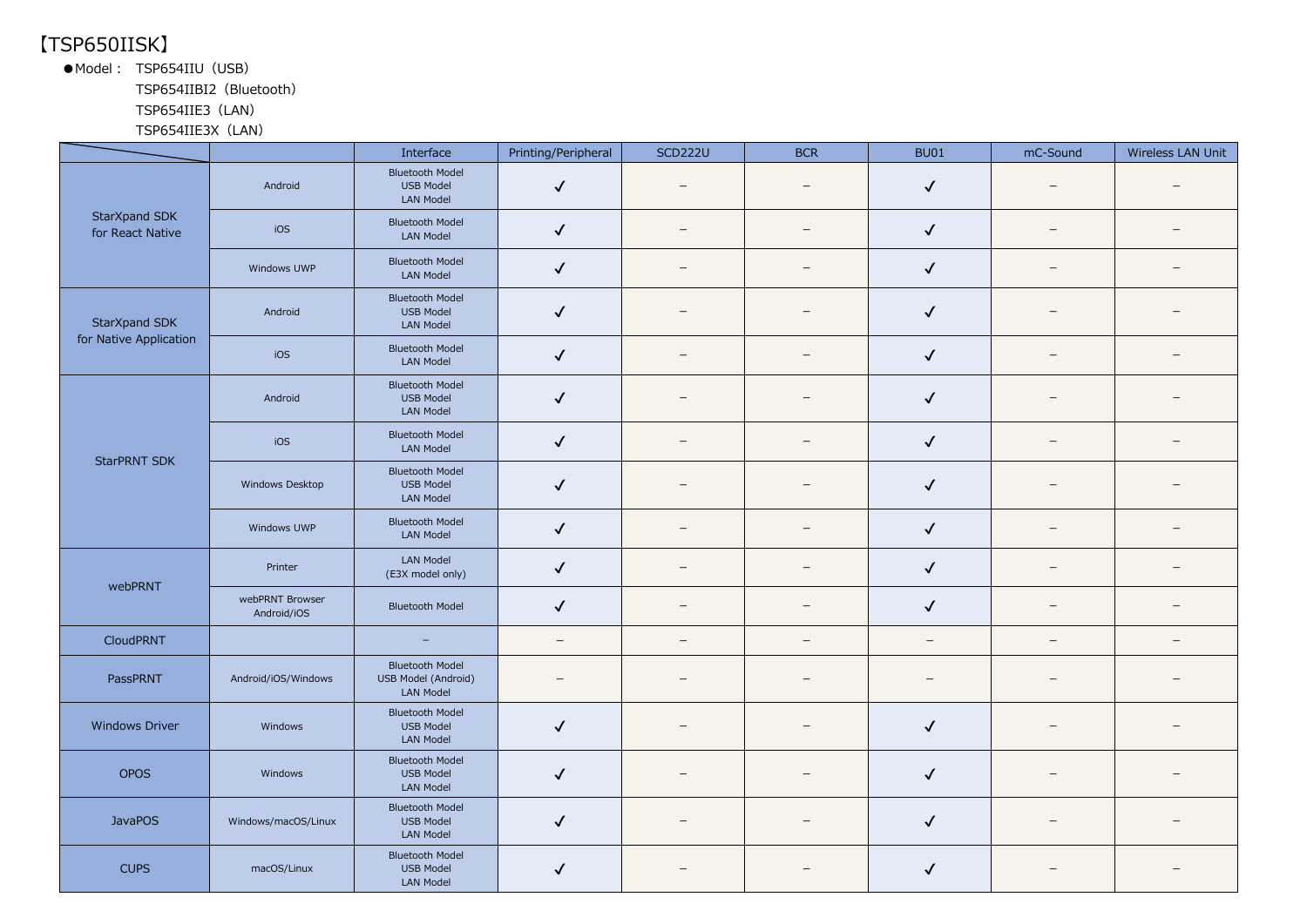#### ●Model : TSP654IIHIX (USB/LAN/Wireless LAN)

|                                  |                                | Interface                | Printing/Peripheral      | <b>SCD222U</b>           | <b>BCR</b>                      | <b>BU01</b>              | mC-Sound                 | Wireless LAN Unit        |
|----------------------------------|--------------------------------|--------------------------|--------------------------|--------------------------|---------------------------------|--------------------------|--------------------------|--------------------------|
|                                  | Android                        | LAN                      | $\checkmark$             | $\overline{\phantom{0}}$ | $\overline{\phantom{0}}$        | $\checkmark$             | $\overline{\phantom{0}}$ | $\overline{\phantom{0}}$ |
| StarXpand SDK for<br>ReactNative | iOS                            | LAN                      | $\checkmark$             | $\overline{\phantom{0}}$ | $\qquad \qquad -$               | $\checkmark$             | $\qquad \qquad -$        | $\qquad \qquad -$        |
|                                  | Windows UWP                    | LAN                      | $\checkmark$             | $\qquad \qquad -$        | $\overline{\phantom{0}}$        | $\checkmark$             | $\qquad \qquad -$        | $\qquad \qquad -$        |
| StarXpand SDK                    | Android                        | LAN                      | $\checkmark$             | $\overline{\phantom{0}}$ | $\overline{\phantom{0}}$        | $\checkmark$             | $\overline{\phantom{m}}$ | $\overline{\phantom{m}}$ |
| for Native Application           | iOS                            | LAN                      | $\checkmark$             |                          | $\overline{\phantom{0}}$        | $\checkmark$             | $\qquad \qquad -$        | $\overline{\phantom{m}}$ |
| StarPRNT SDK                     | Android                        | USB/LAN                  | $\checkmark$             | $\overline{\phantom{m}}$ | $\equiv$                        | $\checkmark$             | $\overline{\phantom{0}}$ | $\overline{\phantom{m}}$ |
|                                  | iOS                            | LAN                      | $\checkmark$             | $\qquad \qquad -$        | $\overline{\phantom{m}}$        | $\checkmark$             | $\qquad \qquad -$        | $\overline{\phantom{m}}$ |
|                                  | Windows Desktop                | USB/LAN                  | $\checkmark$             | $\overline{\phantom{a}}$ | $\overline{\phantom{m}}$        | $\checkmark$             | $\overline{\phantom{0}}$ | $\overline{\phantom{a}}$ |
|                                  | Windows UWP                    | LAN                      | $\checkmark$             | $\qquad \qquad -$        | $\qquad \qquad -$               | $\checkmark$             | $\qquad \qquad -$        | $\overline{\phantom{a}}$ |
|                                  | Printer                        | LAN                      | $\checkmark$             | $\checkmark$             | $\checkmark$                    | $\checkmark$             | $\qquad \qquad -$        | $\overline{\phantom{m}}$ |
| webPRNT                          | webPRNT Browser<br>Android/iOS | $\overline{\phantom{a}}$ | $\overline{\phantom{0}}$ | $\overline{\phantom{m}}$ | $\hspace{0.1mm}-\hspace{0.1mm}$ | $\overline{\phantom{m}}$ | $\qquad \qquad -$        | $\overline{\phantom{0}}$ |
| CloudPRNT                        |                                | $\qquad \qquad -$        | $\checkmark$             | $\checkmark$             | $\checkmark$                    | $\checkmark$             | $\qquad \qquad -$        | $\overline{\phantom{0}}$ |
| PassPRNT                         | Android/iOS/Windows            | USB (Android)<br>LAN     | $\overline{\phantom{0}}$ | $\qquad \qquad -$        | $\overline{\phantom{0}}$        | $\overline{\phantom{0}}$ | $\overline{\phantom{0}}$ | $\overline{\phantom{m}}$ |
| Windows Driver                   | Windows                        | USB/LAN                  | $\checkmark$             | $\qquad \qquad -$        | $\qquad \qquad -$               | $\checkmark$             | $\qquad \qquad -$        | $\overline{\phantom{m}}$ |
| <b>OPOS</b>                      | Windows                        | USB/LAN                  | $\checkmark$             | $\overline{\phantom{0}}$ | $\overline{\phantom{0}}$        | $\checkmark$             | $\qquad \qquad -$        | $\overline{\phantom{m}}$ |
| <b>JavaPOS</b>                   | Windows/macOS/Linux            | USB/LAN                  | $\checkmark$             | $\equiv$                 | $\equiv$                        | $\checkmark$             | $\overline{\phantom{m}}$ | $\overline{\phantom{m}}$ |
| <b>CUPS</b>                      | macOS/Linux                    | USB/LAN                  | $\checkmark$             | $\qquad \qquad -$        | $\overline{\phantom{0}}$        | $\checkmark$             | $\qquad \qquad -$        | $\overline{\phantom{m}}$ |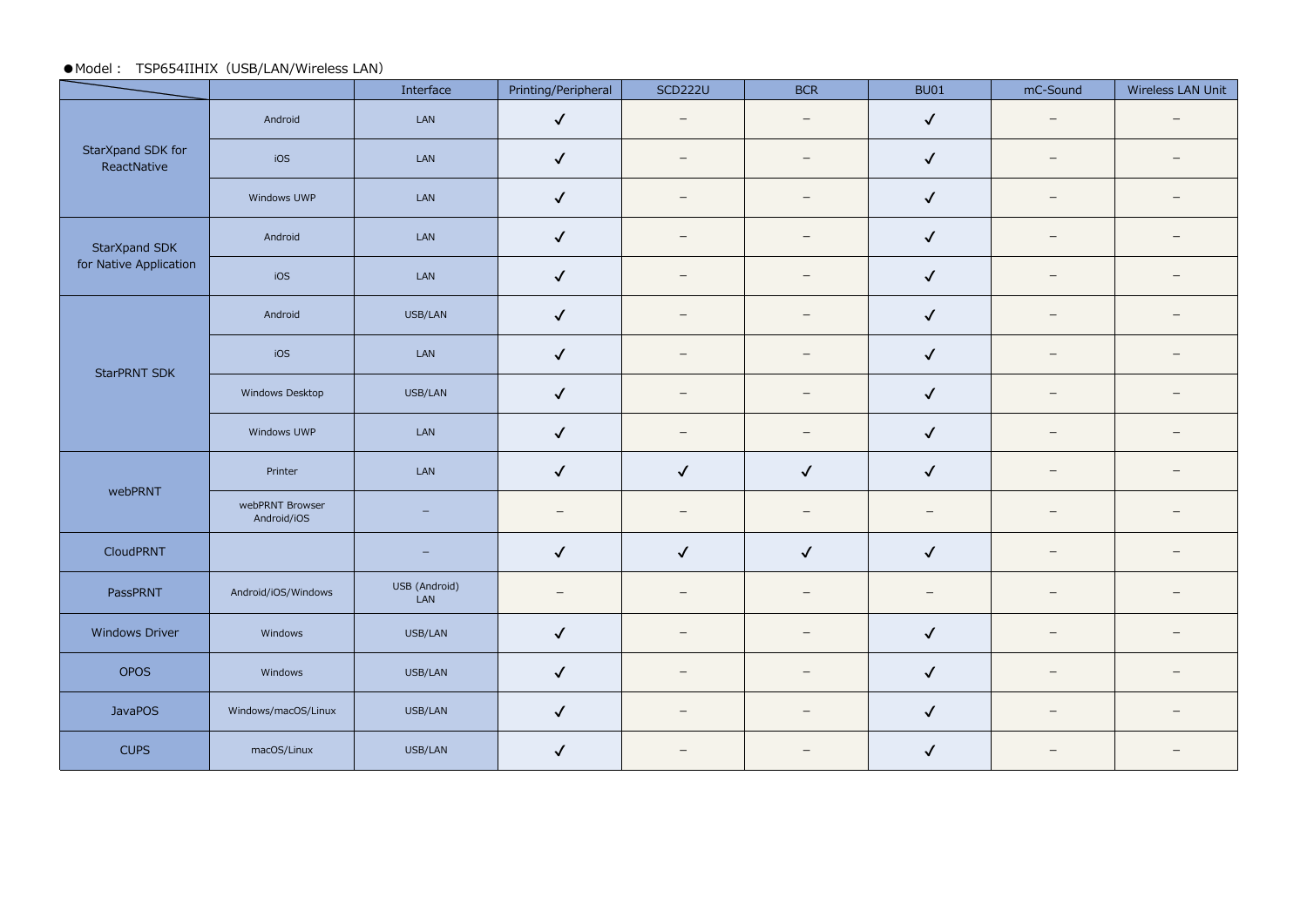## 【TSP700II】

●Model: TSP743IIU (USB)

TSP743IIBI(Bluetooth)

#### TSP743IIE3(LAN)

TSP743IIE3X(LAN)

|                                   |                                | Interface                                                                | Printing/Peripheral                | <b>SCD222U</b>           | <b>BCR</b>               | <b>BU01</b>                        | mC-Sound                              | Wireless LAN Unit |
|-----------------------------------|--------------------------------|--------------------------------------------------------------------------|------------------------------------|--------------------------|--------------------------|------------------------------------|---------------------------------------|-------------------|
|                                   | Android                        | <b>Bluetooth Model</b><br><b>USB Model</b><br><b>LAN Model</b>           | $\checkmark$<br>(FW v7.1 or later) |                          |                          | $\checkmark$<br>(FW v7.1 or later) | $\checkmark$ *1<br>(FW v7.1 or later) |                   |
| StarXpand SDK<br>for React Native | iOS                            | <b>Bluetooth Model</b><br><b>LAN Model</b>                               | $\checkmark$<br>(FW v7.1 or later) | $\qquad \qquad -$        |                          | $\checkmark$<br>(FW v7.1 or later) | $\checkmark$ *1<br>(FW v7.1 or later) |                   |
|                                   | Windows UWP                    | <b>Bluetooth Model</b><br><b>LAN Model</b>                               | $\checkmark$<br>(FW v7.1 or later) |                          |                          | $\checkmark$<br>(FW v7.1 or later) | $\sqrt{*_1}$<br>(FW v7.1 or later)    |                   |
| StarXpand SDK                     | Android                        | <b>Bluetooth Model</b><br><b>USB Model</b><br><b>LAN Model</b>           | $\checkmark$<br>(FW v7.1 or later) |                          |                          | $\checkmark$<br>(FW v7.1 or later) | $\checkmark$ *1<br>(FW v7.1 or later) |                   |
| for Native Application            | iOS                            | <b>Bluetooth Model</b><br><b>LAN Model</b>                               | $\checkmark$<br>(FW v7.1 or later) |                          |                          | $\checkmark$<br>(FW v7.1 or later) | $\checkmark$ *1<br>(FW v7.1 or later) |                   |
|                                   | Android                        | <b>Bluetooth Model</b><br><b>USB Model</b><br><b>LAN Model</b>           | $\checkmark$<br>(FW v5.0 or later) |                          |                          | $\checkmark$<br>(FW v5.0 or later) | $\checkmark$ *1<br>(FW v5.0 or later) |                   |
|                                   | iOS                            | <b>Bluetooth Model</b><br><b>LAN Model</b>                               | $\checkmark$<br>(FW v5.0 or later) |                          |                          | $\checkmark$<br>(FW v5.0 or later) | $\sqrt{*_1}$<br>(FW v5.0 or later)    |                   |
| <b>StarPRNT SDK</b>               | Windows Desktop                | <b>Bluetooth Model</b><br><b>USB Model</b><br><b>LAN Model</b>           | $\checkmark$<br>(FW v5.0 or later) |                          |                          | ✓<br>(FW v5.0 or later)            | $\checkmark$ *1<br>(FW v5.0 or later) |                   |
|                                   | Windows UWP                    | <b>Bluetooth Model</b><br><b>LAN Model</b>                               | $\checkmark$<br>(FW v5.0 or later) |                          |                          | $\checkmark$<br>(FW v5.0 or later) | $\checkmark$ *1<br>(FW v5.0 or later) |                   |
| webPRNT                           | Printer                        | <b>LAN Model</b><br>(E3X model only)                                     | $\checkmark$                       | $\overline{\phantom{0}}$ |                          | $\checkmark$<br>(FW v1.3 or later) | $\checkmark$ *1<br>(FW v1.3 or later) |                   |
|                                   | webPRNT Browser<br>Android/iOS | <b>Bluetooth Model</b>                                                   | $\checkmark$<br>(FW v5.0 or later) |                          |                          | $\checkmark$<br>(FW v5.0 or later) | $\checkmark$ *1<br>(FW v5.0 or later) |                   |
| <b>CloudPRNT</b>                  |                                | $\equiv$                                                                 | $\overline{\phantom{m}}$           | $\overline{\phantom{0}}$ | $\overline{\phantom{0}}$ | $\overline{\phantom{m}}$           | $\overline{\phantom{m}}$              | $\qquad \qquad -$ |
| PassPRNT                          | Android/iOS/Windows            | <b>Bluetooth Model</b><br><b>USB Model (Android)</b><br><b>LAN Model</b> | $\checkmark$                       |                          |                          | $\checkmark$<br>(FW v1.3 or later) | $\sqrt{1}$<br>(FW v1.3 or later)      |                   |
| <b>Windows Driver</b>             | Windows                        | <b>Bluetooth Model</b><br><b>USB Model</b><br><b>LAN Model</b>           | $\checkmark$                       |                          |                          | $\checkmark$<br>(FW v1.3 or later) | $\checkmark$ *1<br>(FW v1.3 or later) |                   |
| <b>OPOS</b>                       | Windows                        | <b>Bluetooth Model</b><br><b>USB Model</b><br><b>LAN Model</b>           | $\checkmark$                       |                          |                          | $\checkmark$<br>(FW v1.3 or later) | $\sqrt{*_1}$<br>(FW v1.3 or later)    |                   |
| <b>JavaPOS</b>                    | Windows/macOS/Linux            | <b>Bluetooth Model</b><br><b>USB Model</b><br><b>LAN Model</b>           | $\checkmark$                       |                          |                          | $\checkmark$<br>(FW v1.3 or later) | $\sqrt{1}$<br>(FW v1.3 or later)      |                   |
| <b>CUPS</b>                       | macOS/Linux                    | <b>Bluetooth Model</b><br><b>USB Model</b><br><b>LAN Model</b>           | $\checkmark$<br>(FW v5.0 or later) |                          |                          | $\checkmark$<br>(FW v5.0 or later) | $\checkmark$ *1<br>(FW v5.0 or later) |                   |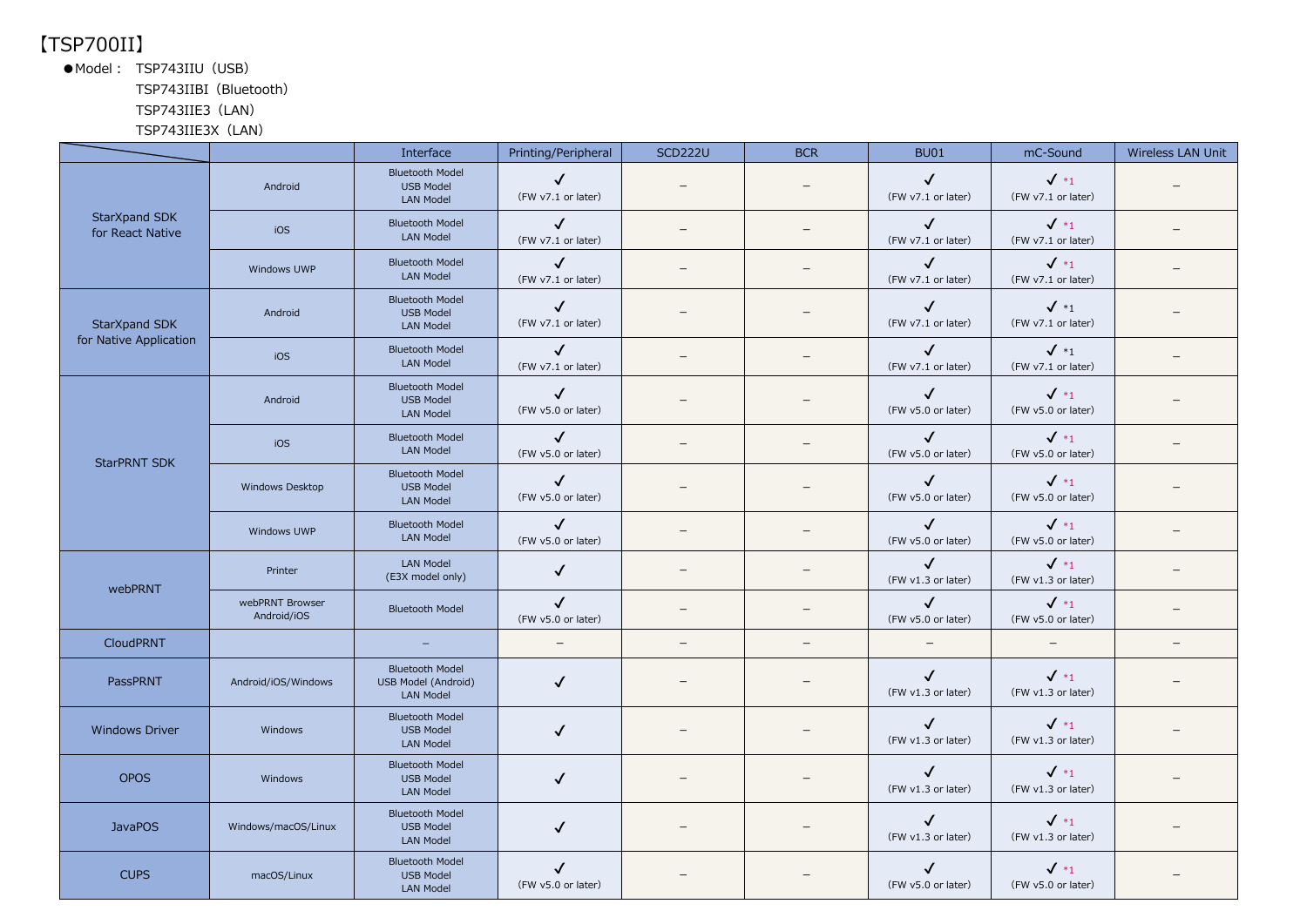#### ●Model: TSP743IIHIX (USB/LAN/Wireless LAN)

|                                   |                                | Interface                   | Printing/Peripheral                | <b>SCD222U</b>                     | <b>BCR</b>                         | <b>BU01</b>                        | mC-Sound                              | Wireless LAN Unit |
|-----------------------------------|--------------------------------|-----------------------------|------------------------------------|------------------------------------|------------------------------------|------------------------------------|---------------------------------------|-------------------|
|                                   | Android                        | USB/LAN                     | $\checkmark$<br>(FW v7.1 or later) |                                    |                                    | $\checkmark$<br>(FW v7.1 or later) | $\checkmark$ *1<br>(FW v7.1 or later) |                   |
| StarXpand SDK<br>for React Native | iOS                            | LAN                         | $\checkmark$<br>(FW v7.1 or later) |                                    |                                    | $\checkmark$<br>(FW v7.1 or later) | $\checkmark$ *1<br>(FW v7.1 or later) |                   |
|                                   | Windows UWP                    | LAN                         | $\checkmark$<br>(FW v7.1 or later) |                                    |                                    | $\checkmark$<br>(FW v7.1 or later) | $\sqrt{*_1}$<br>(FW v7.1 or later)    |                   |
| StarXpand SDK                     | Android                        | USB/LAN                     | $\checkmark$<br>(FW v7.1 or later) |                                    |                                    | $\checkmark$<br>(FW v7.1 or later) | $\checkmark$ *1<br>(FW v7.1 or later) |                   |
| for Native Application            | iOS                            | LAN                         | $\checkmark$<br>(FW v7.1 or later) | $\overline{\phantom{m}}$           | $\overline{\phantom{0}}$           | $\checkmark$<br>(FW v7.1 or later) | $\sqrt{*_1}$<br>(FW v7.1 or later)    |                   |
|                                   | Android                        | USB/LAN                     | $\checkmark$<br>(FW v5.0 or later) | $\qquad \qquad =$                  |                                    | $\sqrt{2}$<br>(FW v5.0 or later)   | $\sqrt{*_1}$<br>(FW v5.0 or later)    |                   |
| <b>StarPRNT SDK</b>               | iOS                            | LAN                         | $\checkmark$<br>(FW v5.0 or later) |                                    |                                    | $\checkmark$<br>(FW v5.0 or later) | $\sqrt{*_1}$<br>(FW v5.0 or later)    |                   |
|                                   | Windows Desktop                | USB/LAN                     | $\checkmark$<br>(FW v5.0 or later) |                                    |                                    | $\checkmark$<br>(FW v5.0 or later) | $\checkmark$ *1<br>(FW v5.0 or later) |                   |
|                                   | Windows UWP                    | LAN                         | $\checkmark$<br>(FW v5.0 or later) |                                    |                                    | $\checkmark$<br>(FW v5.0 or later) | $\checkmark$ *1<br>(FW v5.0 or later) |                   |
| webPRNT                           | Printer                        | LAN                         | $\checkmark$                       | $\checkmark$                       | $\checkmark$                       | $\checkmark$<br>(FW v1.3 or later) | $\checkmark$ *1<br>(FW v1.3 or later) |                   |
|                                   | webPRNT Browser<br>Android/iOS |                             |                                    |                                    |                                    | $\overline{\phantom{0}}$           |                                       |                   |
| <b>CloudPRNT</b>                  |                                |                             | $\checkmark$<br>(FW v2.0 or later) | $\checkmark$<br>(FW v2.0 or later) | $\checkmark$<br>(FW v2.0 or later) | $\checkmark$<br>(FW v2.0 or later) | $\checkmark$ *1<br>(FW v2.0 or later) |                   |
| PassPRNT                          | Android/iOS/Windows            | USB (Android)<br><b>LAN</b> | $\checkmark$                       | $\overline{\phantom{m}}$           | $\qquad \qquad -$                  | $\checkmark$<br>(FW v1.3 or later) | $\sqrt{*_1}$<br>(FW v1.3 or later)    |                   |
| <b>Windows Driver</b>             | Windows                        | USB/LAN                     | $\checkmark$                       | $\overline{\phantom{0}}$           |                                    | $\checkmark$<br>(FW v1.3 or later) | $\sqrt{*_1}$<br>(FW v1.3 or later)    |                   |
| <b>OPOS</b>                       | Windows                        | USB/LAN                     | $\checkmark$                       |                                    |                                    | $\checkmark$<br>(FW v1.3 or later) | $\checkmark$ *1<br>(FW v1.3 or later) |                   |
| <b>JavaPOS</b>                    | Windows/macOS/Linux            | USB/LAN                     | $\checkmark$                       |                                    |                                    | $\checkmark$<br>(FW v1.3 or later) | $\checkmark$ *1<br>(FW v1.3 or later) |                   |
| <b>CUPS</b>                       | macOS/Linux                    | USB/LAN                     | $\checkmark$<br>(FW v5.0 or later) |                                    |                                    | $\checkmark$<br>(FW v5.0 or later) | $\sqrt{*_1}$<br>(FW v5.0 or later)    |                   |

\*1) Sound or volume selection is not supported.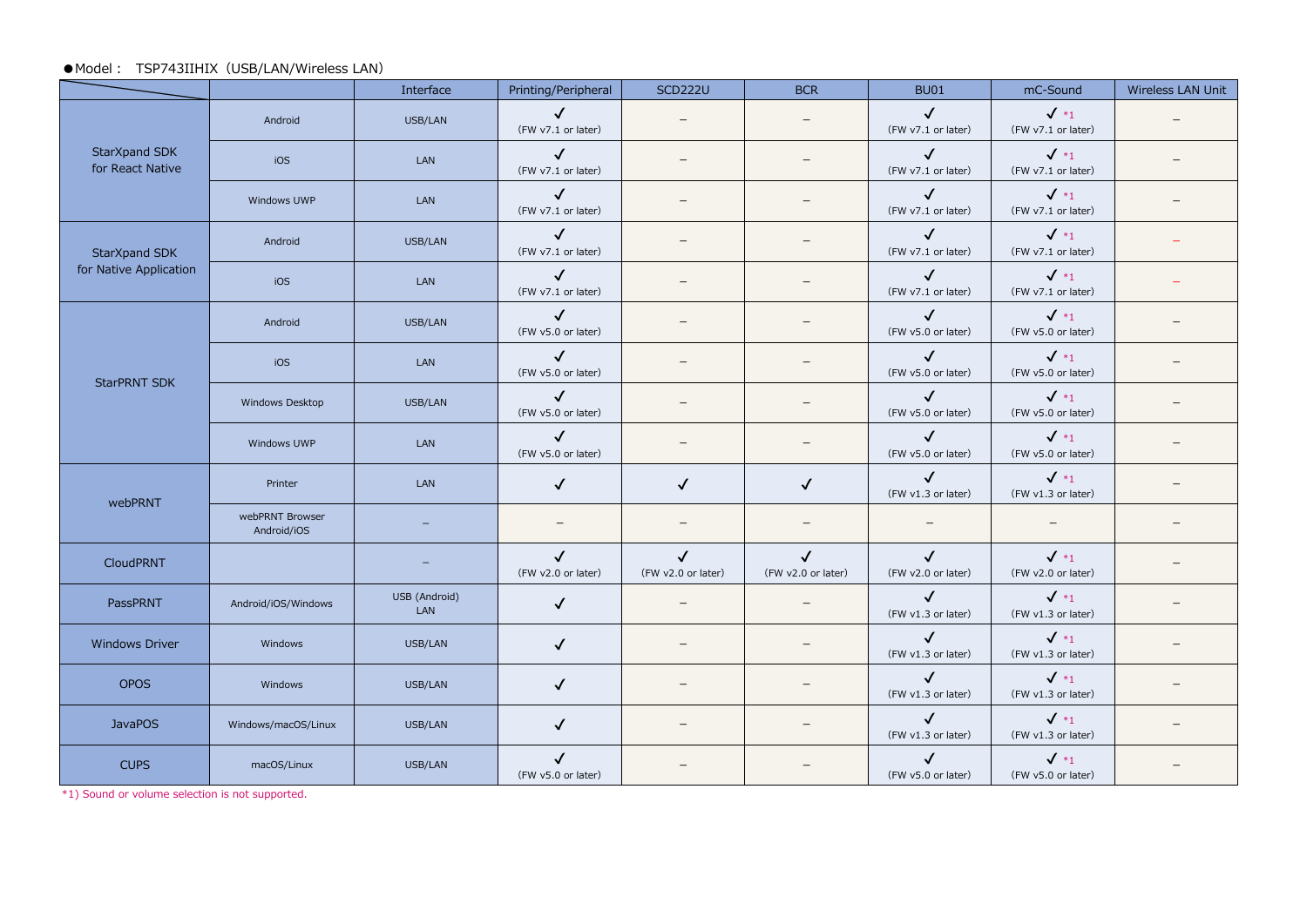## 【TSP800II】

●Model: TSP847IIU (USB)

TSP847IIBI(Bluetooth)

#### TSP847IIE3(LAN)

TSP847IIE3X(LAN)

|                                                                                                                                                             |                                | Interface                                                         | Printing/Peripheral                | <b>SCD222U</b>           | <b>BCR</b>               | <b>BU01</b>              | mC-Sound                 | Wireless LAN Unit        |
|-------------------------------------------------------------------------------------------------------------------------------------------------------------|--------------------------------|-------------------------------------------------------------------|------------------------------------|--------------------------|--------------------------|--------------------------|--------------------------|--------------------------|
|                                                                                                                                                             | Android                        | <b>Bluetooth Model</b><br><b>USB Model</b><br><b>LAN Model</b>    | $\checkmark$<br>(FW v2.0 or later) |                          |                          |                          |                          |                          |
| for React Native                                                                                                                                            | iOS                            | <b>Bluetooth Model</b><br><b>LAN Model</b>                        | $\checkmark$<br>(FW v2.0 or later) | $\equiv$                 | $=$                      | $\overline{\phantom{0}}$ | $=$                      | $\equiv$                 |
| StarXpand SDK<br>StarXpand SDK<br>for Native Application<br><b>StarPRNT SDK</b><br>webPRNT<br>CloudPRNT<br>PassPRNT<br><b>Windows Driver</b><br><b>OPOS</b> | Windows UWP                    | <b>Bluetooth Model</b><br><b>LAN Model</b>                        | $\checkmark$<br>(FW v2.0 or later) |                          | -                        | $\qquad \qquad$          |                          |                          |
|                                                                                                                                                             | Android                        | <b>Bluetooth Model</b><br><b>USB Model</b><br><b>LAN Model</b>    | $\checkmark$<br>(FW v2.0 or later) |                          |                          |                          |                          |                          |
|                                                                                                                                                             | iOS                            | <b>Bluetooth Model</b><br><b>LAN Model</b>                        | $\checkmark$<br>(FW v2.0 or later) | $=$                      | $\equiv$                 | $\sim$                   | $=$                      | $\overline{\phantom{0}}$ |
|                                                                                                                                                             | Android                        | <b>Bluetooth Model</b><br><b>USB Model</b><br><b>LAN Model</b>    | $\checkmark$<br>(FW v2.0 or later) |                          |                          |                          |                          |                          |
|                                                                                                                                                             | iOS                            | <b>Bluetooth Model</b><br><b>LAN Model</b>                        | $\checkmark$<br>(FW v2.0 or later) | $\overline{\phantom{0}}$ | $\equiv$                 | $\equiv$                 | $\equiv$                 |                          |
|                                                                                                                                                             | Windows Desktop                | <b>Bluetooth Model</b><br><b>USB Model</b><br>LAN Model           | $\checkmark$<br>(FW v2.0 or later) |                          |                          |                          |                          |                          |
|                                                                                                                                                             | Windows UWP                    | <b>Bluetooth Model</b><br>LAN Model                               | $\checkmark$<br>(FW v2.0 or later) | $\overline{\phantom{m}}$ |                          | $\overline{\phantom{m}}$ | $\overline{\phantom{m}}$ |                          |
|                                                                                                                                                             | Printer                        | <b>LAN Model</b><br>(E3X model only)                              | $\checkmark$                       | —                        | $\qquad \qquad -$        | $\qquad \qquad -$        | —                        |                          |
|                                                                                                                                                             | webPRNT Browser<br>Android/iOS | <b>Bluetooth Model</b>                                            | $\checkmark$                       | $\overline{\phantom{0}}$ | $\equiv$                 | $\overline{\phantom{a}}$ | $\qquad \qquad -$        | $\equiv$                 |
|                                                                                                                                                             |                                | $\overline{\phantom{m}}$                                          | $\overline{\phantom{m}}$           | $\overline{\phantom{a}}$ | $\overline{\phantom{0}}$ | $\overline{\phantom{m}}$ | $\qquad \qquad -$        | $\overline{\phantom{0}}$ |
|                                                                                                                                                             | Android/iOS/Windows            | <b>Bluetooth Model</b><br>USB Model (Android)<br><b>LAN Model</b> | ✓                                  | -                        | $\qquad \qquad -$        | $\qquad \qquad -$        | -                        |                          |
|                                                                                                                                                             | Windows                        | <b>Bluetooth Model</b><br><b>USB Model</b><br><b>LAN Model</b>    | $\checkmark$                       |                          |                          |                          |                          |                          |
|                                                                                                                                                             | Windows                        | <b>Bluetooth Model</b><br><b>USB Model</b><br><b>LAN Model</b>    | $\checkmark$                       |                          |                          |                          |                          |                          |
| <b>JavaPOS</b>                                                                                                                                              | Windows/macOS/Linux            | <b>Bluetooth Model</b><br><b>USB Model</b><br><b>LAN Model</b>    | $\checkmark$                       | $\equiv$                 |                          |                          |                          |                          |
| <b>CUPS</b>                                                                                                                                                 | macOS/Linux                    | <b>Bluetooth Model</b><br><b>USB Model</b><br><b>LAN Model</b>    | $\checkmark$<br>(FW v2.0 or later) |                          |                          |                          |                          |                          |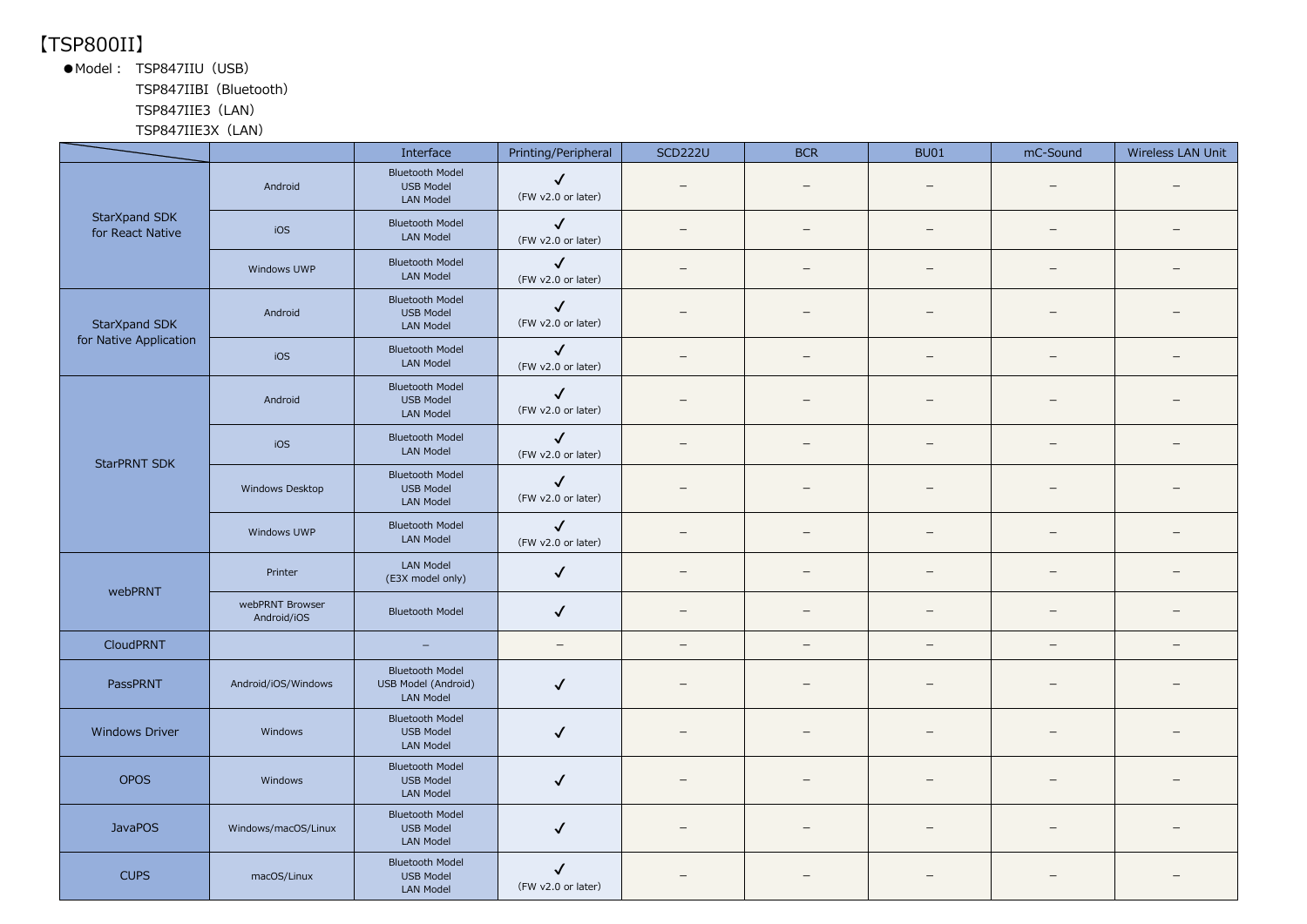#### ●Model : TSP847IIHIX (USB/LAN/Wireless LAN)

|                                                                                                                                                               |                                | Interface            | Printing/Peripheral                | <b>SCD222U</b>           | <b>BCR</b>               | <b>BU01</b>              | mC-Sound                 | Wireless LAN Unit        |
|---------------------------------------------------------------------------------------------------------------------------------------------------------------|--------------------------------|----------------------|------------------------------------|--------------------------|--------------------------|--------------------------|--------------------------|--------------------------|
|                                                                                                                                                               | Android                        | LAN                  | $\checkmark$<br>(FW v2.0 or later) | $\overline{\phantom{0}}$ | $\qquad \qquad -$        | $\overline{\phantom{0}}$ | $\equiv$                 |                          |
| StarXpand SDK<br>for React Native                                                                                                                             | iOS                            | LAN                  | $\checkmark$<br>(FW v2.0 or later) |                          | $\overline{\phantom{0}}$ |                          | $\overline{\phantom{0}}$ |                          |
| StarXpand SDK<br>for Native Application<br><b>StarPRNT SDK</b><br>webPRNT<br>CloudPRNT<br>PassPRNT<br>Windows Driver<br>OPOS<br><b>JavaPOS</b><br><b>CUPS</b> | Windows UWP                    | LAN                  | $\checkmark$<br>(FW v2.0 or later) |                          | $\equiv$                 |                          | $\equiv$                 |                          |
|                                                                                                                                                               | Android                        | LAN                  | $\checkmark$<br>(FW v2.0 or later) | $\qquad \qquad -$        | $\qquad \qquad -$        | $\qquad \qquad -$        | $\overline{\phantom{0}}$ |                          |
|                                                                                                                                                               | iOS                            | LAN                  | $\checkmark$<br>(FW v2.0 or later) | $\equiv$                 | $\equiv$                 | $\equiv$                 | $=$                      |                          |
|                                                                                                                                                               | Android                        | USB/LAN              | $\checkmark$<br>(FW v2.0 or later) |                          |                          |                          | $\overline{\phantom{0}}$ |                          |
|                                                                                                                                                               | iOS                            | LAN                  | $\checkmark$<br>(FW v2.0 or later) |                          | $\overline{\phantom{0}}$ | $\overline{\phantom{0}}$ |                          |                          |
|                                                                                                                                                               | Windows Desktop                | USB/LAN              | $\checkmark$<br>(FW v2.0 or later) |                          | $\qquad \qquad -$        | $\qquad \qquad -$        | $\qquad \qquad -$        |                          |
|                                                                                                                                                               | Windows UWP                    | LAN                  | $\checkmark$<br>(FW v2.0 or later) |                          | $\overline{\phantom{0}}$ |                          | $\qquad \qquad -$        |                          |
|                                                                                                                                                               | Printer                        | LAN                  | $\checkmark$                       | $\checkmark$             | $\checkmark$             | $\overline{\phantom{0}}$ | $\overline{\phantom{0}}$ |                          |
|                                                                                                                                                               | webPRNT Browser<br>Android/iOS | $-$                  | $\overline{\phantom{m}}$           | $\overline{\phantom{0}}$ | $\overline{\phantom{m}}$ | $\overline{\phantom{0}}$ | $\overline{\phantom{m}}$ |                          |
|                                                                                                                                                               |                                | -                    | $\checkmark$                       | $\checkmark$             | $\checkmark$             | $\overline{\phantom{0}}$ | $\overline{\phantom{0}}$ |                          |
|                                                                                                                                                               | Android/iOS/Windows            | USB (Android)<br>LAN | $\checkmark$                       | $\overline{\phantom{m}}$ | $\overline{\phantom{m}}$ | $\overline{\phantom{0}}$ | $\overline{\phantom{0}}$ | $\overline{\phantom{0}}$ |
|                                                                                                                                                               | Windows                        | USB/LAN              | $\checkmark$                       |                          |                          |                          | $\overline{\phantom{0}}$ |                          |
|                                                                                                                                                               | Windows                        | USB/LAN              | $\checkmark$                       | $\overline{\phantom{0}}$ | $\overline{\phantom{0}}$ |                          | $\qquad \qquad -$        |                          |
|                                                                                                                                                               | Windows/macOS/Linux            | USB/LAN              | $\checkmark$                       |                          |                          |                          | $\overline{\phantom{0}}$ |                          |
|                                                                                                                                                               | macOS/Linux                    | USB/LAN              | $\checkmark$<br>(FW v2.0 or later) |                          |                          |                          |                          |                          |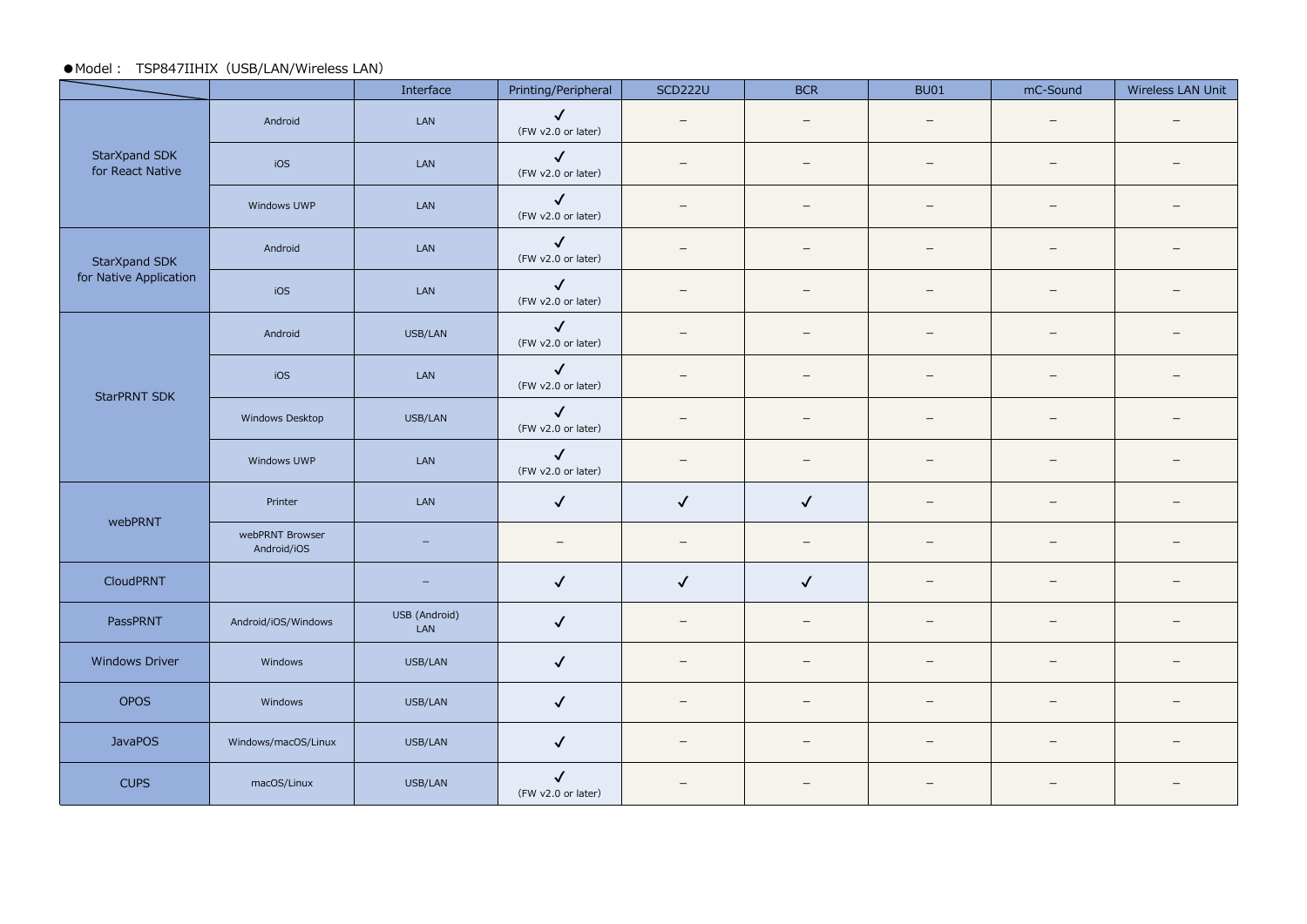【SP700】

●Model: SP700E3 (LAN)

SP700E3X (LAN)

|                                                                                                                                                                             |                                | Interface                | Printing/Peripheral                | <b>SCD222U</b>           | <b>BCR</b>               | <b>BU01</b>                        | mC-Sound | Wireless LAN Unit |
|-----------------------------------------------------------------------------------------------------------------------------------------------------------------------------|--------------------------------|--------------------------|------------------------------------|--------------------------|--------------------------|------------------------------------|----------|-------------------|
|                                                                                                                                                                             | Android                        | LAN                      | $\checkmark$<br>(FW v4.0 or later) |                          |                          | $\checkmark$<br>(FW v4.0 or later) |          |                   |
| StarXpand SDK<br>for React Native                                                                                                                                           | iOS                            | LAN                      | $\checkmark$<br>(FW v4.0 or later) | $\overline{\phantom{0}}$ | $\sim$                   | $\checkmark$<br>(FW v4.0 or later) | $=$      |                   |
| StarXpand SDK<br>for Native Application<br><b>StarPRNT SDK</b><br>webPRNT<br>CloudPRNT<br>PassPRNT<br><b>Windows Driver</b><br><b>OPOS</b><br><b>JavaPOS</b><br><b>CUPS</b> | Windows UWP                    | LAN                      | $\checkmark$<br>(FW v4.0 or later) |                          |                          | $\checkmark$<br>(FW v4.0 or later) |          |                   |
|                                                                                                                                                                             | Android                        | LAN                      | $\checkmark$<br>(FW v4.0 or later) |                          | $\equiv$                 | $\checkmark$<br>(FW v4.0 or later) | -        |                   |
|                                                                                                                                                                             | iOS                            | LAN                      | $\checkmark$<br>(FW v4.0 or later) |                          | $\overline{\phantom{0}}$ | $\checkmark$<br>(FW v4.0 or later) | $=$      |                   |
|                                                                                                                                                                             | Android                        | LAN                      | $\checkmark$<br>(FW v4.0 or later) |                          |                          | $\checkmark$<br>(FW v4.0 or later) | -        |                   |
|                                                                                                                                                                             | iOS                            | LAN                      | $\checkmark$<br>(FW v4.0 or later) |                          |                          | $\checkmark$<br>(FW v4.0 or later) |          |                   |
|                                                                                                                                                                             | Windows Desktop                | LAN                      | $\checkmark$<br>(FW v4.0 or later) | $\equiv$                 | $\overline{\phantom{a}}$ | $\checkmark$<br>(FW v4.0 or later) |          |                   |
|                                                                                                                                                                             | Windows UWP                    | LAN                      | $\checkmark$<br>(FW v4.0 or later) |                          |                          | $\checkmark$<br>(FW v4.0 or later) |          |                   |
|                                                                                                                                                                             | Printer                        | LAN<br>(E3X model only)  | $\checkmark$<br>(FW v3.0 or later) | $\qquad \qquad -$        |                          | $\checkmark$<br>(FW v3.0 or later) |          |                   |
|                                                                                                                                                                             | webPRNT Browser<br>Android/iOS | $\overline{\phantom{0}}$ | $\overline{\phantom{a}}$           | $\overline{\phantom{0}}$ | $\overline{\phantom{0}}$ | $\overline{\phantom{m}}$           | $=$      |                   |
|                                                                                                                                                                             |                                | -                        | $\overline{\phantom{0}}$           |                          | $\equiv$                 | $\overline{\phantom{a}}$           |          |                   |
|                                                                                                                                                                             | Android/iOS/Windows            | LAN                      |                                    | $\overline{\phantom{0}}$ |                          | $\overline{\phantom{0}}$           | $-$      |                   |
|                                                                                                                                                                             | Windows                        | LAN                      | $\checkmark$                       |                          |                          | $\checkmark$                       |          |                   |
|                                                                                                                                                                             | Windows                        | LAN                      | $\checkmark$                       | $\overline{\phantom{0}}$ |                          | $\checkmark$                       |          |                   |
|                                                                                                                                                                             | Windows/macOS/Linux            | LAN                      | $\checkmark$                       | $\qquad \qquad -$        |                          | $\checkmark$                       |          |                   |
|                                                                                                                                                                             | macOS/Linux                    | LAN                      | $\checkmark$<br>(FW v4.0 or later) |                          |                          | $\checkmark$<br>(FW v4.0 or later) |          |                   |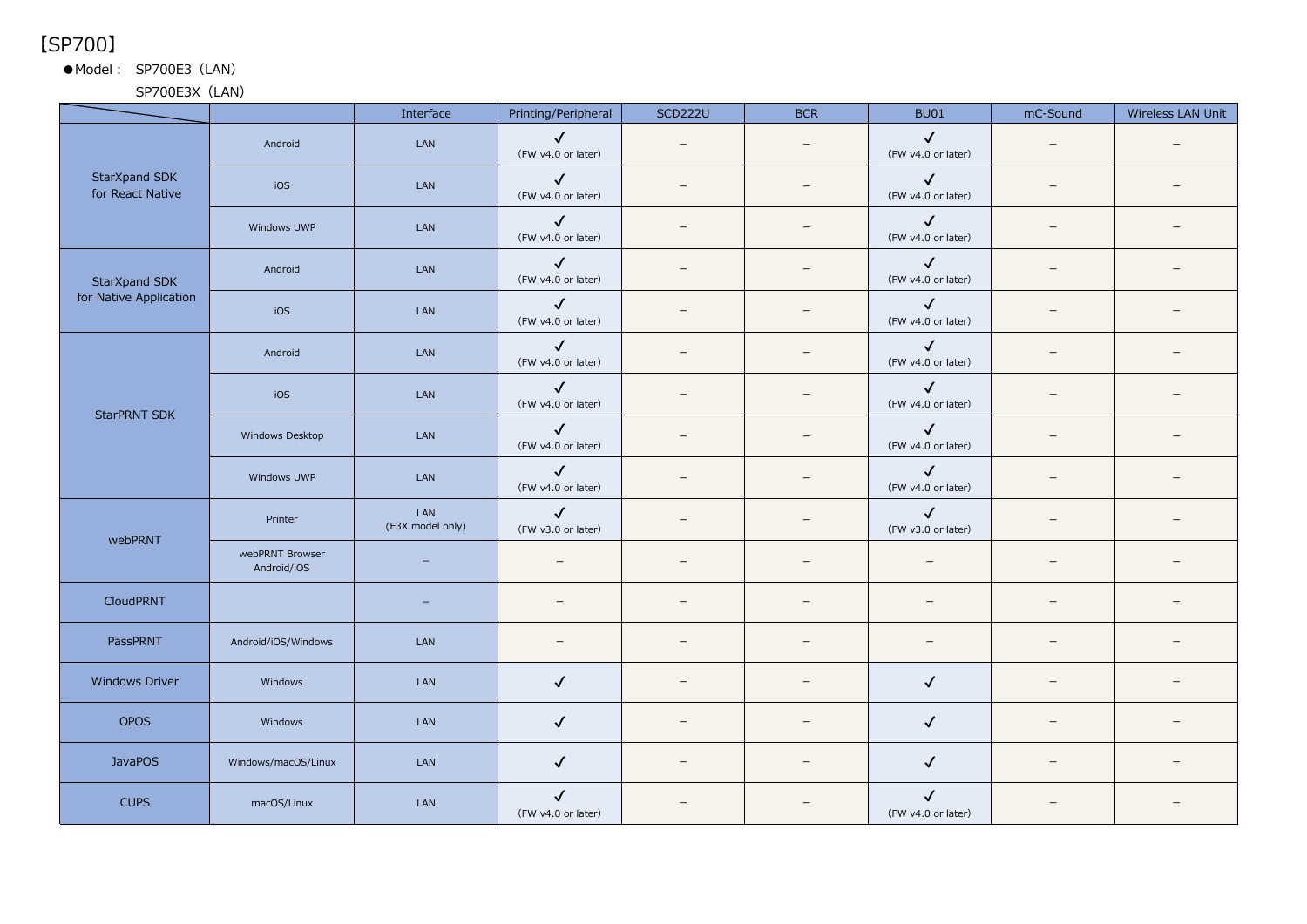#### ●Model: SP700HIX (USB/LAN)

|                                         |                                | Interface            | Printing/Peripheral                | <b>SCD222U</b>                     | <b>BCR</b>                         | <b>BU01</b>                        | mC-Sound                 | Wireless LAN Unit |
|-----------------------------------------|--------------------------------|----------------------|------------------------------------|------------------------------------|------------------------------------|------------------------------------|--------------------------|-------------------|
|                                         | Android                        | LAN                  | $\checkmark$<br>(FW v4.0 or later) |                                    | $\overline{\phantom{m}}$           | $\checkmark$<br>(FW v4.0 or later) | $\overline{\phantom{0}}$ |                   |
| StarXpand SDK<br>for React Native       | iOS                            | LAN                  | $\checkmark$<br>(FW v4.0 or later) |                                    | $=$                                | $\checkmark$<br>(FW v4.0 or later) | $\equiv$                 |                   |
|                                         | Windows UWP                    | LAN                  | $\checkmark$<br>(FW v4.0 or later) |                                    | $\equiv$                           | $\checkmark$<br>(FW v4.0 or later) |                          |                   |
| StarXpand SDK<br>for Native Application | Android                        | LAN                  | $\checkmark$<br>(FW v4.0 or later) |                                    |                                    | $\checkmark$<br>(FW v4.0 or later) |                          |                   |
|                                         | iOS                            | LAN                  | $\checkmark$<br>(FW v4.0 or later) | $\overline{\phantom{0}}$           | $\overline{\phantom{m}}$           | $\checkmark$<br>(FW v4.0 or later) |                          |                   |
|                                         | Android                        | LAN                  | $\checkmark$<br>(FW v4.0 or later) | $\overline{\phantom{0}}$           | $\qquad \qquad -$                  | $\checkmark$<br>(FW v4.0 or later) | $\overline{\phantom{0}}$ |                   |
| <b>StarPRNT SDK</b>                     | iOS                            | LAN                  | $\checkmark$<br>(FW v4.0 or later) |                                    |                                    | $\checkmark$<br>(FW v4.0 or later) | $\equiv$                 |                   |
|                                         | Windows Desktop                | LAN                  | $\checkmark$<br>(FW v4.0 or later) |                                    | $\qquad \qquad -$                  | $\checkmark$<br>(FW v4.0 or later) | $\overline{\phantom{0}}$ |                   |
|                                         | Windows UWP                    | LAN                  | $\checkmark$<br>(FW v4.0 or later) |                                    | $\overline{\phantom{0}}$           | $\checkmark$<br>(FW v4.0 or later) | $\overline{\phantom{0}}$ |                   |
| webPRNT                                 | Printer                        | LAN                  | $\checkmark$<br>(FW v3.0 or later) | $\checkmark$<br>(FW v3.0 or later) | $\checkmark$<br>(FW v3.0 or later) | $\checkmark$<br>(FW v3.0 or later) |                          |                   |
|                                         | webPRNT Browser<br>Android/iOS |                      | $\overline{\phantom{m}}$           |                                    | $\overline{\phantom{m}}$           | $\overline{\phantom{m}}$           |                          |                   |
| CloudPRNT                               |                                |                      | $\checkmark$<br>(FW v3.0 or later) | $\checkmark$<br>(FW v3.0 or later) | $\checkmark$<br>(FW v3.0 or later) | $\checkmark$<br>(FW v3.0 or later) | $\overline{\phantom{0}}$ |                   |
| PassPRNT                                | Android/iOS/Windows            | USB (Android)<br>LAN |                                    |                                    | $\overline{\phantom{m}}$           | $\overline{\phantom{m}}$           | $\overline{\phantom{0}}$ |                   |
| <b>Windows Driver</b>                   | Windows                        | USB/LAN              | $\checkmark$                       |                                    |                                    | $\checkmark$                       |                          |                   |
| <b>OPOS</b>                             | Windows                        | USB/LAN              | $\checkmark$                       |                                    | $\overline{\phantom{0}}$           | $\checkmark$                       |                          |                   |
| <b>JavaPOS</b>                          | Windows/macOS/Linux            | USB/LAN              | $\checkmark$                       |                                    | $\qquad \qquad -$                  | $\checkmark$                       | $\qquad \qquad -$        |                   |
| <b>CUPS</b>                             | macOS/Linux                    | USB/LAN              | $\checkmark$<br>(FW v4.0 or later) |                                    |                                    | $\checkmark$<br>(FW v4.0 or later) |                          |                   |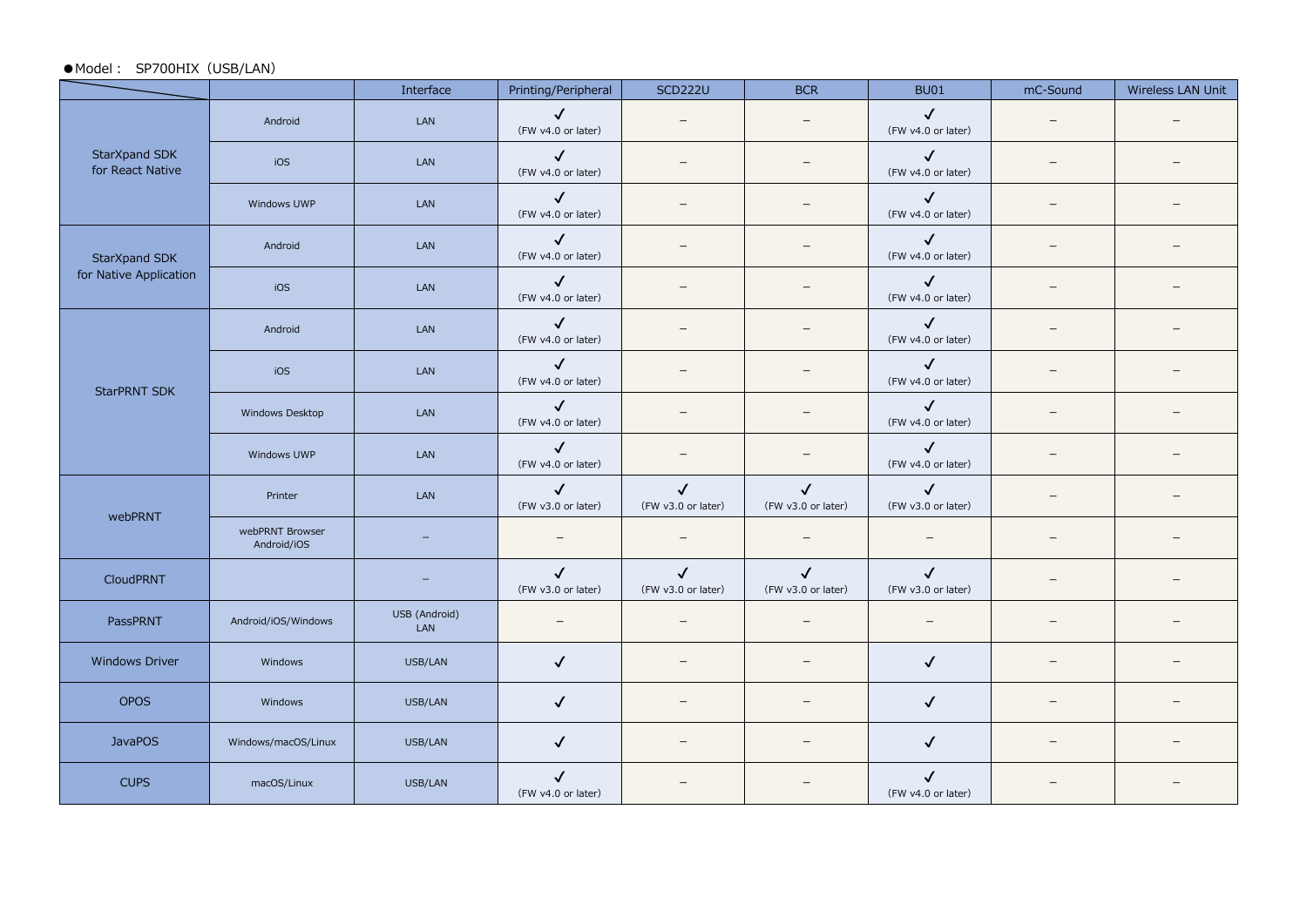# 【SM-S】

### ● Model: SM-S230i (Bluetooth/USB)

|                                   |                                | Interface         | Printing                           | <b>SCD222U</b>           | <b>BCR</b>               | <b>BU01</b>              | mC-Sound                 | Wireless LAN Unit        |
|-----------------------------------|--------------------------------|-------------------|------------------------------------|--------------------------|--------------------------|--------------------------|--------------------------|--------------------------|
| StarXpand SDK<br>for React Native | Android                        | Bluetooth/USB     | $\checkmark$<br>(FW v1.8 or later) | $\overline{\phantom{m}}$ | $\overline{\phantom{0}}$ | $\overline{\phantom{0}}$ | $\qquad \qquad -$        |                          |
|                                   | iOS                            | Bluetooth         | $\checkmark$<br>(FW v1.8 or later) | $\overline{\phantom{0}}$ | $\overline{\phantom{0}}$ | $\overline{\phantom{0}}$ | $\overline{\phantom{m}}$ |                          |
|                                   | Windows UWP                    | Bluetooth         | $\checkmark$<br>(FW v1.8 or later) | $\equiv$                 | $\equiv$                 | $\overline{\phantom{0}}$ | $=$                      |                          |
| StarXpand SDK                     | Android                        | Bluetooth/USB     | $\checkmark$<br>(FW v1.8 or later) | $\overline{\phantom{m}}$ | $\overline{\phantom{m}}$ | $\overline{\phantom{m}}$ | $\qquad \qquad -$        | $\overline{\phantom{m}}$ |
| for Native Application            | iOS                            | Bluetooth         | $\checkmark$<br>(FW v1.8 or later) | $\qquad \qquad -$        | $\equiv$                 | $\overline{\phantom{m}}$ | $\overline{\phantom{m}}$ |                          |
|                                   | Android                        | Bluetooth/USB     | $\checkmark$                       |                          | $\overline{\phantom{0}}$ | $\overline{\phantom{0}}$ | $\overline{\phantom{m}}$ |                          |
| <b>StarPRNT SDK</b>               | iOS                            | Bluetooth         | $\checkmark$                       | $\overline{\phantom{m}}$ | $\overline{\phantom{0}}$ | $\overline{\phantom{m}}$ | $\qquad \qquad -$        | $\equiv$                 |
|                                   | Windows Desktop                | Bluetooth         | $\checkmark$                       | $\overline{\phantom{m}}$ | $\qquad \qquad -$        | $\overline{\phantom{m}}$ | $\qquad \qquad -$        |                          |
|                                   | Windows UWP                    | Bluetooth         | $\checkmark$                       | $\qquad \qquad -$        | $\qquad \qquad -$        | $\overline{\phantom{m}}$ | $\qquad \qquad -$        |                          |
| webPRNT                           | Printer                        | $\equiv$          | $\qquad \qquad -$                  | $\qquad \qquad -$        | $\qquad \qquad -$        | $\qquad \qquad -$        | $\qquad \qquad -$        |                          |
|                                   | webPRNT Browser<br>Android/iOS | Bluetooth         | $\checkmark$                       | $\overline{\phantom{m}}$ | $\overline{\phantom{m}}$ | $\overline{\phantom{m}}$ | $\overline{\phantom{0}}$ |                          |
| CloudPRNT                         |                                | $\qquad \qquad -$ | $\qquad \qquad -$                  | $\overline{\phantom{0}}$ | $\qquad \qquad -$        | $\qquad \qquad$          | $\qquad \qquad -$        |                          |
| PassPRNT                          | Android/iOS/Windows            | Bluetooth         | $\checkmark$                       |                          |                          | $\equiv$                 | $\overline{\phantom{m}}$ |                          |
| Windows Driver *1                 | Windows                        | Bluetooth/USB     | $\checkmark$                       | $\overline{\phantom{0}}$ |                          | $\overline{\phantom{0}}$ | $\qquad \qquad -$        |                          |
| OPOS *1                           | Windows                        | Bluetooth         | $\checkmark$                       | $\overline{\phantom{m}}$ | $\overline{\phantom{m}}$ | $\overline{\phantom{m}}$ | $\qquad \qquad -$        |                          |
| JavaPOS *1                        | Windows/macOS                  | Bluetooth         | $\checkmark$                       | $\overline{\phantom{m}}$ | $\overline{\phantom{m}}$ | $\overline{\phantom{m}}$ | $\qquad \qquad -$        |                          |
| CUPS $*_{1}$                      | macOS                          | Bluetooth         | $\checkmark$                       | $\equiv$                 |                          |                          | -                        |                          |

\*1) It is necessary to change printer setting to StarPRNT mode.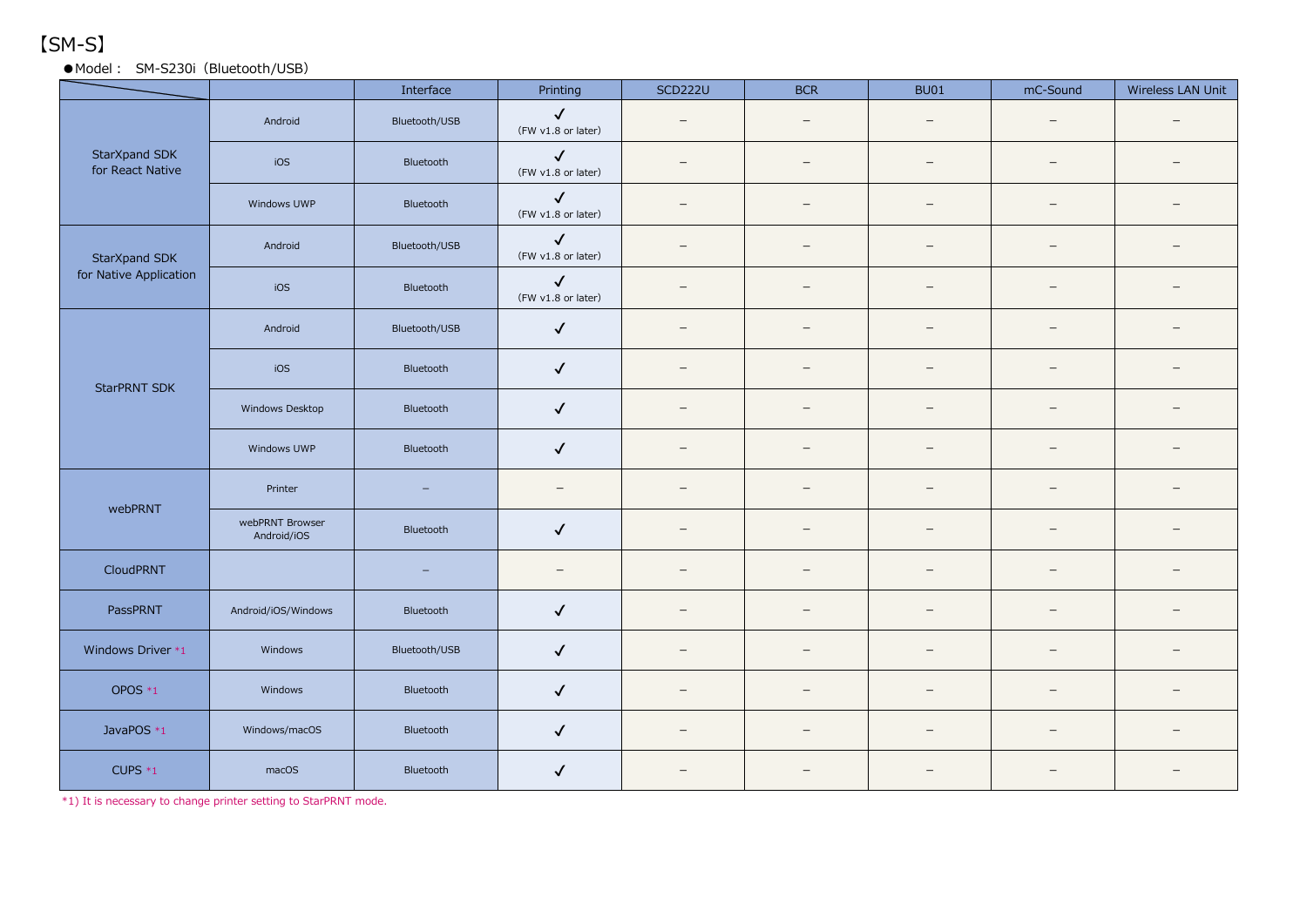【SM-T】

Software version 3.0 or later

●Model︓ SM-T300i(Bluetooth)

SM-T400i (Bluetooth)

|                                   |                                | Interface                | Printing                           | <b>SCD222U</b>           | <b>BCR</b>               | <b>BU01</b>              | mC-Sound                 | Wireless LAN Unit        |
|-----------------------------------|--------------------------------|--------------------------|------------------------------------|--------------------------|--------------------------|--------------------------|--------------------------|--------------------------|
| StarXpand SDK<br>for React Native | Android                        | Bluetooth                | $\checkmark$<br>(FW v4.3 or later) | $\overline{\phantom{0}}$ | $\qquad \qquad -$        | $\overline{\phantom{m}}$ | $\qquad \qquad -$        | $\equiv$                 |
|                                   | iOS                            | Bluetooth                | $\checkmark$<br>(FW v4.3 or later) | $=$                      | $\equiv$                 | $\equiv$                 | -                        |                          |
|                                   | Windows UWP                    | Bluetooth                | $\checkmark$<br>(FW v4.3 or later) | $\overline{\phantom{0}}$ | $\overline{\phantom{0}}$ | $\overline{\phantom{0}}$ | $\overline{\phantom{0}}$ |                          |
| StarXpand SDK                     | Android                        | Bluetooth                | $\checkmark$<br>(FW v4.3 or later) | $\overline{\phantom{0}}$ | $\overline{\phantom{0}}$ | $\overline{\phantom{0}}$ | —                        |                          |
| for Native Application            | iOS                            | Bluetooth                | $\checkmark$<br>(FW v4.3 or later) | $\overline{\phantom{0}}$ |                          | $\overline{\phantom{0}}$ | $\overline{\phantom{0}}$ |                          |
|                                   | Android                        | Bluetooth                | $\checkmark$                       | $\overline{\phantom{0}}$ | $\overline{\phantom{m}}$ | $\overline{\phantom{m}}$ | $\qquad \qquad -$        | $\overline{\phantom{m}}$ |
| <b>StarPRNT SDK</b>               | iOS                            | Bluetooth                | $\checkmark$                       | $\overline{\phantom{0}}$ | $\overline{\phantom{m}}$ | $\overline{\phantom{m}}$ | -                        | $\overline{\phantom{0}}$ |
|                                   | Windows Desktop                | Bluetooth                | $\checkmark$                       | $\overline{\phantom{a}}$ | $\overline{\phantom{0}}$ | $\overline{\phantom{0}}$ | -                        |                          |
|                                   | Windows UWP                    | Bluetooth                | $\checkmark$                       | $\overline{\phantom{0}}$ | $=$                      | $\overline{\phantom{0}}$ | $=$                      | $\equiv$                 |
| webPRNT                           | Printer                        | $\qquad \qquad -$        | $\overline{\phantom{a}}$           | $\qquad \qquad -$        | $\overline{\phantom{0}}$ | $\overline{\phantom{0}}$ | $\qquad \qquad -$        |                          |
|                                   | webPRNT Browser<br>Android/iOS | Bluetooth                | $\checkmark$                       | $\overline{\phantom{m}}$ | $\qquad \qquad -$        | $\overline{\phantom{0}}$ | $=$                      | $\equiv$                 |
| CloudPRNT                         |                                | $\overline{\phantom{m}}$ | $\qquad \qquad -$                  | $\overline{\phantom{m}}$ | $\qquad \qquad -$        | $\overline{\phantom{m}}$ | $\overline{\phantom{0}}$ |                          |
| PassPRNT                          | Android/iOS/Windows            | Bluetooth                | $\checkmark$                       | $\overline{\phantom{0}}$ |                          | $\overline{\phantom{0}}$ | $\overline{\phantom{0}}$ |                          |
| Windows Driver *1                 | Windows                        | Bluetooth                | $\checkmark$                       | $\overline{\phantom{m}}$ |                          | $\overline{\phantom{0}}$ | $\qquad \qquad -$        |                          |
| OPOS $*_{1}$                      | Windows                        | Bluetooth                | $\checkmark$                       | $\qquad \qquad -$        | $\overline{\phantom{m}}$ | $\overline{\phantom{m}}$ | $\qquad \qquad -$        | $\overline{\phantom{m}}$ |
| JavaPOS *1                        | Windows/macOS                  | Bluetooth                | $\checkmark$                       | $\overline{\phantom{0}}$ | $\qquad \qquad -$        | $\overline{\phantom{m}}$ | $\qquad \qquad -$        | $\qquad \qquad -$        |
| CUPS $*_{1}$                      | macOS                          | Bluetooth                | $\checkmark$                       | $\overline{\phantom{0}}$ |                          |                          |                          |                          |

\*1) It is necessary to change printer setting to StarPRNT mode.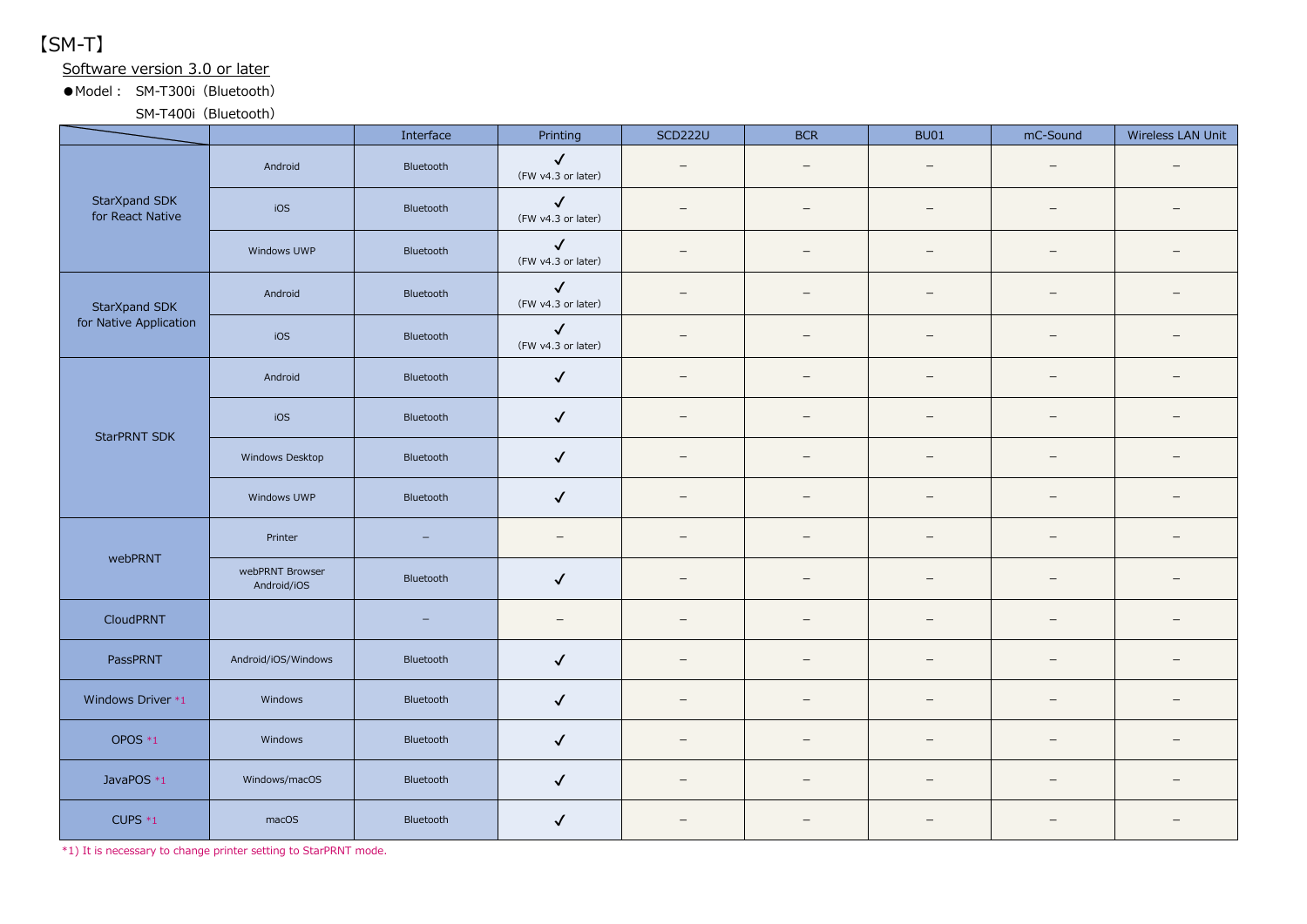#### Software version 3.0 or earlier

● Model: SM-T300i (Bluetooth)

SM-T400i (Bluetooth)

|                                         |                                | Interface                | Printing                           | <b>SCD222U</b>           | <b>BCR</b>               | <b>BU01</b>              | mC-Sound                 | Wireless LAN Unit        |
|-----------------------------------------|--------------------------------|--------------------------|------------------------------------|--------------------------|--------------------------|--------------------------|--------------------------|--------------------------|
| StarXpand SDK<br>for React Native       | Android                        | $\overline{\phantom{0}}$ | $\equiv$                           | $\overline{\phantom{m}}$ | $\overline{\phantom{m}}$ | $\overline{\phantom{0}}$ | $\qquad \qquad -$        | $\equiv$                 |
|                                         | iOS                            | $\equiv$                 | $\sim$                             | $\overline{\phantom{0}}$ | $=$                      | $\overline{\phantom{0}}$ | $\overline{\phantom{0}}$ | $\equiv$                 |
|                                         | Windows UWP                    | $\equiv$                 | $\overline{\phantom{a}}$           | $\overline{\phantom{0}}$ | $\overline{\phantom{0}}$ | $\overline{\phantom{m}}$ | $\overline{\phantom{0}}$ | $\qquad \qquad -$        |
| StarXpand SDK<br>for Native Application | Android                        | $\overline{\phantom{0}}$ | $\qquad \qquad -$                  | $\qquad \qquad -$        | $\qquad \qquad -$        | $\overline{\phantom{m}}$ | $\qquad \qquad -$        | $\overline{\phantom{m}}$ |
|                                         | iOS                            | $\overline{\phantom{0}}$ | $\qquad \qquad -$                  | $\qquad \qquad -$        | $\qquad \qquad -$        | $\overline{\phantom{m}}$ | $\qquad \qquad -$        | $\overline{\phantom{m}}$ |
| <b>StarPRNT SDK</b>                     | Android                        | Bluetooth                | $\checkmark$<br>(FW v2.5 or later) | $\equiv$                 | $=$                      | $\sim$                   | $=$                      | $\sim$                   |
|                                         | iOS                            | Bluetooth                | $\checkmark$<br>(FW v2.5 or later) | $\overline{\phantom{0}}$ | $\overline{\phantom{m}}$ | $\overline{\phantom{0}}$ | $\overline{\phantom{0}}$ |                          |
|                                         | Windows Desktop                | Bluetooth                | $\checkmark$<br>(FW v2.5 or later) | $\overline{\phantom{0}}$ |                          | $\overline{\phantom{0}}$ | $\overline{\phantom{0}}$ |                          |
|                                         | Windows UWP                    | Bluetooth                | $\checkmark$<br>(FW v2.5 or later) | $\overline{\phantom{0}}$ | $\overline{\phantom{0}}$ | $\overline{\phantom{0}}$ | $\overline{\phantom{0}}$ |                          |
| webPRNT                                 | Printer                        | $\overline{\phantom{m}}$ | $\sim$                             | $\qquad \qquad -$        | $\equiv$                 | $\overline{\phantom{0}}$ | $=$                      | $\equiv$                 |
|                                         | webPRNT Browser<br>Android/iOS | Bluetooth                | $\checkmark$                       | $\qquad \qquad -$        | $\qquad \qquad -$        | $\overline{\phantom{m}}$ | $\qquad \qquad -$        | $\overline{\phantom{0}}$ |
| CloudPRNT                               |                                | $\equiv$                 | $\qquad \qquad -$                  | $\overline{\phantom{0}}$ | $\equiv$                 | $\overline{\phantom{m}}$ | $\overline{\phantom{0}}$ | $\qquad \qquad -$        |
| PassPRNT                                | Android/iOS/Windows            | Bluetooth                | $\checkmark$                       | $\overline{\phantom{m}}$ | $\overline{\phantom{0}}$ | $\overline{\phantom{m}}$ | -                        | $\overline{\phantom{a}}$ |
| <b>Windows Driver</b>                   | Windows 8.1/8/7/Vista/XP       | Bluetooth                | $\checkmark$                       | $\overline{\phantom{0}}$ | $\equiv$                 | $\overline{\phantom{0}}$ | $=$                      | $\equiv$                 |
| OPOS                                    |                                | $\overline{\phantom{0}}$ | $\overline{\phantom{0}}$           | $\overline{\phantom{m}}$ |                          | $\overline{\phantom{m}}$ | -                        |                          |
| <b>JavaPOS</b>                          |                                | $\overline{\phantom{0}}$ | $\overline{\phantom{a}}$           | $\overline{\phantom{a}}$ | $\overline{\phantom{m}}$ | $\overline{\phantom{m}}$ | $\overline{\phantom{m}}$ | $\overline{\phantom{m}}$ |
| <b>CUPS</b>                             |                                |                          | $\overline{\phantom{0}}$           | $\overline{\phantom{0}}$ | $\equiv$                 | $\overline{\phantom{0}}$ | $\overline{\phantom{m}}$ |                          |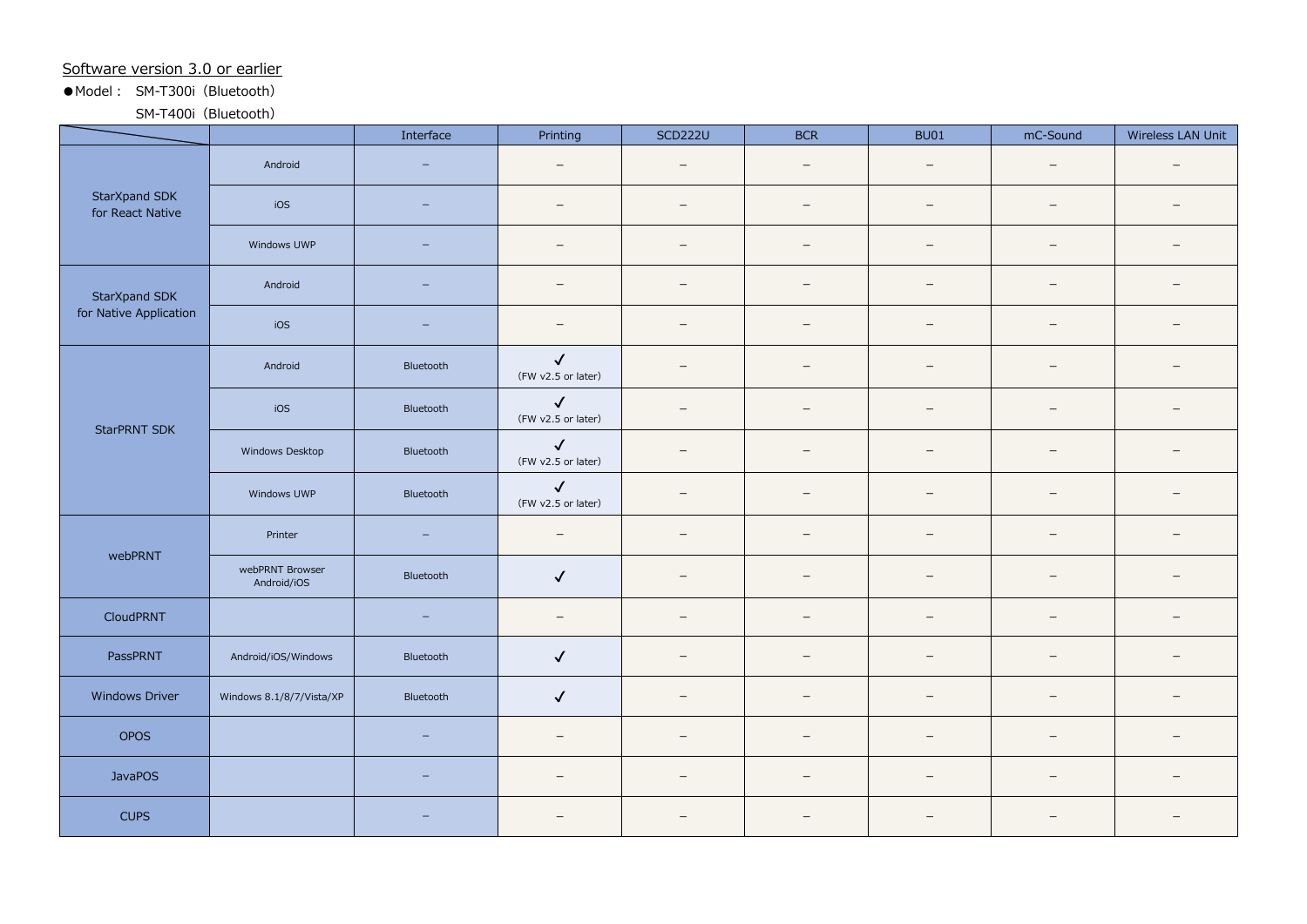# 【SM-L】

●Model: L200 Bluetooth (Except for iOS) / BLE (iOS only)

USB (Only for the printer which "BT/USB" is displayed in the ID seal.)

|                                   |                                | Interface                | Printing                           | <b>SCD222U</b>           | <b>BCR</b>               | <b>BU01</b>              | mC-Sound                 | Wireless LAN Unit        |
|-----------------------------------|--------------------------------|--------------------------|------------------------------------|--------------------------|--------------------------|--------------------------|--------------------------|--------------------------|
| StarXpand SDK<br>for React Native | Android                        | Bluetooth                | $\checkmark$<br>(FW v3.1 or later) | $\overline{\phantom{m}}$ | $\overline{\phantom{m}}$ | $\overline{\phantom{0}}$ | $\overline{\phantom{0}}$ |                          |
|                                   | iOS                            | <b>BLE</b>               | $\checkmark$<br>(FW v3.1 or later) |                          | $\overline{\phantom{0}}$ | ے                        | -                        |                          |
|                                   | Windows UWP                    | Bluetooth                | $\checkmark$<br>(FW v3.1 or later) |                          |                          | $\overline{\phantom{0}}$ |                          |                          |
| StarXpand SDK                     | Android                        | Bluetooth                | $\checkmark$<br>(FW v3.1 or later) | $\overline{\phantom{m}}$ | $\overline{\phantom{m}}$ | $\overline{\phantom{0}}$ |                          |                          |
| for Native Application            | iOS                            | <b>BLE</b>               | $\checkmark$<br>(FW v3.1 or later) | $\overline{\phantom{0}}$ | $\qquad \qquad$          | —                        | $\qquad \qquad -$        |                          |
|                                   | Android                        | Bluetooth                | $\checkmark$                       | $\equiv$                 |                          | $\overline{\phantom{0}}$ | -                        |                          |
| <b>StarPRNT SDK</b>               | iOS                            | <b>BLE</b>               | $\checkmark$                       | $\qquad \qquad -$        | $\qquad \qquad -$        | —                        |                          |                          |
|                                   | Windows Desktop                | Bluetooth/USB            | $\checkmark$                       | $\overline{\phantom{m}}$ | $\overline{\phantom{m}}$ | $\overline{\phantom{m}}$ |                          | $\equiv$                 |
|                                   | Windows UWP                    | Bluetooth                | $\checkmark$                       | $\qquad \qquad =$        | $\overline{\phantom{m}}$ | $\overline{\phantom{m}}$ | $\equiv$                 |                          |
| webPRNT                           | Printer                        | $\overline{\phantom{a}}$ | $\overline{\phantom{m}}$           | $\qquad \qquad -$        | $\qquad \qquad -$        | $\qquad \qquad -$        |                          |                          |
|                                   | webPRNT Browser<br>Android/iOS | Bluetooth/BLE (iOS only) | $\checkmark$                       | $\qquad \qquad =$        |                          | $\equiv$                 | $\overline{\phantom{0}}$ |                          |
| CloudPRNT                         |                                | $\qquad \qquad -$        |                                    |                          |                          | $\overline{\phantom{m}}$ |                          |                          |
| PassPRNT                          | Android/iOS/Windows            | Bluetooth/BLE (iOS only) | $\checkmark$                       | $\overline{\phantom{m}}$ |                          | $\qquad \qquad -$        |                          |                          |
| Windows Driver                    | Windows                        | Bluetooth/USB            | $\checkmark$                       | $\qquad \qquad -$        | $\qquad \qquad -$        | $\overline{\phantom{m}}$ | $\qquad \qquad -$        | $\overline{\phantom{m}}$ |
| <b>OPOS</b>                       | Windows                        | Bluetooth/USB            | $\checkmark$                       | $\overline{\phantom{0}}$ |                          | —                        | $\overline{\phantom{0}}$ |                          |
| <b>JavaPOS</b>                    | Windows/macOS                  | Bluetooth/USB            | $\checkmark$                       |                          |                          | $\overline{\phantom{0}}$ |                          |                          |
| <b>CUPS</b>                       | macOS                          | Bluetooth/USB            | $\checkmark$                       |                          |                          |                          |                          |                          |